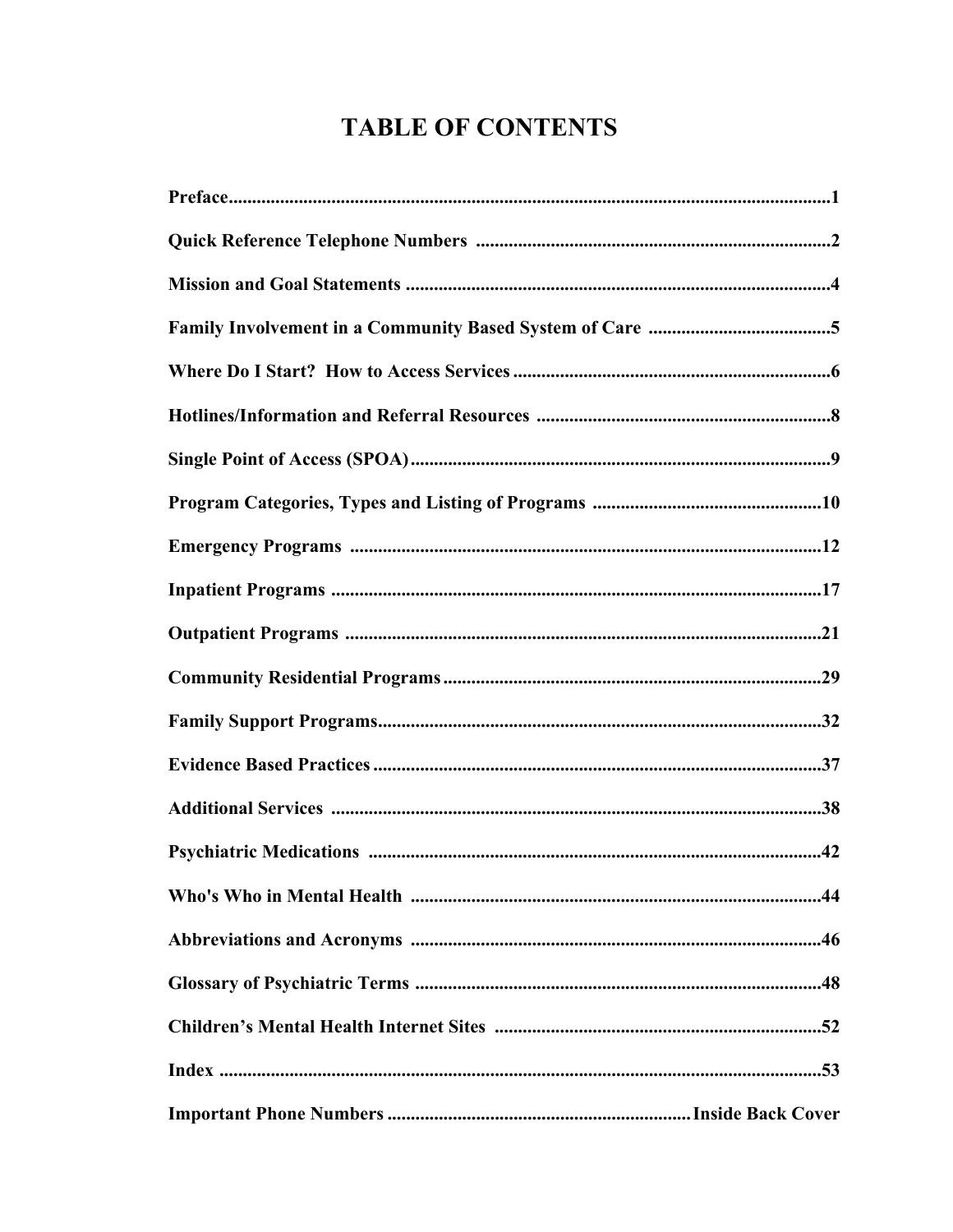# **PREFACE**

The User' s Guide to Children's Mental Health Services on Long Island is a comprehensive guide to mental health services for children and their families. These programs are offered under the auspices of the New York State Office of Mental Health, the Nassau County Department of Mental Health, Mental Retardation and Developmental Disabilities, and the Suffolk County Health Department - Division of Community Mental Hygiene Services.

The guide was developed to address requests from parents, mental health professionals, and other agencies who work with children for more information on the children's mental health system and on how to find the most appropriate services for a child. It provides not only a listing of programs, but also other useful information about the system of services which would be helpful to both parents and professionals alike.

The first edition of the Guide was produced in November 1991. Since then there have been seven revisions in the next fourteen years. Refinements have continually been made to offer more information about children's mental health and related issues and other services which are needed by children and families. We have also tried to make the guide easier to use, especially for families.

This eighth edition provides the latest information on programs and services. In addition, it reflects changes in the system in the past three years - especially about the Single Point of Access (SPOA) which has been in effect in Nassau and Suffolk Counties. This system has dramatically changed how you can find the most appropriate services for your child. For more information on the SPOA, see page 9. In addition, there is also an updated section which incorporates many of the newer psychiatric medications (page 42), information about specialized clinic programs (page 25) and new family support programs, and information about Evidence Based Practices (page 37).

As before, we would welcome your comments or suggestions for improvement of the Guide. Feel free to call us at the numbers below. Our goal has been to produce a manual which is helpful to you and "user friendly".

 Michael Hoffman Marilyn Lent Susan Burger Field Coordinator **RTF** Specialist Parent Advisor (631) 761-2230 (631) 761-2315 (631) 761-2334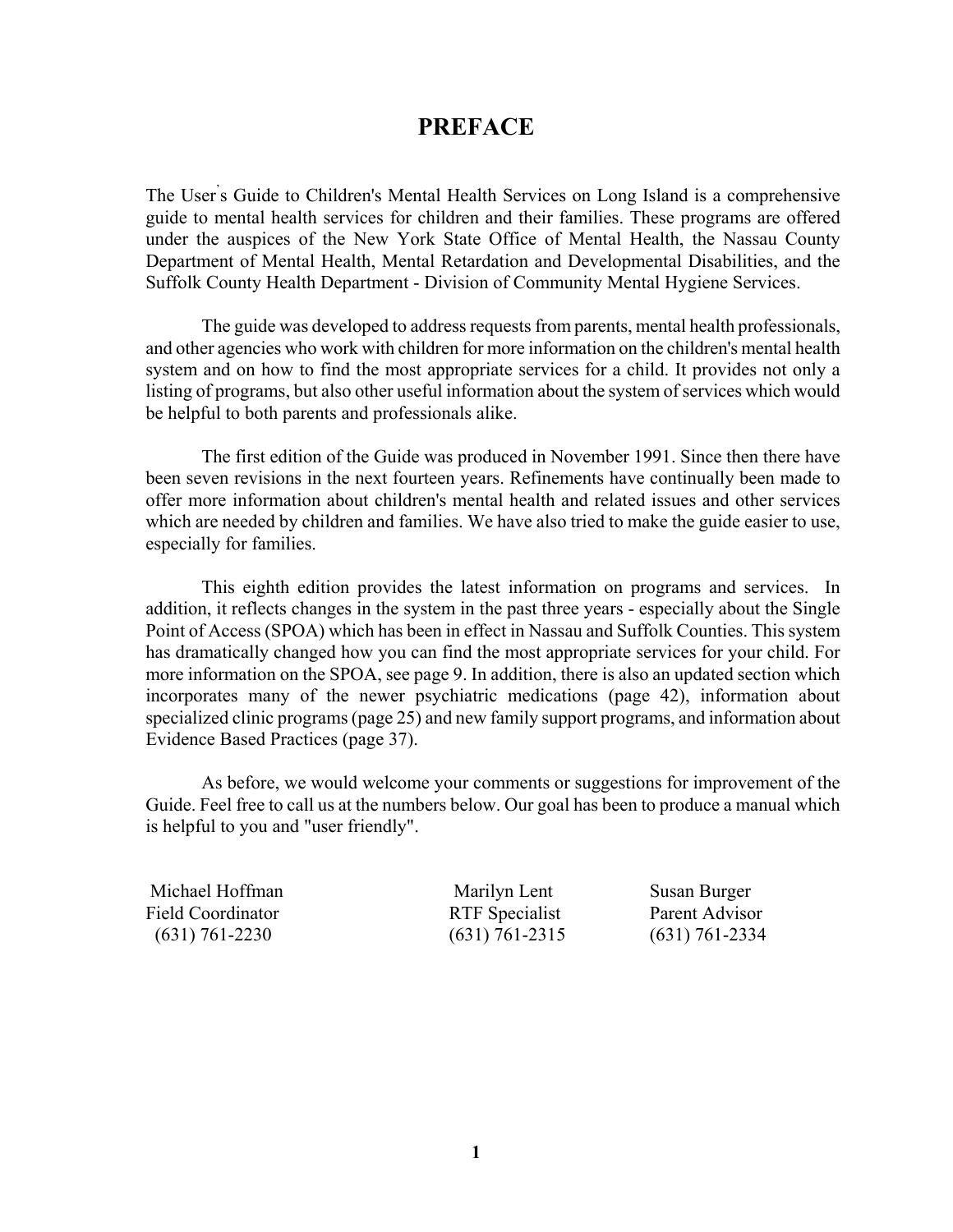# **A**

# **B**

| Bridger Program (Sagamore CPC) (631) 673-7781 |  |
|-----------------------------------------------|--|
|                                               |  |
|                                               |  |
|                                               |  |

# **C**

| CPEP (Stony Brook Univ. Med. Ctr.)  (631) 444-6050 |  |
|----------------------------------------------------|--|
|                                                    |  |
| Catholic Charities                                 |  |
|                                                    |  |
|                                                    |  |
|                                                    |  |
|                                                    |  |
| & Counseling Services, Inc.                        |  |
|                                                    |  |
|                                                    |  |
|                                                    |  |
|                                                    |  |
|                                                    |  |

# **D**

| Day Treatment:                                |  |
|-----------------------------------------------|--|
|                                               |  |
|                                               |  |
|                                               |  |
|                                               |  |
|                                               |  |
|                                               |  |
| Deer Park Community Residence  (631) 243-3179 |  |

# **E**

Epilepsy Foundation of LI........................ (516) 794-5500

# **QUICK REFERENCE TELEPHONE NUMBERS**

# **F**

| Family and Children's Association (516) 746-0350  |  |
|---------------------------------------------------|--|
| The Family Center (Fam & Ch Assn)  (516) 485-5914 |  |
| Family Service League of Suffolk                  |  |
|                                                   |  |
|                                                   |  |
|                                                   |  |
|                                                   |  |
|                                                   |  |
|                                                   |  |
| Farmingville Mental Health Clinic (631) 854-2552  |  |
| F.E.G.S.                                          |  |
|                                                   |  |
|                                                   |  |
|                                                   |  |
|                                                   |  |
|                                                   |  |
|                                                   |  |
| Franklin Hospital Medical Center  (516) 256-6000  |  |

# **G**

Greater Hamptons Interfaith Council ....... (631) 288-1954

# **H**

| Home and Community Based Services Waiver |  |
|------------------------------------------|--|
|                                          |  |
|                                          |  |
|                                          |  |
|                                          |  |
|                                          |  |
|                                          |  |

# **I**

| Intensive Case Management for Children |  |
|----------------------------------------|--|
|                                        |  |
|                                        |  |

# **J**

Just Kids Clinic (preschool) ..................... (631) 924-0008

# **L**

| LINK Program (Pederson-Krag Ctr) (631) 205-1783 |  |
|-------------------------------------------------|--|
|                                                 |  |
|                                                 |  |
|                                                 |  |
|                                                 |  |
|                                                 |  |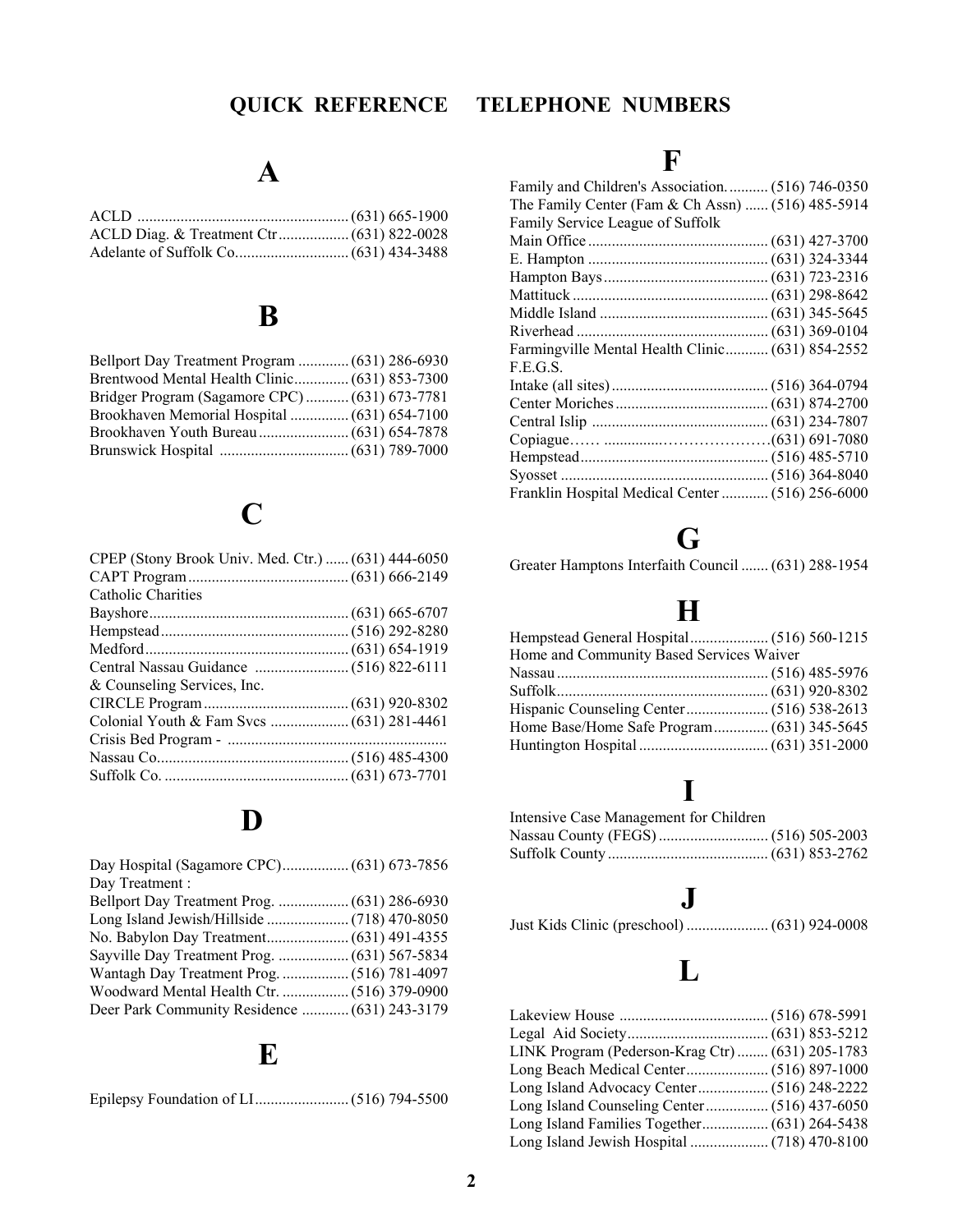| Mental Health Association                          |  |
|----------------------------------------------------|--|
|                                                    |  |
|                                                    |  |
| Mental Hygiene Legal Service                       |  |
|                                                    |  |
|                                                    |  |
|                                                    |  |
| mercyFirst (formerly St Mary's)  (516) 921-0808    |  |
|                                                    |  |
|                                                    |  |
| Mobile Mental Health Team (Suffolk) (631) 673-7701 |  |
| Suffolk Co Family Court Team  (631) 853-4845       |  |
|                                                    |  |

# **N**

| Nassau University Medical Center (516) 572-0123   |  |
|---------------------------------------------------|--|
| <b>Nassau County Department</b>                   |  |
|                                                   |  |
|                                                   |  |
| Nassau House Emergency Shelter (516) 489-8986     |  |
|                                                   |  |
| North Babylon Day Treatment Prog (631) 491-4355   |  |
| North Shore Child and Family Guidance Center      |  |
|                                                   |  |
|                                                   |  |
|                                                   |  |
|                                                   |  |
|                                                   |  |
| North Shore Univ. Hosp. Plainview  (516) 719-3000 |  |
| North Shore Univ. Hosp. Glen Cove (516) 674-7300  |  |

# **P**

| Parent to Parent Prog Suffolk County  (631) 853-2793 |  |
|------------------------------------------------------|--|
| Partial Hospital Programs:                           |  |
|                                                      |  |
|                                                      |  |
| Pathways Program, So Shore Ch Guid(516) 868-3030     |  |
| Pederson-Krag Center                                 |  |
|                                                      |  |
|                                                      |  |
|                                                      |  |
|                                                      |  |
| Peninsula Counseling Center                          |  |
|                                                      |  |
|                                                      |  |
|                                                      |  |

# **R**

| Roosevelt Comm Mental Health Center (516) 623-1644 |  |
|----------------------------------------------------|--|
| RECESS Program (Fam Svc League)  (631) 369-0104    |  |

# **S**

| Sagamore Children's Psychiatric                   |  |
|---------------------------------------------------|--|
|                                                   |  |
| Sayville Day Treatment Program.  (631) 567-5834   |  |
|                                                   |  |
| So. Brookhaven Health Ctr - Mental Hlth Clinics   |  |
|                                                   |  |
|                                                   |  |
| South Nassau Communities Hospital  (516) 632-3000 |  |
|                                                   |  |
| South Shore Child Guidance Center (516) 868-3030  |  |
| Southeast Nassau Guidance Center  (516) 221-3030  |  |
|                                                   |  |
|                                                   |  |
|                                                   |  |
| <b>Suffolk County Division of Community</b>       |  |
|                                                   |  |
| <b>Supportive Case Management</b>                 |  |
|                                                   |  |
|                                                   |  |
|                                                   |  |
|                                                   |  |

# **T**

| Turnabout Program (North Shore Child and Family |  |
|-------------------------------------------------|--|
|                                                 |  |
| Teaching Family Home Program                    |  |
|                                                 |  |

 $(631) 761-2334$ 

# **U**

| <b>University Medical Center</b> |  |
|----------------------------------|--|
|                                  |  |

# **W**

| Wantagh Day Treatment Program                 |  |
|-----------------------------------------------|--|
|                                               |  |
| Waverly Clinic (Sagamore CPC)  (631) 654-2077 |  |
|                                               |  |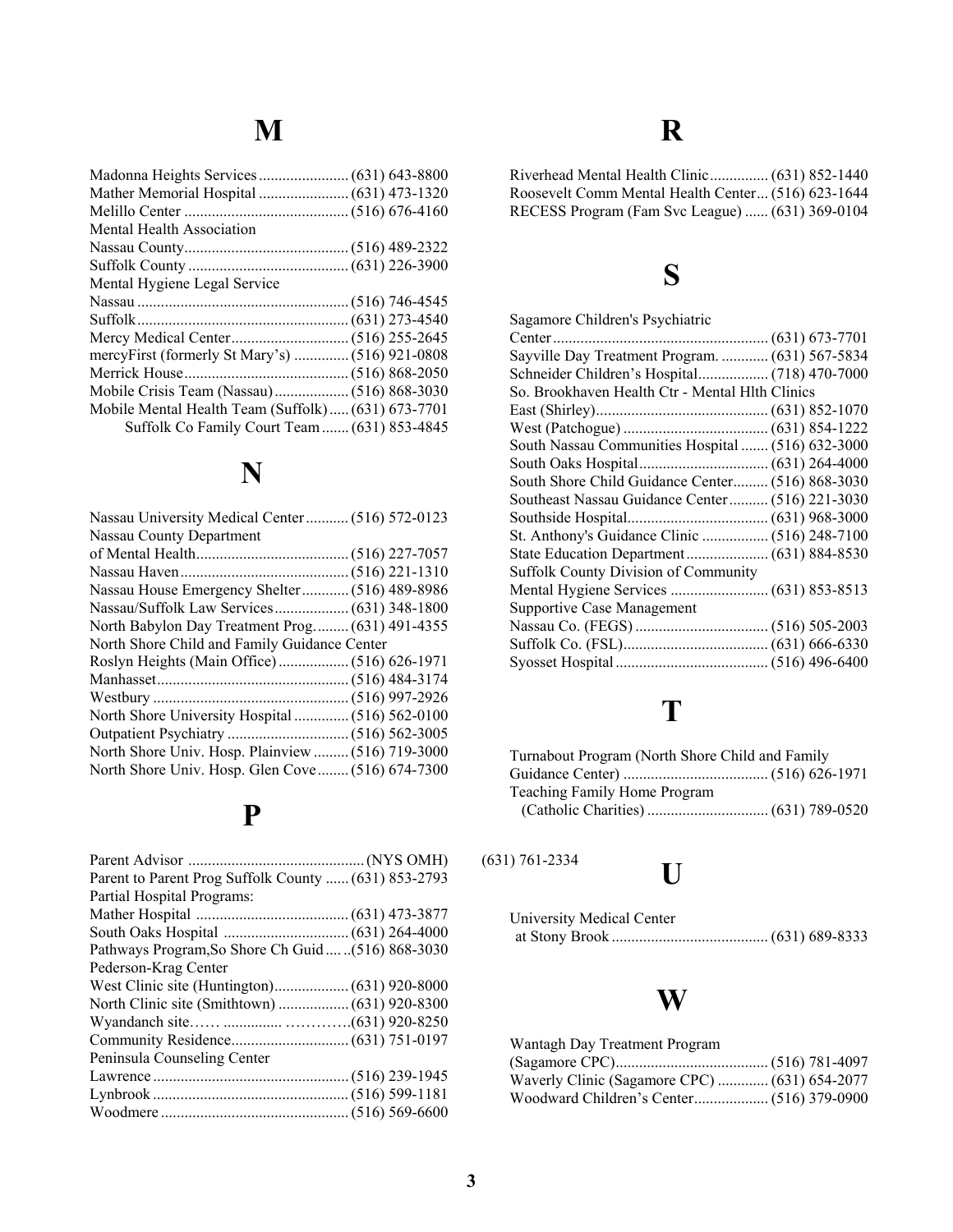# **OFFICE OF MENTAL HEALTH DIVISION OF CHILDREN AND FAMILY SERVICES**

# **MISSION STATEMENT**

In the development and delivery of services, The Office of Mental Health is guided by a set of core principles. Primary among them is that the family is the most desirable setting in which to rear children. Clinical practice, policy direction, and funding must support the rearing of children in family and family-like settings. Services must be flexible to meet the needs of diverse populations. Furthermore, complex needs of children and adolescents with serious emotional disturbances require strong interagency coordination to ensure the smooth transition of children from one system to another, to coordinate simultaneous service provision from several systems, and to move older adolescents into the adult service system.

# **GOALS**

To assure that children and adolescents with serious emotional disturbances have access to a comprehensive array of services including: Emergency and Crisis Services, Family Support, Outpatient Services, Community Residential Services, and Inpatient Services**.** 

# **DIRECTION**

The NYS Office of Mental Health will foster the development of an integrated system of effective mental health and related services to promote the mental health of citizens of New York State while emphasizing the recovery of those with significant psychiatric disabilities.

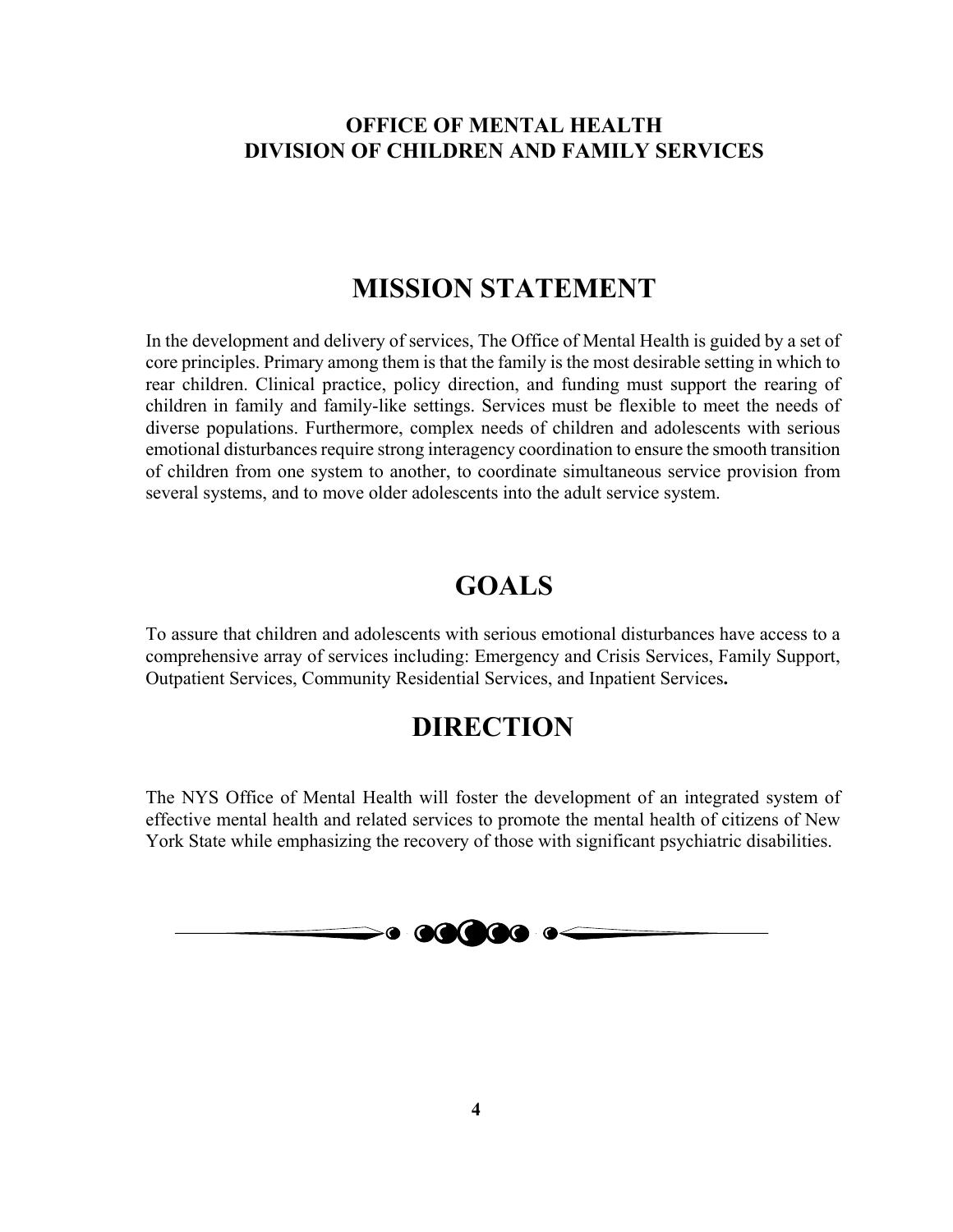# **FAMILY INVOLVEMENT IN A COMMUNITY BASED SYSTEM OF CARE**

The following are principles and values in relation to the involvement of families in the care of their children with serious emotional disturbance:

I. The families and surrogate families of children with serious emotional disturbances should be full participants in all aspects of the planning and delivery of services:

A. The parents of children with serious emotional disturbances should be represented in the OMH State planning process, the local level planning process, and on the governing boards of local mental health agencies to have input into the design of the children's mental health system.

B. The families and surrogate families of children with serious emotional disturbances should be at the center of treatment planning, goal setting, and decision making regarding their children's service needs.

C. Parents and other family members have a right to be treated in a respectful manner in their dealings with children's mental health service providers by having an opportunity to offer input and ask questions.

II. The families of children with serious emotional disturbance should be involved in determining how well the service system is working and what changes are needed.

III. Families and surrogate families should be served in a culturally competent system of care which acknowledges and incorporates, at all levels, the importance of culture, the assessment of crosscultural relations, the expansion of cultural knowledge, and the adaptation of services to meet culturally and ethnically unique needs.

IV. OMH should support and promote parent-to-parent communication, thereby supporting the families of children with serious emotional disturbances in their role as the primary caregiver.

V. Mental health programs serving children with serious emotional disturbances should address the family's need for non-mental health supports as well as providing appropriate treatment services.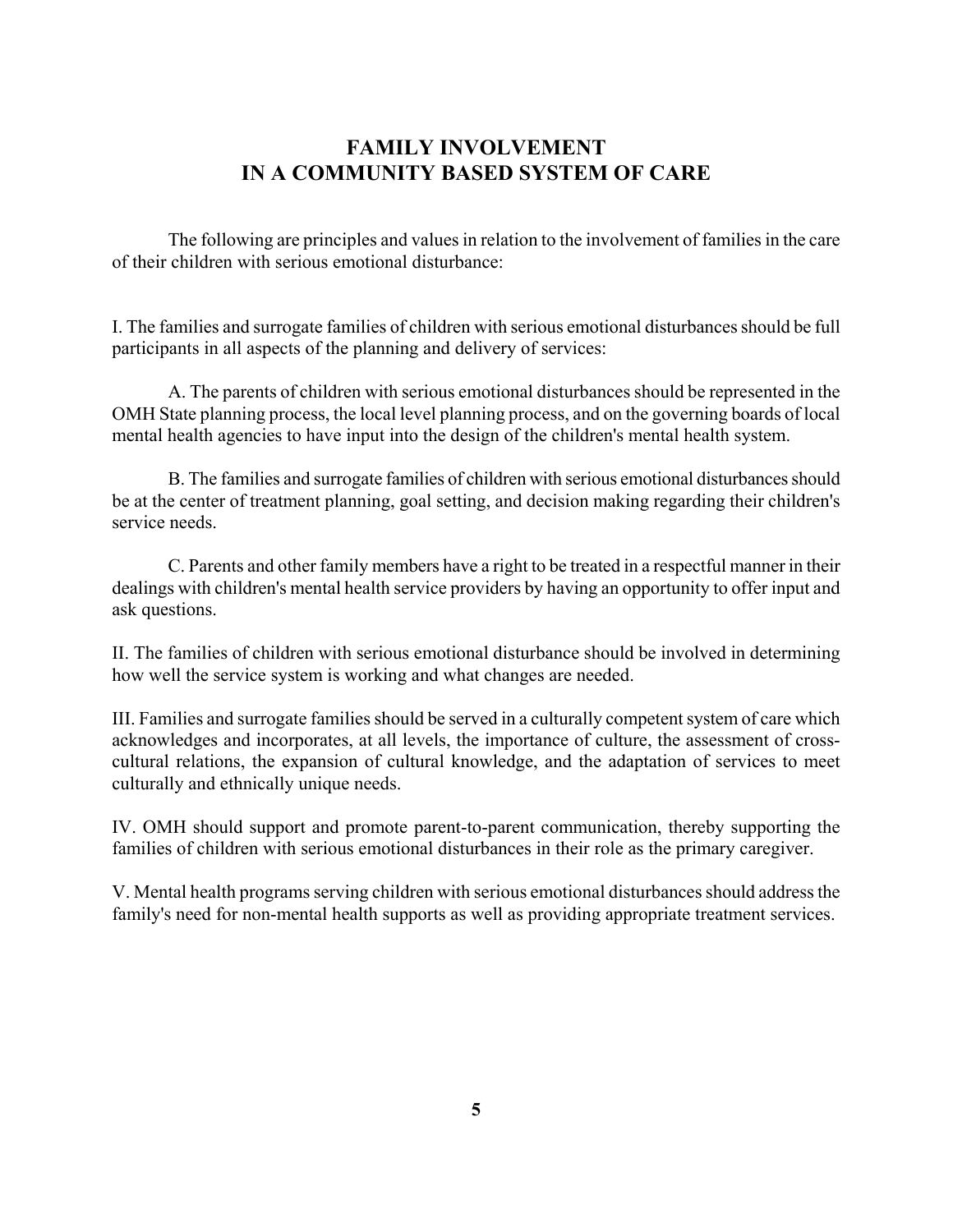# **WHERE DO I START? - HOW TO ACCESS SERVICES**

Many parents feel helpless and overwhelmed by the task of trying to find help for their child who may be having emotional or behavioral problems. They often ask the following questions:

- I know that my child is having problems, but what kind of problems are they. Why is he/she acting this way?

- How serious are the problems? Do they require professional help, or are they just a normal part of growing up?

- What type of services would help my child? How can I find support for myself and other family members?

- Who can I call to get information about the types of services and programs which are available?

It can sometimes take days, weeks or months, and dozens of telephone calls to answer some of these questions, and to get the information needed about a program or agency which may be right for a particular child. It can take even longer to actually have the services begin.

This section, and in fact the entire User's Guide, is an attempt to help parents and professionals be better informed about what services are available and how to get to them.



A good place to start in an emergency is to call a hotline or another service which is available 24 hours per day, 7 days per week. Staff of the hotline will ask for information about your child's problems in order to decide what the best programs are to direct you to. A listing of hotlines can be found in the User's Guide on page 8.

Other sources of immediate help are a psychiatric emergency room or CPEP, Mobile Crisis Team, or the police, if necessary. These resources should be used in extreme cases where someone's safety is in jeopardy. A listing of emergency programs begins on page 12.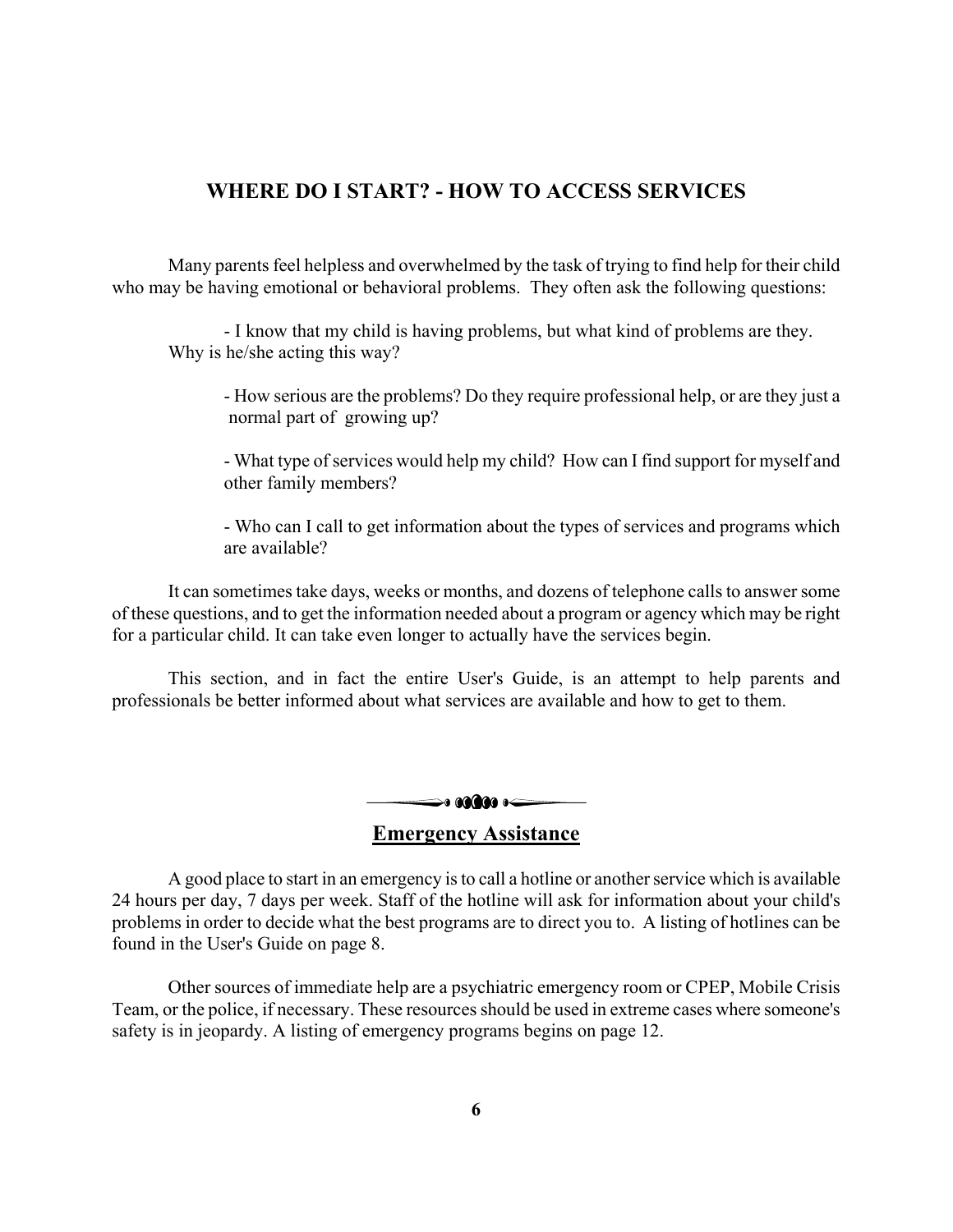# **Non-Emergency Assistance**

In most cases, it is clear that a child is having problems long before an emergency develops. Often an emergency can be avoided by getting help earlier, when the problems are not as severe. A listing of places which provide information about general issues related to children's mental health, and provide referrals to programs based on the type of problems a child is having, follows the hotline listing on page 8.

For general information, many of the libraries in Nassau and Suffolk counties have special sections on child and family issues. Some of these sections include information or brochures on various programs which are available in your area. The Middle Country Library in Suffolk County is a particularly good resource (Tel: 631-585-9393). They maintain the Community Resource Database of Long Island, an internet site which lists many mental health and other resources throughout Long Island - http://www.crdli.org

Another source of help for a child who is having problems is the child's school. In all school districts, there are departments of special education or pupil services where trained staff can evaluate a child who is having difficulties in school performance or attendance. A parent who is concerned may request that the school's Committee on Special Education (CSE) evaluate their child's need for a special class or special services.

A comprehensive evaluation is often first obtained in a mental health clinic. The evaluation will include psychiatric and social assessments, as well as recommendations for the child and family. If further treatment is needed, this can often be provided at the clinic. If more intensive services are needed, a referral can be made by clinic staff. A listing of clinic programs is on pages 22-23.

For the past year, it is now much simpler to get access to a number of different programs and services in the children's mental health system. These include many of the more intensive community based support services and residential programs. For all these services which are part of the Single Point of Access (SPOA) in each county, there is one application form and one process for making referrals to all programs. More information on the SPOA can be found on page 9.

Since children's problems often require assistance from other agencies as well as mental health services, included in this User's Guide is a section titled, "Additional Services for Children and Families" beginning on page 38. Included are telephone numbers for several other agencies, which may be able to help, and the kind of services they offer.

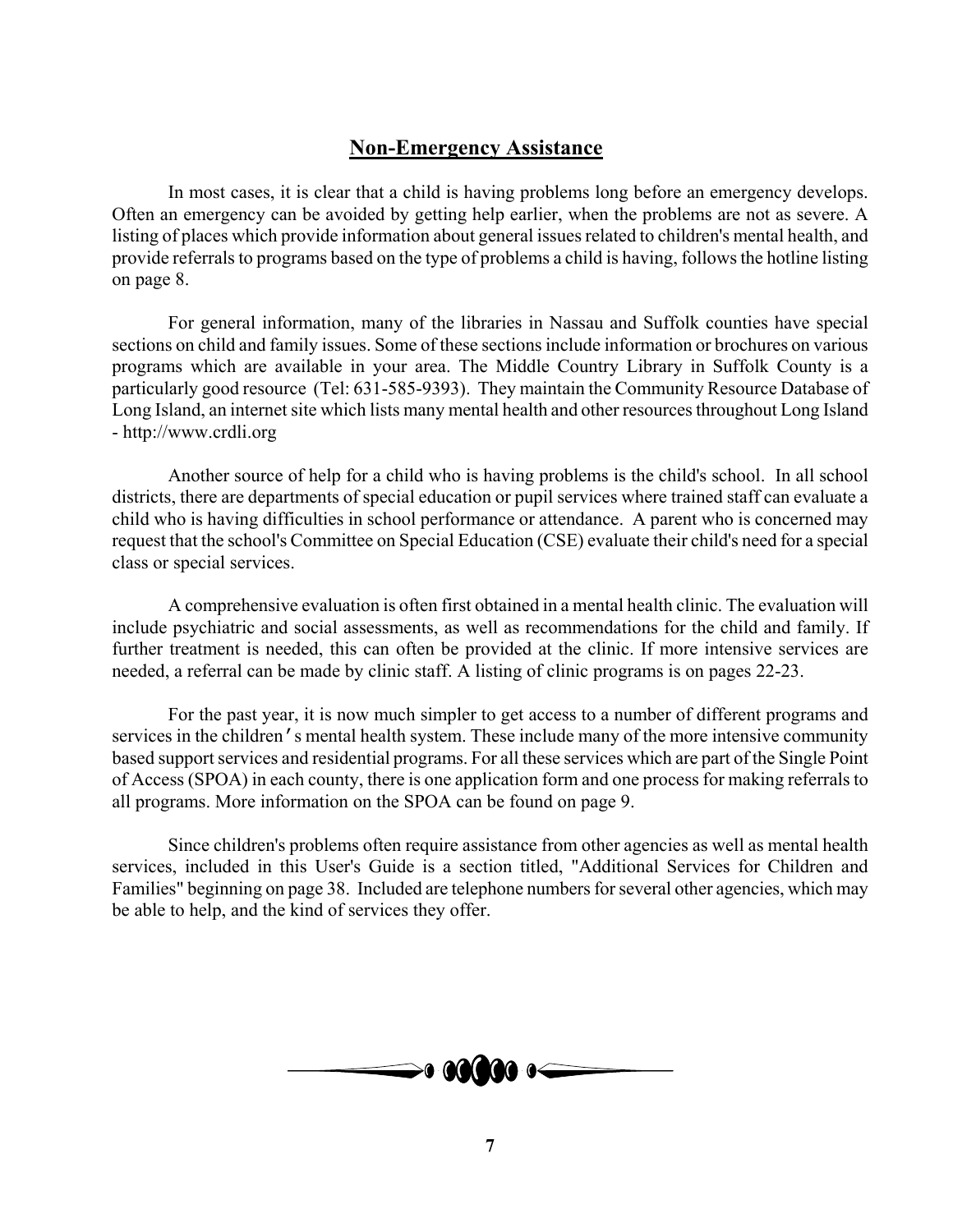## **HOTLINES**

**All hotlines operate 24 hours per day, 7 days per week unless otherwise noted** 

## **Suffolk County**

| <b>Huntington Hotline</b>                 | $(631)$ 549-8700 |                                |                              |
|-------------------------------------------|------------------|--------------------------------|------------------------------|
| Islip Hotline                             | $(631)$ 277-4700 |                                | Mon - Fri $9:00AM - 8:00 PM$ |
|                                           |                  | Wknd $&$ Hol 4:00PM - Midnight |                              |
| Mental Health Hotline                     | $(631)$ 952-3333 |                                |                              |
| Response of Suffolk County (631) 751-7500 |                  |                                |                              |
| Suffolk County Department (631) 854-9100  |                  | 4:30 P.M. - 9:00 A.M.          |                              |
| of Social Services                        |                  |                                |                              |

#### **Nassau County**

| <b>Families Anonymous</b>                 | $(516)$ 221-0303   | (Answering machine)          |
|-------------------------------------------|--------------------|------------------------------|
| Long Beach Reach                          | $(516) 889 - 2332$ | Sun-Thurs 6:00 PM - 11:00 PM |
|                                           |                    | Fri-Sat 8:00PM - 1:00AM      |
| Middle Earth Hotline                      | $(516) 679-1111$   |                              |
| Nassau County Police Dept. (516) 742-6154 |                    | $5:00$ P.M. - 9:00 AM        |
| <b>Nassau County Department</b>           |                    |                              |
| of Social Services                        | $(516)$ 227-7474   | $6:00$ P.M. - $8:00$ AM      |

# **INFORMATION AND REFERRAL RESOURCES (Operate Business Hours)**

#### **Nassau County**

| Family And Children's Association | $(516)$ 746-0350 |
|-----------------------------------|------------------|
| <b>Mental Health Association</b>  | $(516)$ 489-2322 |

## **Suffolk County**

Family Service League (631) 427-3700 Mental Health Association (631) 226-3900<br>Middle Country Library (631) 585-9393 Middle Country Library

#### **Nassau/Suffolk Counties**

| New York State Office of Mental Health | $(631)$ 761-2508   |
|----------------------------------------|--------------------|
| Sagamore Children's Psychiatric Center | $(631) 673 - 7701$ |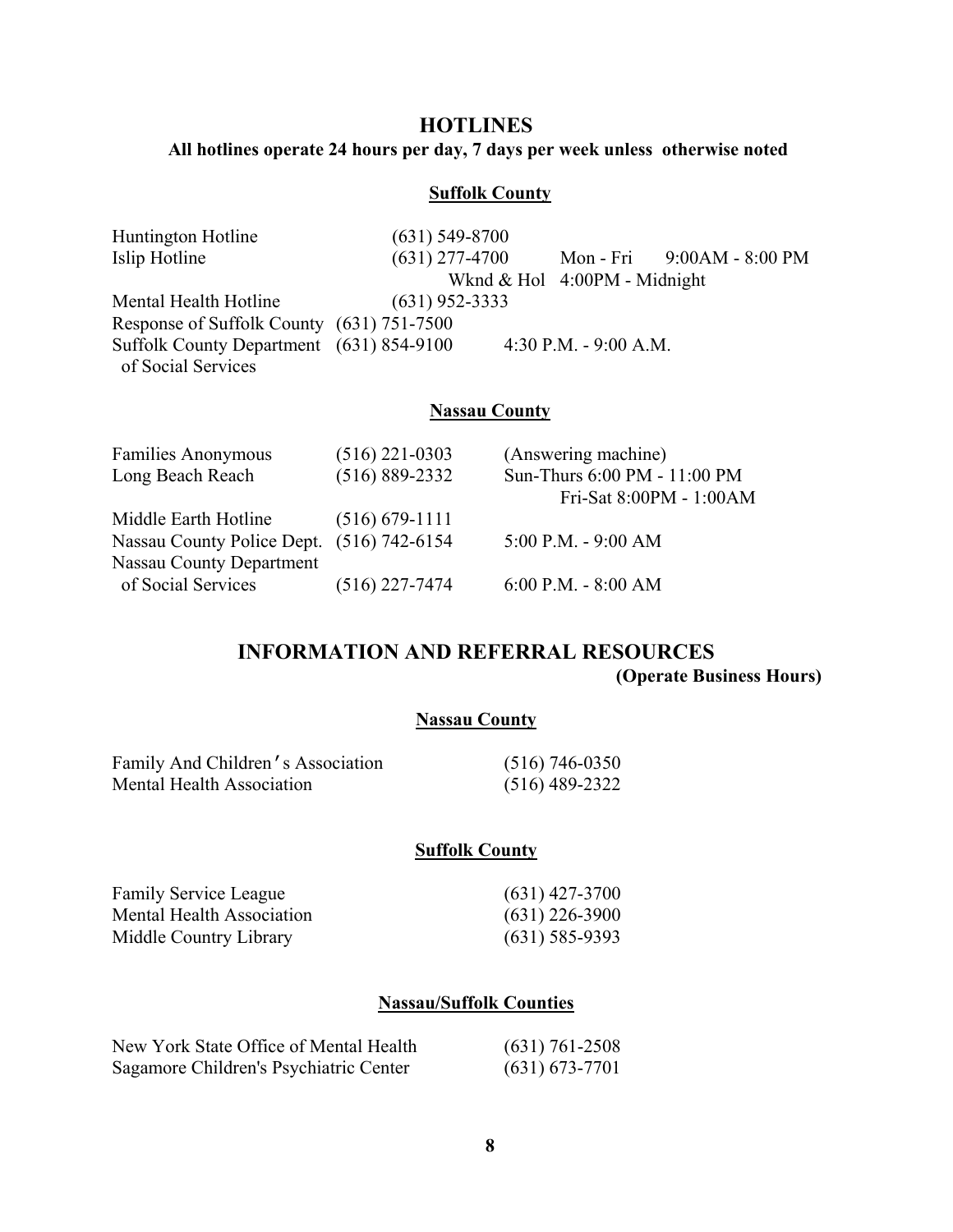# **SINGLE POINT OF ACCESS**

It can be difficult to find the right mental health services for a particular child. In 2001, the Office of Mental Health encouraged counties to develop a Single Point of Access (SPOA) system simplify and coordinate the process of linking children and their families to the services that can assist in meeting their needs.

To seek services in both Nassau and Suffolk Counties, there is one application form, the Universal Referral Form, which is used to apply for any of the more intensive services. These services include the following:

| <b>Out-Of-Home Services</b>            |
|----------------------------------------|
| <b>Family Based Treatment Program</b>  |
| Teaching Family Home Program           |
| <b>Community Residence</b>             |
| Residential Treatment Facility for C&Y |
|                                        |
|                                        |
|                                        |

Once the referral form is received by the SPOA staff, it is reviewed and sent to the program which is best able to provide services that the child and family needs. At times, if there is a waiting list for that program, other services may be offered to begin to provide support and assistance more quickly. If it is not clear which program is best for the child, a meeting may be arranged with representatives of the programs and the family and child to help make a decision about what will be best suited to that child's needs and strengths. If the program selected is not able to effectively help the child, the referral can be sent back to the SPOA so that a new program can be offered instead.

Family Support is an important element of the SPOA process. Parents will be offered contact with a Parent Advocate, who is someone whose child has received mental health services. The Parent Advocate can provide information about the different services and can connect the parent to a Parent Support Group. At these groups, the parent can meet other parents who are going through similar experiences. A Parent Advocate can also attend the SPOA meeting with the family to offer support and assistance.

Nassau County SPOA for Children and Youth For Information call (516) 227-7057

Suffolk County SPOA for Children and Youth For information call (631) 853-8513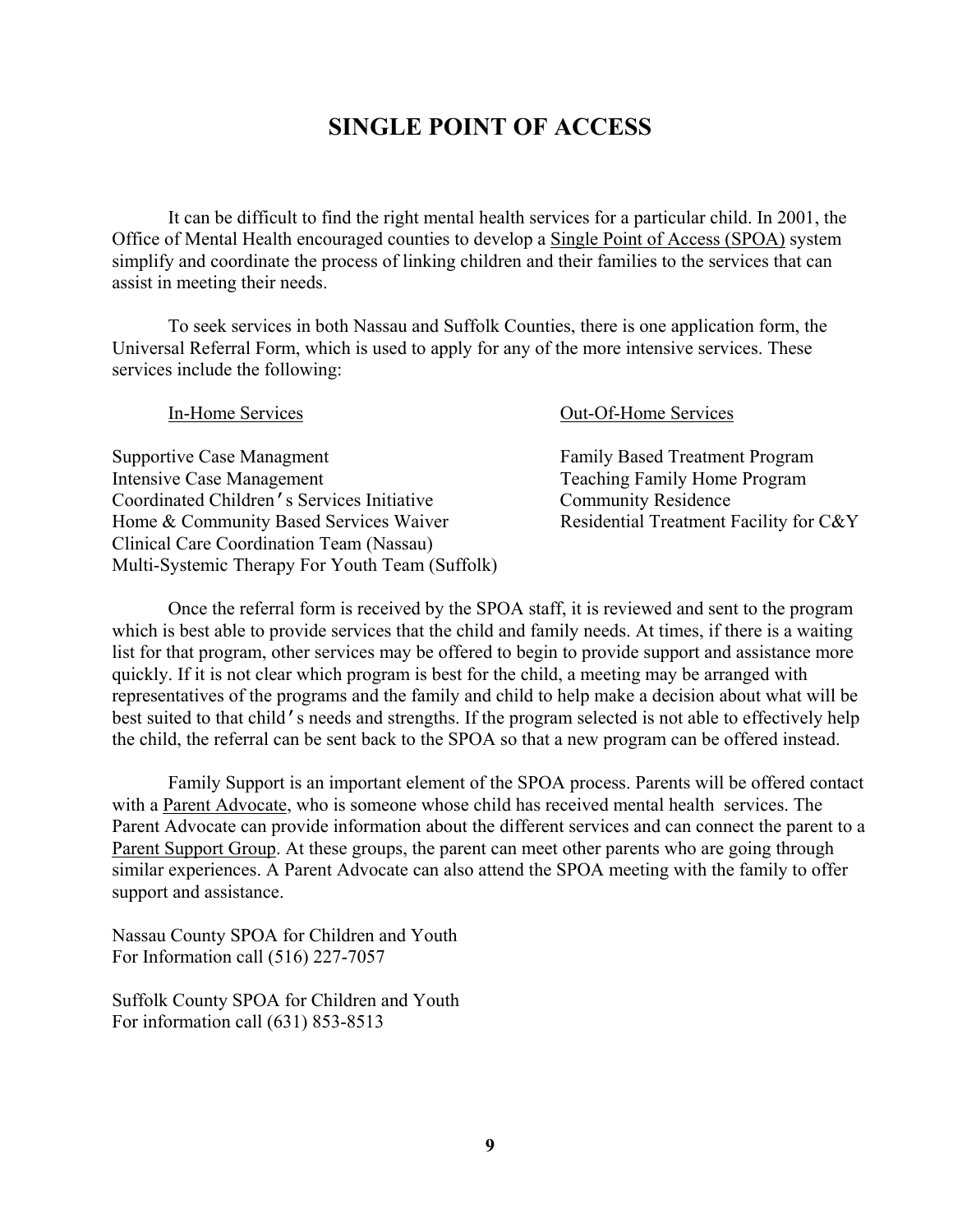# **PROGRAM CATEGORIES, TYPES AND LISTING OF PROGRAMS**

This chapter organizes and defines Office of Mental Health (OMH) programs into five broad categories:

- Emergency Programs
- Inpatient Programs
- Outpatient Programs
- Community Residential Programs
- Family Support Programs

All programs operated, funded, certified, or licensed by OMH are categorized within this program structure to allow a common language for planning, budgeting, and comparing various programs.

Within each category are various program types, which provide a more specific kind of program or service. These are:

#### Emergency Programs

- Comprehensive Psychiatric Emergency Program
- Psychiatric Emergency Room
- Mobile Crisis Team/Mobile Mental Health Team
- Home Based Crisis Intervention
- Crisis Residential Services

#### Inpatient Programs

- Inpatient Psychiatric Unit of a General Hospital
- Psychiatric Hospital
- State Operated Children's Psychiatric Center
- Residential Treatment Facility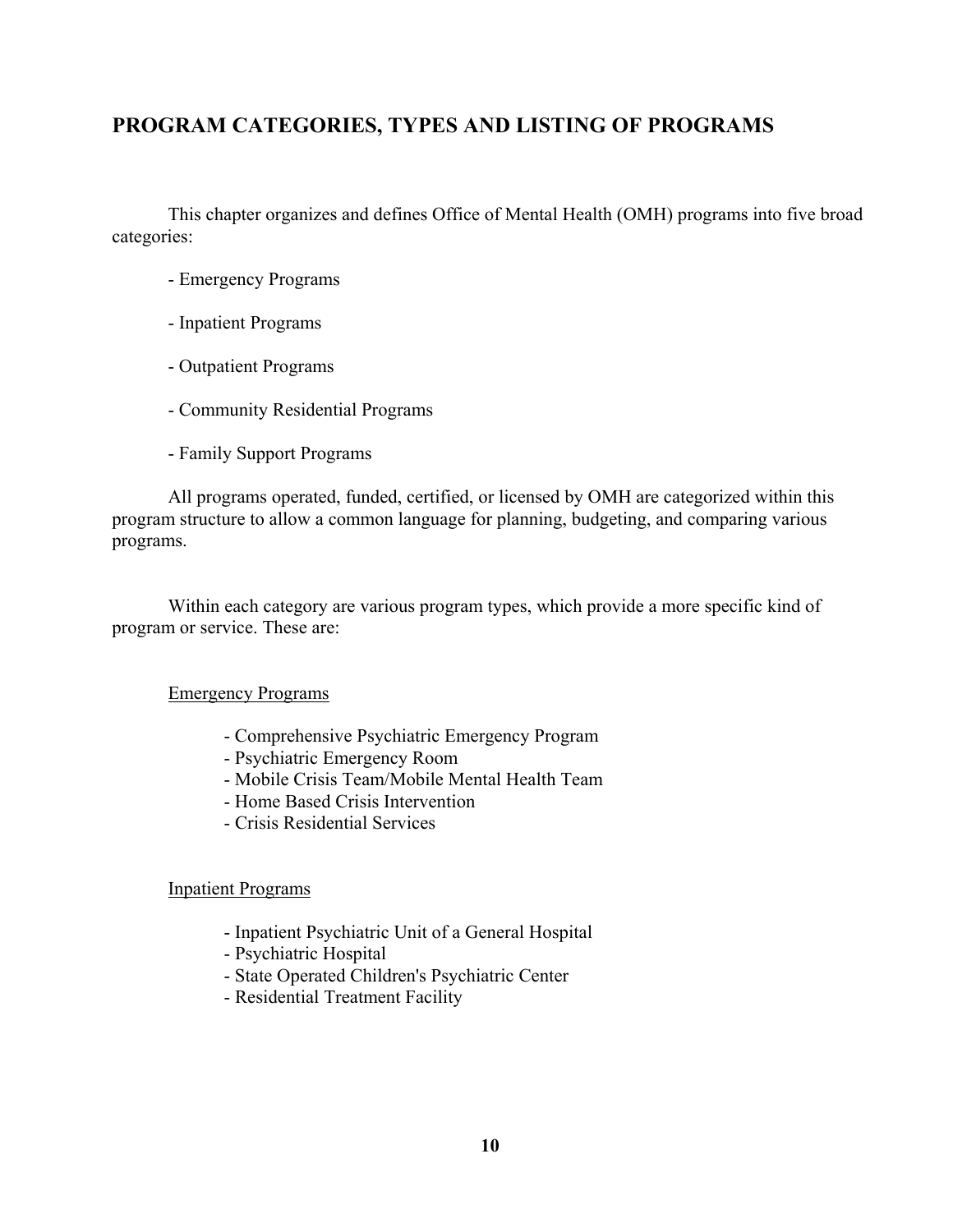# **Outpatient Programs**

- Clinic Treatment Program
- Day Treatment Program
- Day Hospital/Partial Hospital Program

### **Community Residential Programs**

- Community Residence
- Teaching Family Model Community Residence
- Family Based Treatment Program

## **Family Support Programs**

- Family Support Services
- Supportive Case Management
- Intensive Case Management
- Home and Community Based Services (Medicaid Waiver)
- Coordinated Children's Services Initiative (CCSI)
- Multi-systemic Therapy for Youth (MSTY) Team Suffolk County
- Clinical Care Coordination Team (CCCT) Nassau County
- Therapeutic Recreation
- Bridger program
- Therapeutic Nursery

What follows is a description of each of the five program categories, a description of the program types within each category, and a listing of programs separated by county, and in some cases by service areas within each county.

Programs serve males and females, ages 5-17 unless otherwise stated.

For each program the address and telephone number are listed. In addition, limitations on the characteristics of children served or on access to the program are specifically noted.

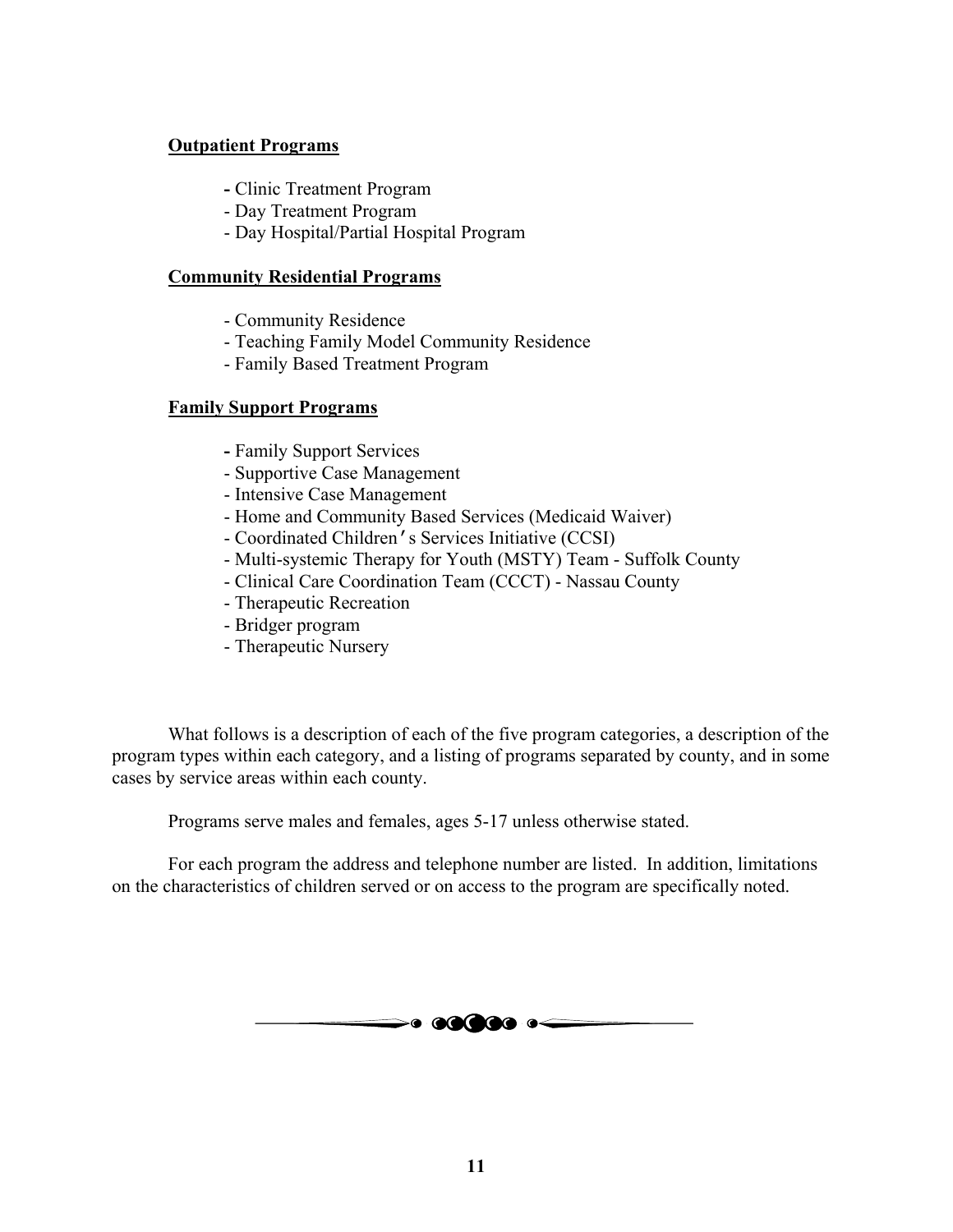# **EMERGENCY PROGRAMS**

The objective of emergency programs is to achieve rapid psychiatric and medical stabilization, and to ensure an individual's safety. The services offered are:

## **- Rapid evaluation**

# **- Reducing acute psychiatric symptoms**

## **- Referring the person to needed programs.**

Emergency programs are designed to ensure that someone in crisis can be seen on a 24 hour-a-day, 7 day-a-week basis. These programs can be used when crisis intervention cannot be provided by a program or practitioner from whom the individual is already receiving care, or when the individual is not enrolled in any mental health program.

## **Emergency programs all serve males and females, ages 5-17.**

## **Program categories included under Emergency Services are:**

- **Comprehensive Psychiatric Emergency Program (CPEP)**
- **Psychiatric Emergency Room**
- **Mobile Crisis Teams / Mobile Mental Health Teams**
- **Home Based Crisis Intervention (HBCI)**
- **Crisis Residential Services**

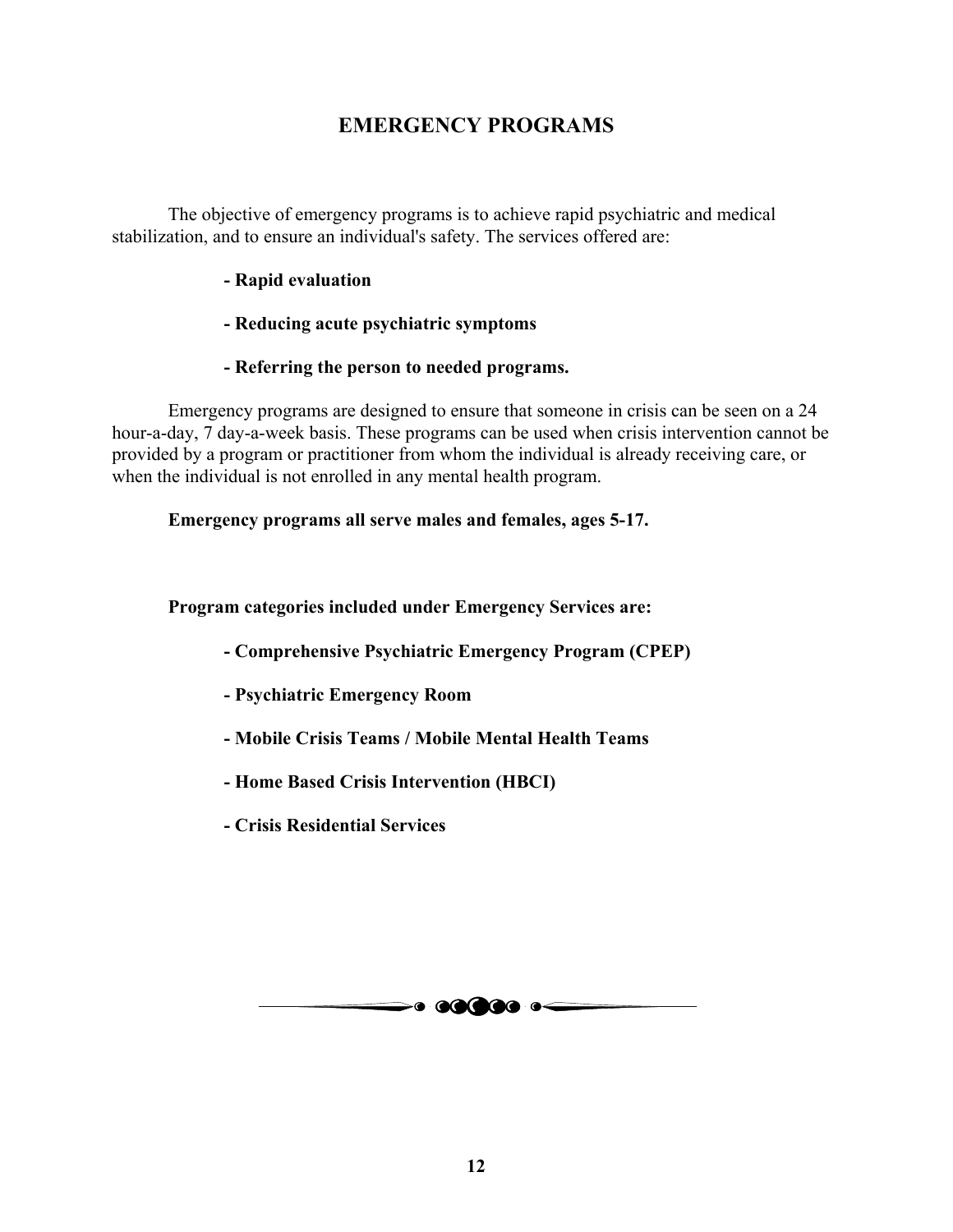# **Comprehensive Psychiatric Emergency Program (CPEP)**

A CPEP provides a full range of psychiatric emergency services within a defined geographic area. The program is intended to establish a primary entry point into the mental health system for the geographic area it serves. A CPEP is open on a 24 hour-a-day, 7 day-aweek basis.

Services include crisis intervention within an emergency room setting, beds for the extended observation of patients, evaluation and referral services, linkage to crisis outreach services (provided by a mobile crisis team or mobile mental health team) and crisis residential services (provided at a variety of settings).

## **Suffolk County**

University Medical Center at Stony Brook State University at Stony Brook Stony Brook, NY 11794 (631) 444-6050

#### **Nassau County**

Nassau University Medical Center 2201 Hempstead Turnpike East Meadow, NY 11554 (516) 572-6115

While not currently certified as a CPEP, this hospital provides many of the same services offered by a CPEP

# **Psychiatric Emergency Room**

A psychiatric emergency room provides for psychiatric and medical evaluation of a person on a 24 hour-a-day, 7 day-a-week basis. The purpose is to determine whether or not the person requires hospitalization. If indicated, the person may be hospitalized at that hospital's inpatient unit, or a unit in another hospital. If hospitalization is not indicated, referrals for other services can be made.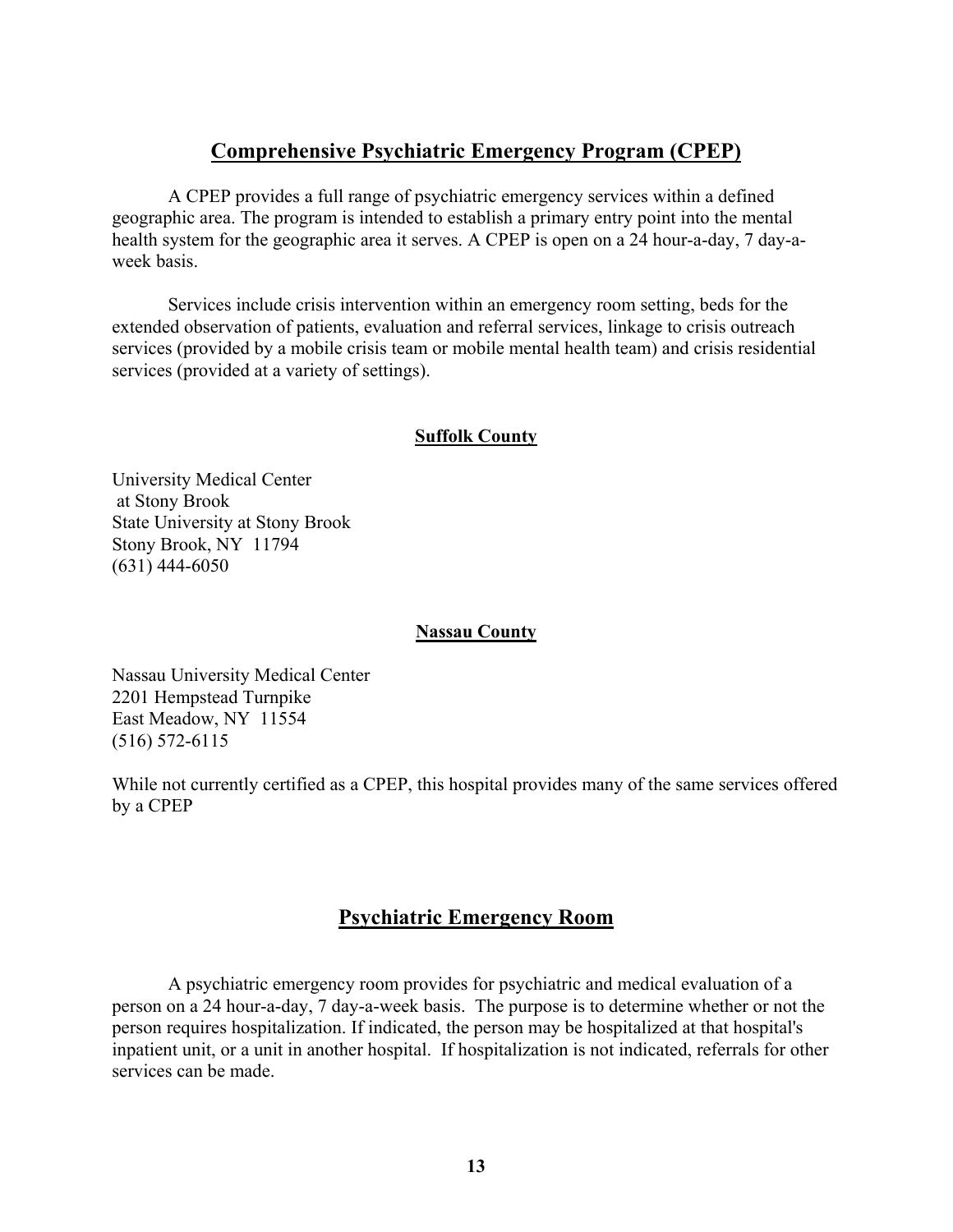#### **Nassau County**

| Franklin General                             | (516) | 256-6350 |
|----------------------------------------------|-------|----------|
| Hempstead General Hospital                   | (516) | 560-1305 |
| Long Beach Medical Center                    | (516) | 897-1100 |
| Long Island Jewish Hospital                  | (718) | 470-7500 |
| Mercy Medical Center                         | (516) | 255-2223 |
| North Shore University Hospital              | (516) | 562-4125 |
| North Shore University Hospital at Glen Cove | (516) | 674-7306 |
| North Shore University Hospital at Plainview | (516) | 719-2336 |
| South Nassau Community Hospital              | (516) | 763-3900 |
| <b>Syosset Community Hospital</b>            | 516   | 496-6550 |

#### **Suffolk County**

| <b>Brookhaven Memorial Hospital</b>   | $(631)$ 654-7763           |
|---------------------------------------|----------------------------|
| <b>Brunswick Hospital</b>             | $(631)$ 789-7258           |
| Eastern Long Island Hospital          | $(631)$ 477-1000 Ext. 144  |
| <b>Huntington Hospital</b>            | $(631)$ 351-2300           |
| <b>Mather Memorial Hospital</b>       | $(631)$ 473-1320 Ext. 4045 |
| Southside Hospital                    | $(631)$ 968-3144           |
| St. Catherine of Siena Medical Center | $(631)$ 862-3111           |
|                                       |                            |

# **Child and Adolescent Assessment and Referral Service (CAARS)**

In Suffolk County, when a child is seen by the Mobile Mental Health Team he or she can be referred to the CAARS program for a more comprehensive psychiatric evaluation. The program operates at a number of clinic sites throughout the county. These clinics will see the child within 3 days where possible for an evaluation and will make recommendations. They then may continue to treat the child at their clinic or refer the case to another appropriate resource. Possible referrals to CAARS can be discussed with the staff involved in the child's initial evaluation.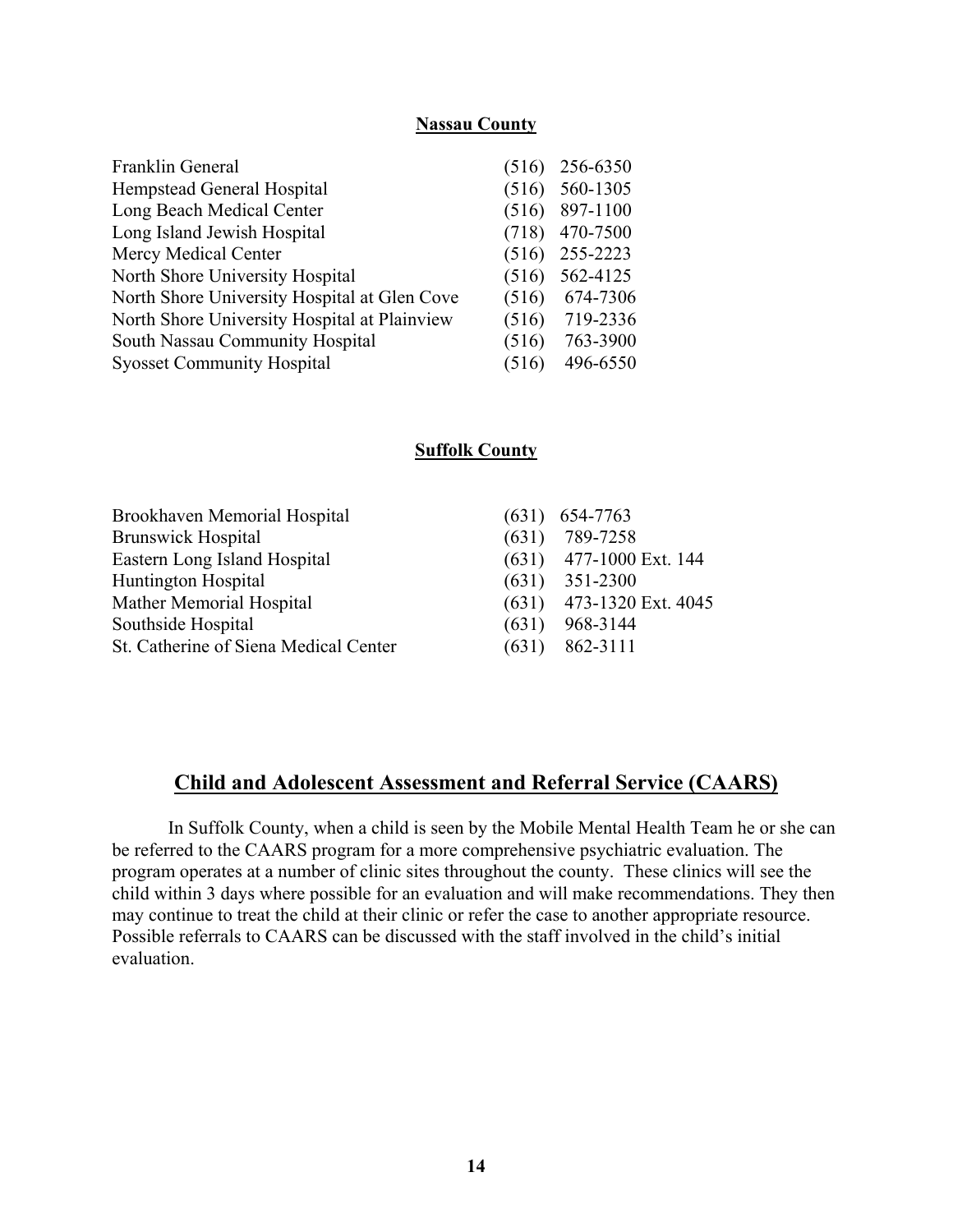# **Mobile Crisis Team/Mobile Mental Health Teams**

The function of these teams is to respond on-site to a child in crisis (e.g. at home, with a foster family, in school, in a group home or other placement) and to provide crisis evaluation, stabilization, short-term treatment, if necessary, and referral linkages. The teams work very closely with a designated psychiatric emergency room or CPEP and inpatient units serving children in acute crisis.

Some mobile mental health teams provide evaluations and consultation to children served in other children's agencies (e.g. Family Court, Probation Department, Department of Social Services, Office of Children and Family Services).

# **Nassau County**

Children's Mobile Crisis Team South Shore Child Guidance Center (516) 868-3030

This team provides mobile crisis services throughout Nassau County.

# **Suffolk County**

Sagamore Children's Psychiatric Center Mobile Mental Health Teams 197 Half Hollow Road Dix Hills, NY 11746 (631) 673-7701

Sagamore provides three Mobile Mental Health Teams in Suffolk County. Two of the teams provide mobile crisis services throughout Suffolk County. Another team provides consultation to the Suffolk County Family Court, in collaboration with the Suffolk County Division of Community Mental Health Services.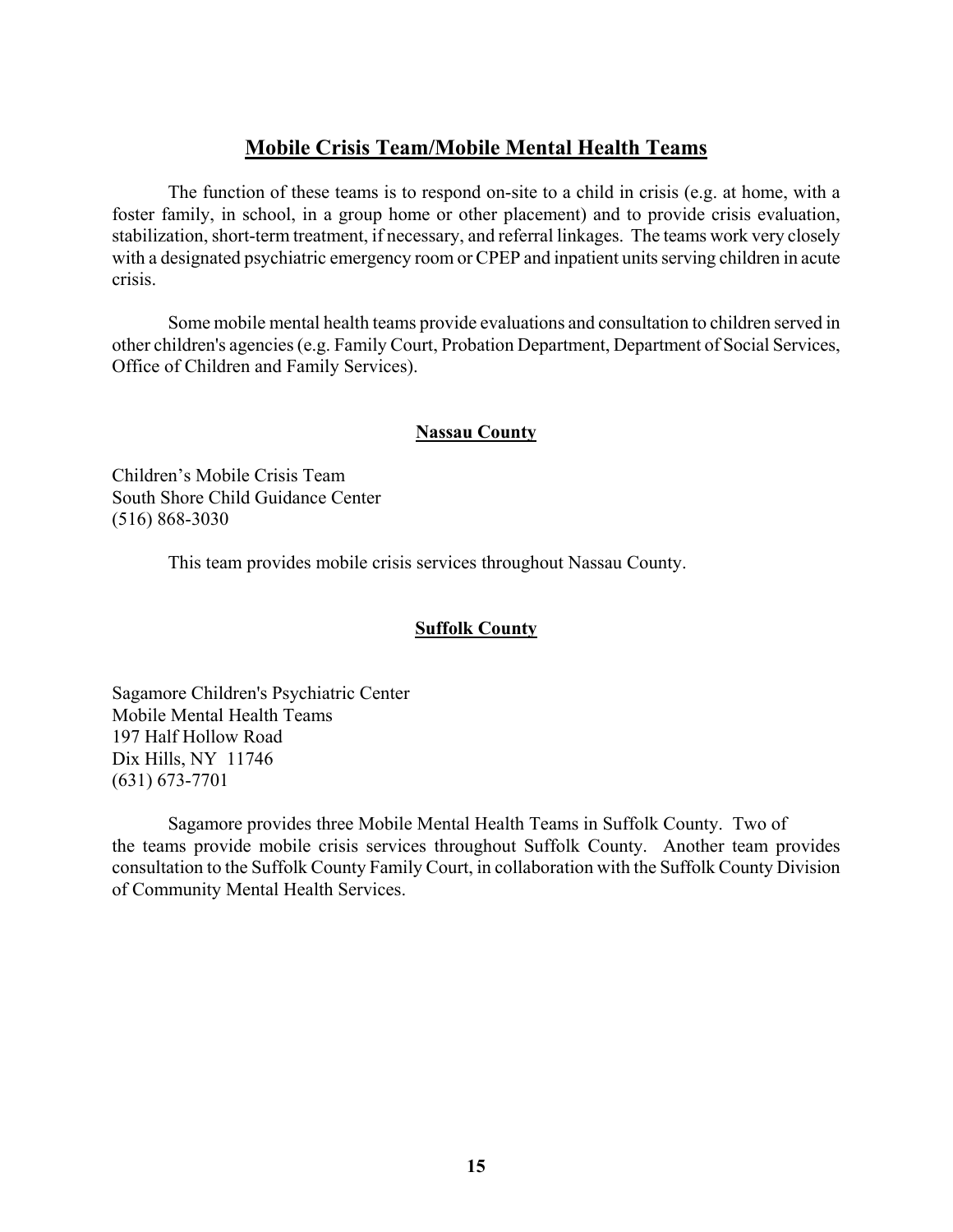# **Home Based Crisis Intervention**

Provides intensive in-home crisis services to families where one or more children are at serious risk of psychiatric hospitalization. Intervention is provided for a 4 - 6 week period for each family with the goals of avoiding admission to a hospital, teaching problem-solving skills to the family, and linkage of the child and family with community-based services and supports. During the intervention period, the family's counselor is available on a 24 hour-a-day, 7 days-a-week basis and works with the family as much as needed.

#### **Suffolk County** Nassau County

| South Shore Child Guidance Center |
|-----------------------------------|
|                                   |
|                                   |
|                                   |
|                                   |

Referrals are accepted through the Comprehensive Psychiatric Emergency Program (CPEP) or Emergency Room, Mobile Crisis teams and Suffolk CAARS Program.

# **Crisis Residential Services**

Crisis residential services provide a safe living environment and respite for a short term length of stay (generally up to 2 weeks) for a youngster who cannot remain in their current living environment, but whose condition does not require the structure and security of a hospital setting. Both family type settings (i.e. foster homes) and group living settings (i.e. group homes or residential treatment centers) can be used as a crisis residence.

During the child's stay in a crisis residence, a worker is assigned to have overall responsibility for arranging for any needed evaluations, treatment services, support services, and to ensure that appropriate arrangements are made for the child's discharge, either back to the original living environment or an alternative setting.

#### **Suffolk County** Nassau County

Suffolk Co. Interagency Crisis Bed Network Nassau Co. Crisis Respite Bed Program c/o Sagamore Children's Psychiatric CenterMental Health Association in Nassau Co**.**  197 Half Hollow Road186 Clinton Street Dix Hills, NY 11746Hempstead, NY 11550 **(**631) 673-7701(516) 485-4300 ext.130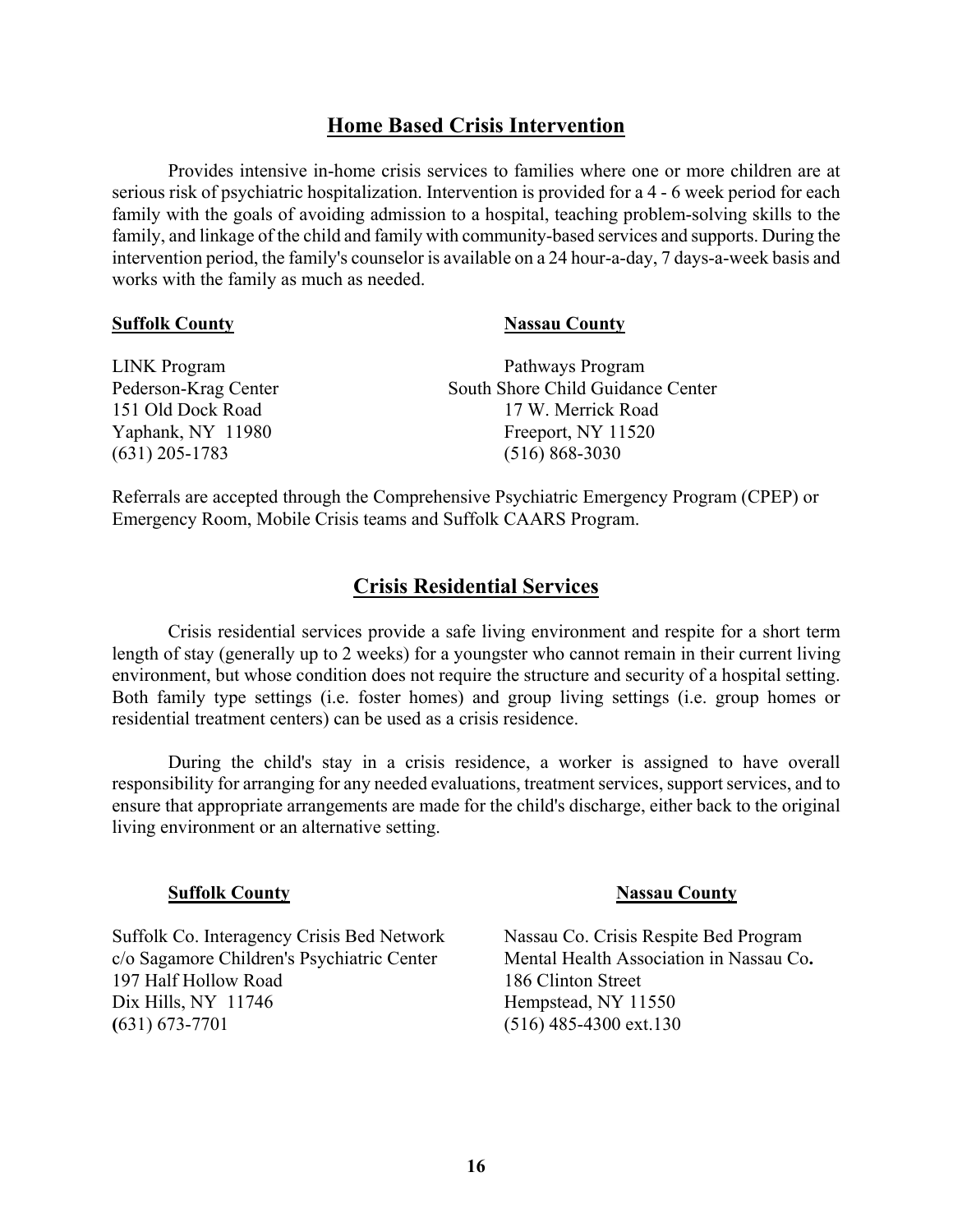# **INPATIENT PROGRAMS**

Inpatient Programs provide 24 hour psychiatric care, under medical supervision, in a controlled environment. All programming for the child occurs in the inpatient setting, except certain specialized medical services which may be provided in other settings. Only children who exhibit the most severe psychiatric symptoms, or who require intensive inpatient evaluation are appropriate for an inpatient program.

Inpatient treatment can be classified in three categories, depending on the amount of time a person is expected to remain in the program:

**Acute Inpatient Care -** The objective of acute care is to provide short term treatment and medical intervention in an intensive hospital setting and a comprehensive evaluation of the child and family's clinical needs in order to develop a treatment approach. The length of stay in acute care should be as short as possible, typically ranging from a few days to up to 30 days. Upon discharge, the child and family are linked with community treatment resources and supports.

**Intermediate Inpatient Care -** Provides treatment for children who demonstrate prolonged symptoms of serious emotional disturbance (e.g. extreme aggressive or other unmanageable behavior and/or presenting a danger to self or others), who do not respond to acute treatment, and require care in a hospital setting. Patients generally receive intermediate care from 1 - 6 months, only when alternative services are unavailable or inappropriate.

**Extended Inpatient Care -** The objective of extended inpatient care is to provide a consistent, well supervised environment under the direction of a physician for youngsters who demonstrate a long standing pattern of symptoms of serious emotional disturbance, but who are seen as not dangerous to others. Generally, extended treatment lasts over six months in length, and is usually provided in a Residential Treatment Facility; only children with the most serious needs require extended inpatient care in a hospital setting.

#### **Program types included under the category of inpatient services are:**

- **Inpatient Psychiatric Unit of a General Hospital**
- **Psychiatric Hospital**
- **State Operated Children's Psychiatric Center**
- **Residential Treatment Facility (RTF)**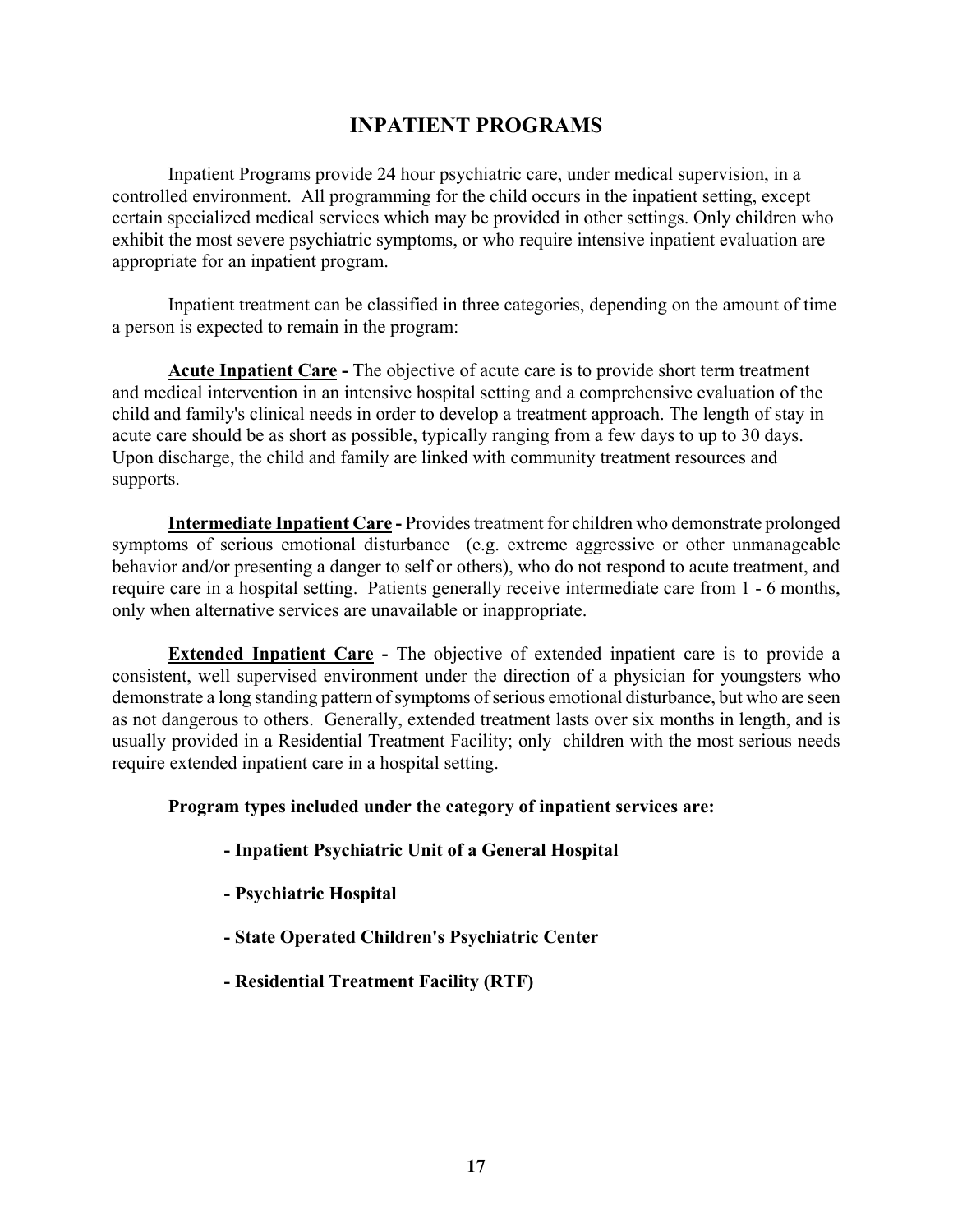# **Inpatient Psychiatric Unit of a General Hospital**

These inpatient units generally provide acute care in a controlled environment, for youngsters living in the geographic vicinity in which the hospital is located. Because these units are located within a general medical hospital, specialized medical services are often available to the patient on-site. Patients are often admitted to the unit through the hospital's emergency room or a CPEP. Referrals are also made by a psychiatrist or mental health worker in the community.

#### **Nassau County**

Nassau University Medical Center 10 beds 2201 Hempstead Turnpike Males and Females East Meadow, NY 11554 Ages to 17 years old (516) 572-0123

Long Island Jewish Medical Center 15 beds Schneider Children's Hospital Males and Females 269-01 76th Avenue Up to 13 years old New Hyde Park, NY 11042 (718) 470-7000

Long Island Jewish Medical Center 20 beds Hillside Hospital **Males** and Females Adolescent Pavillion Ages 14-18 75-59 263rd Street P.O. Box 3 Glen Oaks, NY 11004 (718) 470-8590, 8591

#### **Suffolk County**

University Medical Center 10 beds at Stony Brook Males and Females State University at Stony Brook Ages 6-12 Stony Brook, NY 11794 (631) 689-8333 or 444-1250

John T. Mather Memorial Hospital 10 beds North Country Road Males and Females Port Jefferson, NY 11777 Ages 13-17 (631) 476-2775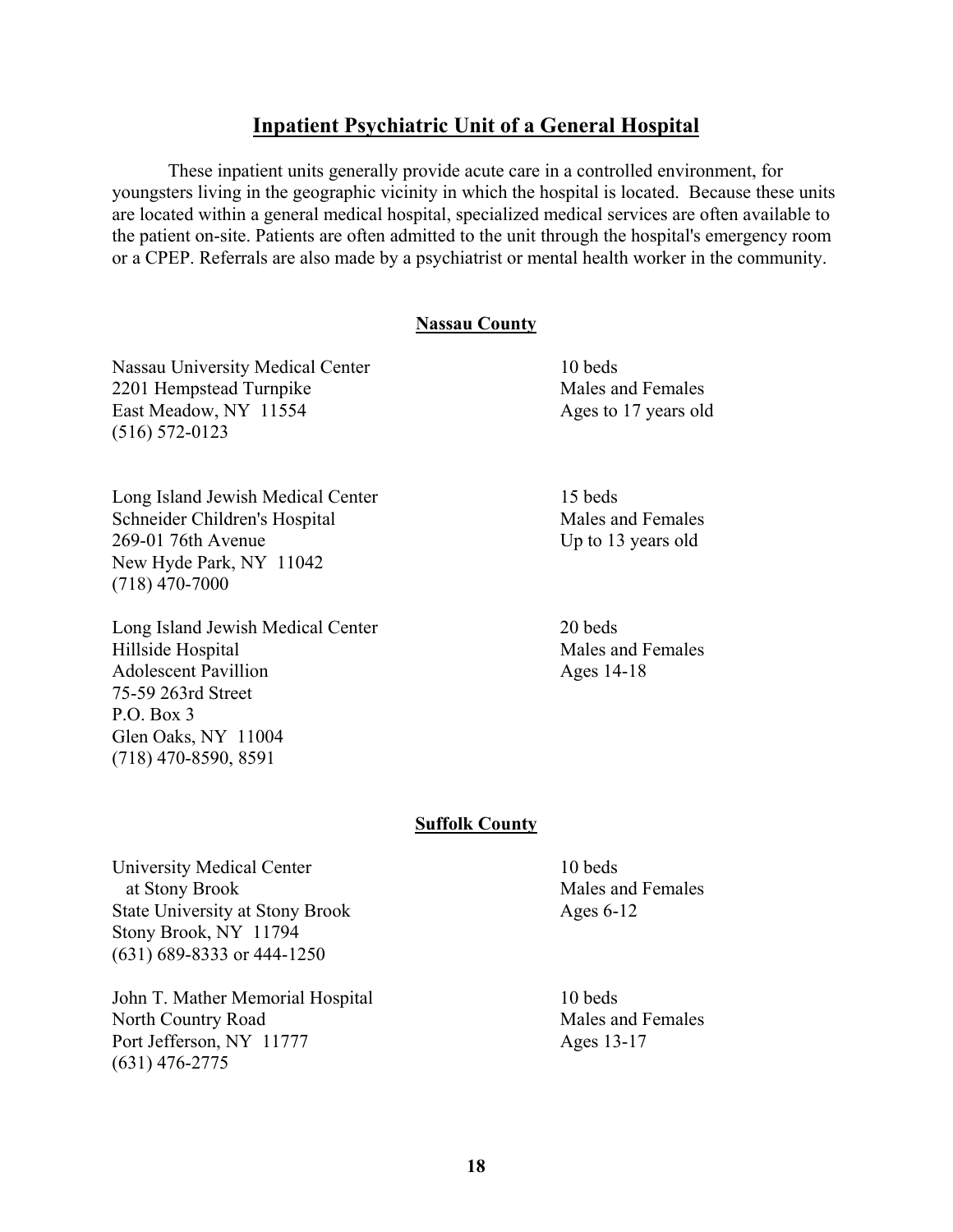The following are adult inpatient units of general hospitals which may also serve adolescents (age 12 and above) on a limited basis.

#### **Suffolk County**

| $(631)$ 351-2000 |
|------------------|
|                  |
| $(631)$ 862-3000 |
| $(631)$ 968-3000 |
|                  |

#### **Nassau County**

| $(516)$ 256-6000   |
|--------------------|
| $(516)$ 897-1000   |
| $(516)$ 255-2645   |
|                    |
| $(516) 562 - 0100$ |
| $(516)$ 496-6400   |
|                    |

# **Psychiatric Hospital**

Psychiatric Hospitals are licensed to provide psychiatric inpatient care and related medical services, but do not have inpatient medical units. They may be operated by a not-for-profit agency or a proprietary (for-profit) agency. Generally, they provide acute and intermediate inpatient care.

# **Suffolk County**

| South Oaks Hospital           | 14 beds - ages $5-12$ |  |
|-------------------------------|-----------------------|--|
| 400 Sunrise Highway           |                       |  |
| Amityville, NY 11701          | 32 beds - adolescents |  |
| $(631)$ 264-4000              | Males and Females     |  |
| $(631)$ 608-5610 - Admissions |                       |  |
|                               |                       |  |
|                               |                       |  |
| Brunswick Hall                | 13 beds - ages $8-12$ |  |
| 80 Louden Avenue              |                       |  |
| Amityville, NY 11701          | 31 beds adolescents   |  |
| $(631)$ 789-7000              | Males and Females     |  |
|                               |                       |  |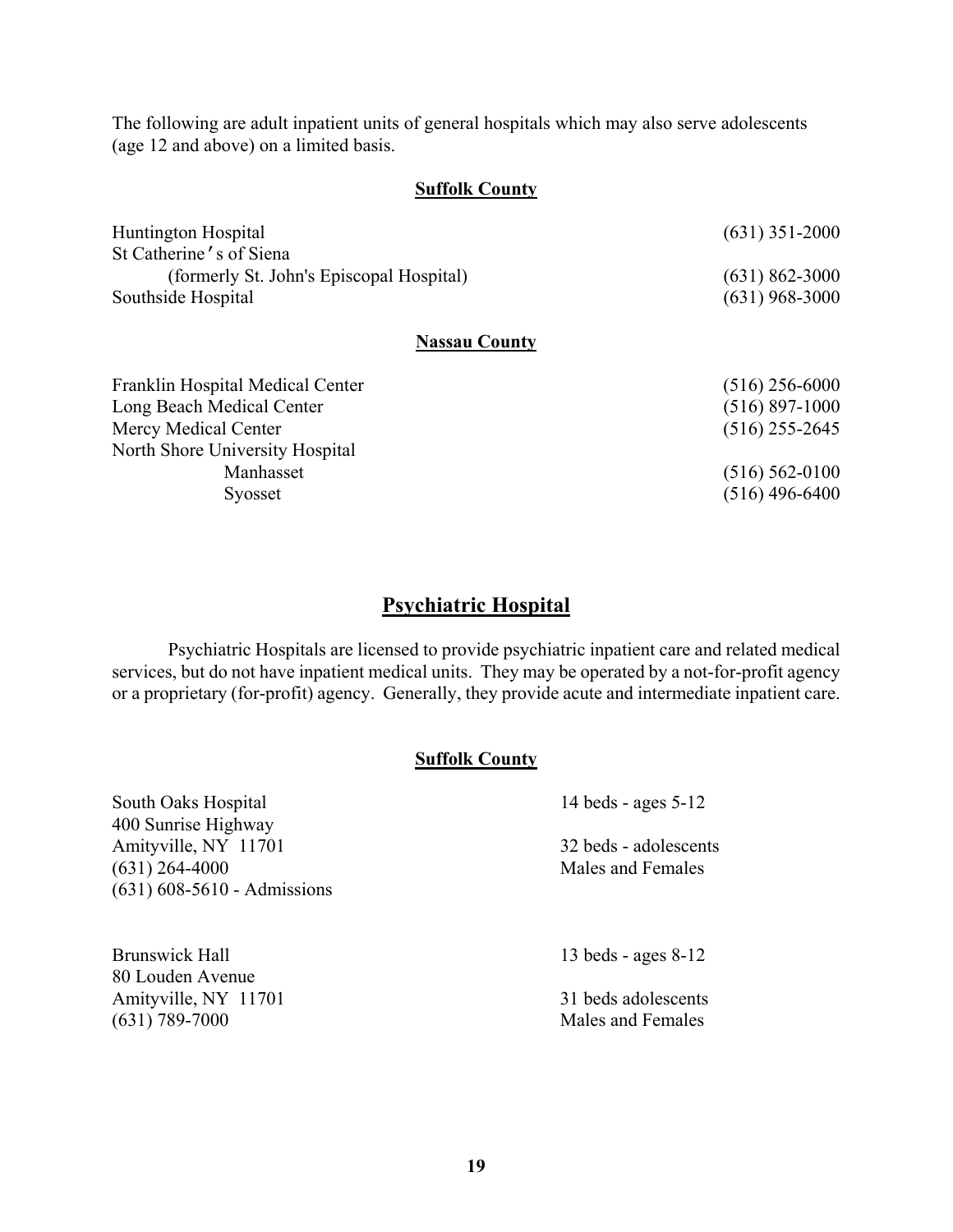#### **State Operated Children's Psychiatric Centers**

These facilities are operated by the New York State Office of Mental Health, and are designed to serve youngsters in a specified geographic region, or "catchment area". General medical services and supervision are available, but specialized medical care is usually provided through arrangement with a general hospital. The objective of these programs is to provide intermediate inpatient care, but may also provide acute care if a particular area does not have enough acute care facilities.

#### **Nassau/Suffolk Counties**

Sagamore Children's Psychiatric Center 69 beds 197 Half Hollow Road **Males** and Females Dix Hills, NY 11746 Ages 10-17 (631) 673-7701

## **Residential Treatment Facilities (RTF)**

Provides fully integrated mental health treatment and special education services under the direction of a psychiatrist, in a well supervised residential setting. RTF's can serve youngsters between 5 and 21 years of age, but each program generally serves only a portion of this total range, and may serve only boys or girls, or both. Most youngsters are served for an extended stay, between 6 months and 2 years.

Access to an RTF is through the Preadmission Certification Committee (PACC) under the guidance of the Office of Mental Health - Tel: (631) 761-2315.

#### **Nassau/Suffolk Counties**

| mercyFirst (formerly St Mary's C&F Services) | 14 beds    |
|----------------------------------------------|------------|
| <b>Convent Road</b>                          | Males      |
| Syosset, NY 11791                            | Ages 10-17 |
| $(516)$ 921-0808                             |            |
| Madonna Heights Services                     |            |
| (A division of SCO Family of Services)       | 14 beds    |
| 151 Burrs Lane - PO Box 8020                 | Females    |
| Dix Hills, NY 11746-9020                     | Ages 13-17 |
| $(631) 643 - 8800$                           |            |

When necessary and appropriate, youngsters from Long Island may also be referred to RTF programs in other areas of New York State.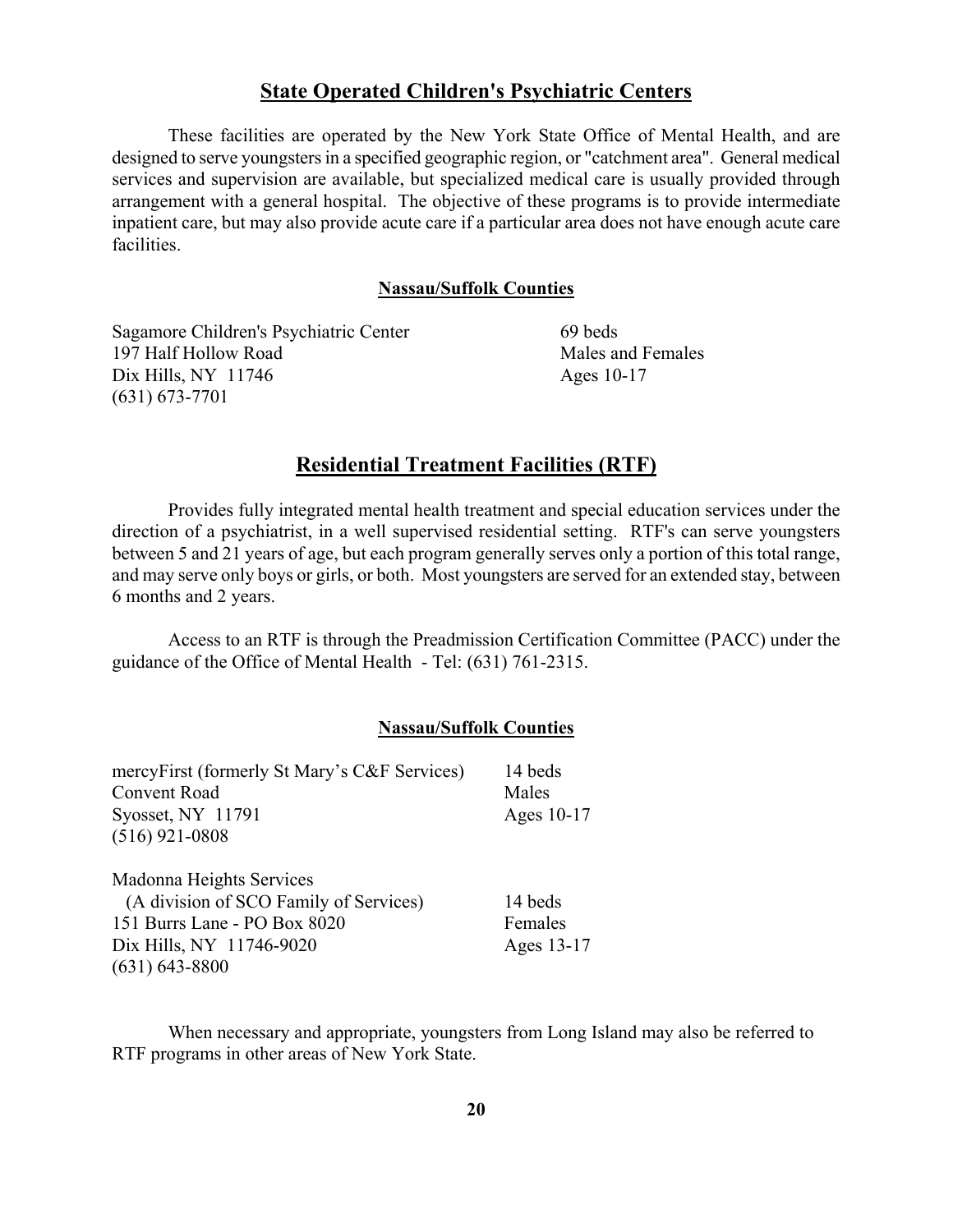# **OUTPATIENT PROGRAMS**

 The primary mental health treatment component of a community based service system for children and adolescents is outpatient services.

 The objective of outpatient programs is to provide treatment services to children and youth who are living in their own homes, foster homes, or in a community based residential program. All of the programs are oriented to preserving the family unit and maintaining the youth in the community. Outpatient treatment is provided in such diverse settings as community mental health centers, child guidance clinics, outpatient psychiatry departments of hospitals, schools, and health maintenance organizations.

 **Four types of outpatient programs for children and adolescents are:** 

- **Clinic Treatment**
- **Specialized Clinic Programs**
- **Day Treatment**
- **Day Hospital/Partial Hospital**

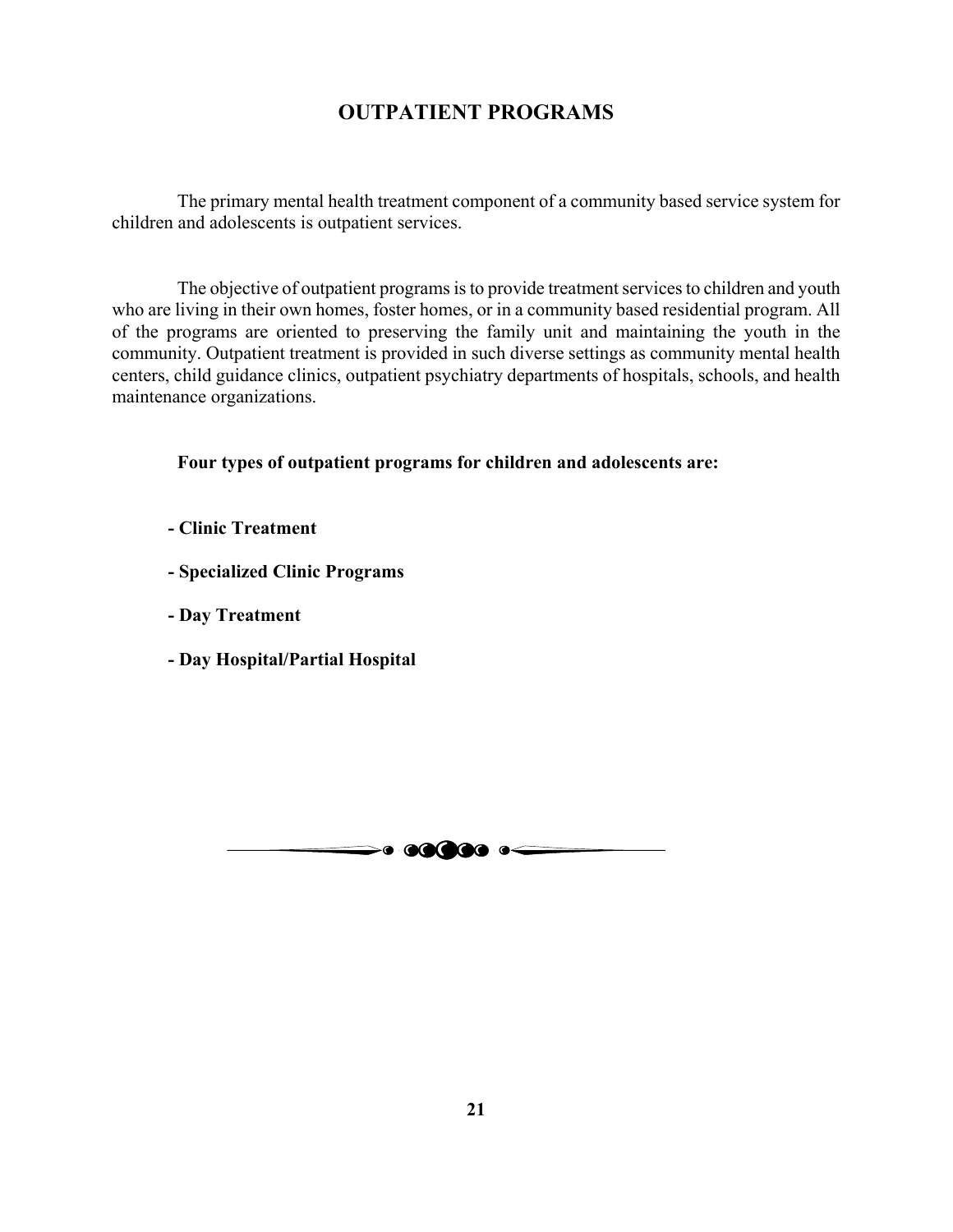# **Clinic Treatment Programs**

Although some clinics specialize in serving only children and adolescents, many clinics serve clients of all ages.

Clinic Treatment Programs provide a wide range of medically supervised mental health services which ensure stabilization, improve functioning in the family, school and community, and promote social, educational, and vocational development.

These services include:

- Assessment/Evaluation and Treatment Planning
- Individual, group and family therapy,
- Medication therapy
- Health screening and referral
- Clinical support services
- Discharge Planning
- Crisis intervention services
- Case Management

The program may be provided by private, county, or state agencies. Services are paid for with private health insurance or Medicaid, and are offered on a sliding scale basis for those who cannot afford the full fee.

The following letter next to each clinic's name denotes the agency's auspice:

**(V) = Voluntary/Not for Profit Agency (C) = County (S) = State**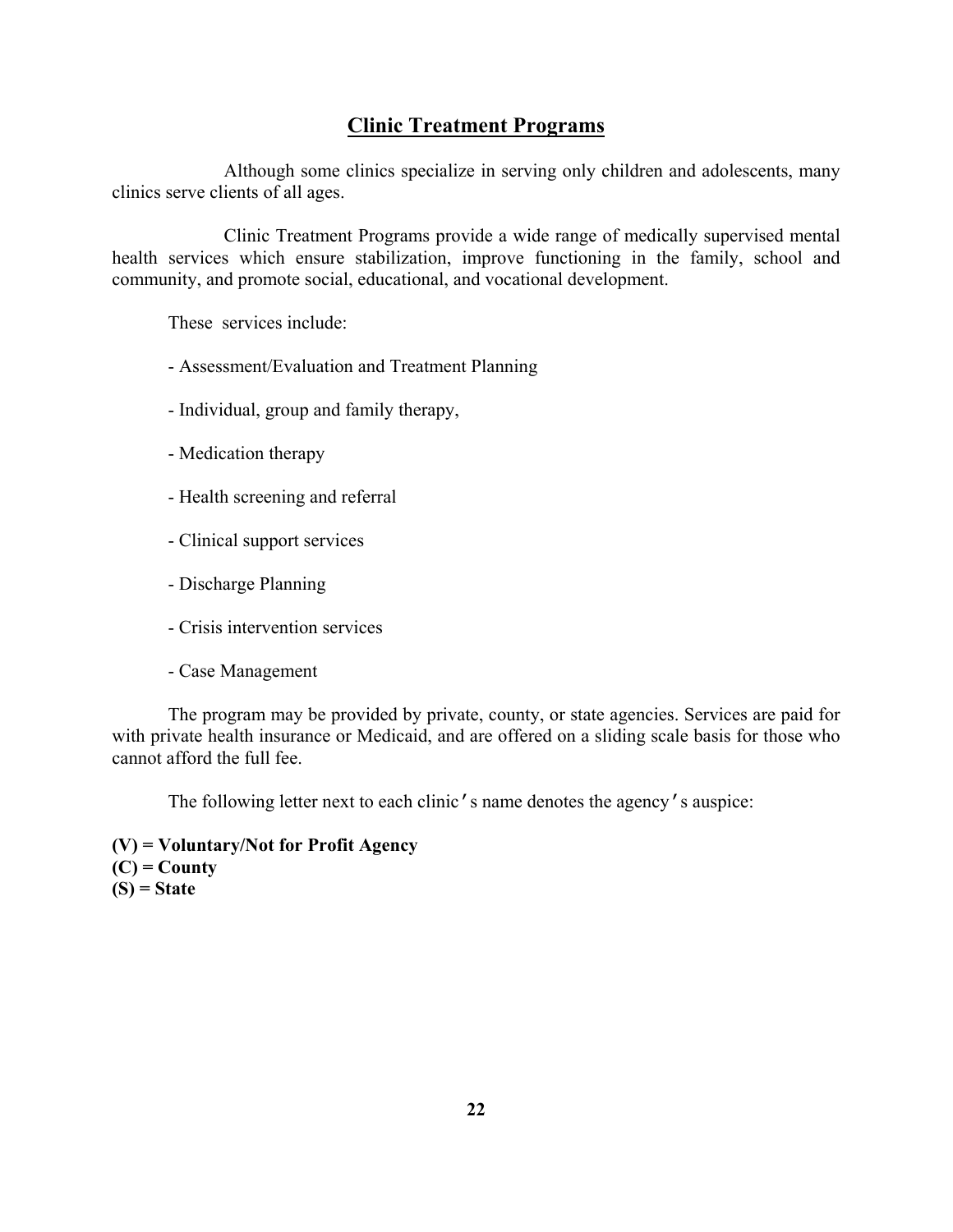# **NASSAU COUNTY CLINICS**

| <b>Catholic Charities</b>                        |                    |                                                  |                    |
|--------------------------------------------------|--------------------|--------------------------------------------------|--------------------|
| (St. Anthony's Guidance Clinic) (V)              |                    | <b>Mercy Medical Center</b>                      | $(516)$ 255-0111   |
| <b>124 Greenwich Street</b>                      | $(516)$ 292-8280   | <b>Outpatient Psychiatric Clinic (V)</b>         |                    |
| Hempstead, NY 11550                              |                    | 1000 North Village Avenue                        |                    |
|                                                  |                    | Rockville Center, NY 11570                       |                    |
| 259-261 Mineola Blvd.                            | $(516)$ 248-7100   |                                                  |                    |
| Mineola, NY 11501                                |                    | North Shore Child and Family Guidance Center (V) |                    |
|                                                  |                    | 480 Old Westbury Road                            | $(516) 626 - 1971$ |
| <b>Central Nassau Guidance</b>                   | $(516)$ 822-6111   | Roslyn Heights, NY 11577                         |                    |
| and Counseling Services, Inc. (V)                |                    |                                                  |                    |
| 950 South Oyster Bay Rd. - Suite 104             |                    | 999 Brush Hollow Road                            | $(516)$ 997-2926   |
| Hicksville, NY 11801                             |                    | Westbury, NY 11590                               |                    |
|                                                  |                    |                                                  |                    |
| F.E.G.S. (V)                                     |                    | 80 North Service Road (LIE)                      | $(516)$ 484-3174   |
| 6900 Jericho Turnpike                            | $(516)$ 364-8040   | Manhasset, NY 11030                              |                    |
| <b>Syosset, NY 11791</b>                         |                    |                                                  |                    |
|                                                  |                    |                                                  |                    |
|                                                  |                    | <b>North Shore University Hosp. (V)</b>          | $(516) 562 - 3005$ |
| <b>50 Clinton Street</b>                         | $(516)$ 485-5710   | <b>400 Community Drive</b>                       |                    |
| Hempstead, NY 11550                              |                    | Manhasset, NY 11030                              |                    |
|                                                  |                    |                                                  |                    |
| HIP Ctr. (Serves only those with HIP Insurance)  |                    | <b>Peninsula Counseling Center (V)</b>           | $(516) 569-6600$   |
| <b>Nassau/Suffolk MH Services</b>                | $(516)$ 921-8811   | <b>124 Franklin Avenue</b>                       |                    |
| 185 Froelich Farm Blvd                           |                    | Woodmere, NY 11598                               |                    |
| Woodbury, NY 11791                               |                    |                                                  |                    |
|                                                  |                    | 270 Lawrence Ave.                                | $(516)$ 239-1945   |
| <b>Hispanic Counseling Center (V)</b>            | $(516) 538-2613$   | Lawrence, NY 11559                               |                    |
| <b>344 Fulton Avenue</b>                         |                    |                                                  |                    |
| Hempstead, NY 11550                              |                    | <b>381 Sunrise Hway</b>                          | $(516) 559-1181$   |
|                                                  |                    | Lynbrook, NY 11562                               |                    |
| Long Beach Medical Center (V)                    | $(516) 897 - 1270$ |                                                  |                    |
| <b>Mental Health Clinic</b>                      |                    | Roosevelt Counseling & Resource Center, Inc. (V) |                    |
| 450 East Bay Drive                               |                    | (Family and Children's Association)              |                    |
| Long Beach, NY 11561                             |                    |                                                  | $(516)$ 623-1644   |
|                                                  |                    | 175 Nassau Road                                  |                    |
| Long Island Counseling Center (V) (516) 437-6050 |                    | Roosevelt, NY 11575                              |                    |
| (Family and Children's Association)              |                    |                                                  |                    |
| 570 Elmont Road                                  |                    | <b>Southeast Nassau Guidance</b>                 |                    |
| <b>Elmont, NY 11003</b>                          |                    | Center $(V)$                                     | $(516)$ 221-3030   |
|                                                  |                    | 2146 Jackson Avenue                              |                    |
| Long Island Jewish Medical Ctr - Hillside Hosp   |                    | Seaford, NY 11783                                |                    |
| <b>Outpatient Psychiatric Svcs (V)</b>           | 470-8100<br>(718)  |                                                  |                    |
| 75-59 263 Street                                 |                    | <b>South Shore Child Guidance Center (V)</b>     |                    |
| Glen Oaks, NY 11040                              |                    | 17 West Merrick Road                             | $(516) 868 - 3030$ |
|                                                  |                    | Freeport, NY 11520                               |                    |
| Angelo J. Melillo Center (V)                     | $(516)$ 676-4160   |                                                  |                    |
| for Mental Health                                |                    | South Nassau Communities Hospital (V)            |                    |
| 113 Glen Cove Avenue                             |                    | 2277 Grand Avenue                                | $(516) 546-1370$   |
| Glen Cove, NY 11542                              |                    | Baldwin, NY 11510                                |                    |
|                                                  |                    |                                                  |                    |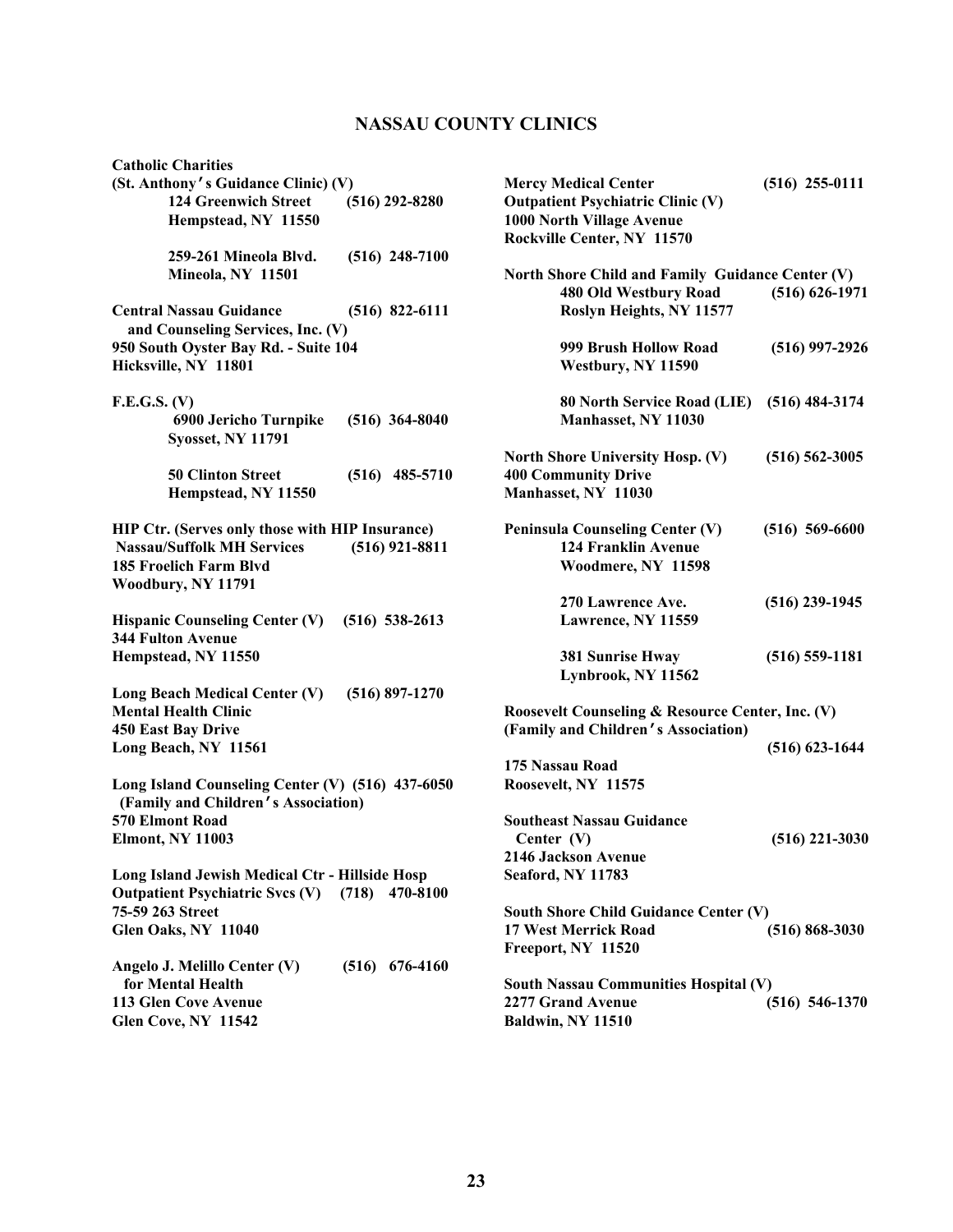#### **SUFFOLK COUNTY CLINICS**

**Brentwood Mental Health Clinic (C) 1841 Brentwood Road (631) 853-7300 Brentwood, NY 11717** 

**Catholic Charities Community Life Center (V) (631) 654-1919 1727 North Ocean Avenue Medford, NY 11763** 

> **21 Fourth Avenue (631) 665-6707 Bay Shore, NY 11706**

**Family Service League (V) (631) 298-8642 North Fork Counseling Project 7555 Main Road Mattituck Commons, NY 11952** 

> **South Fork Counseling (631) 324-3344 43 Main Street East Hampton, NY 11937**

> **South Fork Counseling (631) 723-2316 225 Montauk Highway Hampton Bays, NY 11946**

**Farmingville Mental Health Clinic (C) 15 Horse Block Place (631) 854-2552 Farmingville, NY 11738**

- **F.E.G.S. (V) 220 Main Street (631) 874-2700 Center Moriches, NY 11934** 
	- **115 Carleton Avenue (631) 234-7807 Central Islip, NY 11722**
	- **445 Oak Street (631) 689-7080 Copiague, NY 11726**

**Greater Hamptons Interfaith Council (V) The Family Counseling Service Beinecke Building – Main Street (631) 288-1954 PO Box 1348 Westhampton Beach, NY 11978** 

**Madonna Heights Services (V) (a division of SCO Family of Services) 151 Burrs Lane (631) 643-8800 Dix Hills, NY 11746 Pederson-Krag Center (V)** 

**Pederson Krag Center West 55 Horizon Drive (631) 920-8000 Huntington, NY 11743** 

> **Pederson-Krag Center North 11 Route 111 (631) 920-8300 Smithtown, NY 11787**

> **Pederson-Krag Wyandanch Clinic 240A Long Island Avenue (631) 920-8250 Wyandanch, NY 11798**

- **Riverhead Mental Health Clinic (C) County Center (631) 852-1440 Riverhead, NY 11901**
- **Sagamore Children's Psychiatric Center (S) Waverly Avenue Clinic (631) 654-2077 450 Waverly Avenue Patchogue, NY 11772** 
	- **Half Hollow Clinic (631) 673-7701 197 Half Hollow Road Dix Hills, NY 11746**
- **South Brookhaven Mental Health Clinic (V) Health Center East (631) 852-1070 550 Montauk Highway Shirley, NY 11967**

**Health Center West (631) 854-1222 365 East Main Street Patchogue, NY 11772** 

**University Medical Center (S) (631) 632-8850 Health Science Center State University at Stony Brook Stony Brook, NY 11794**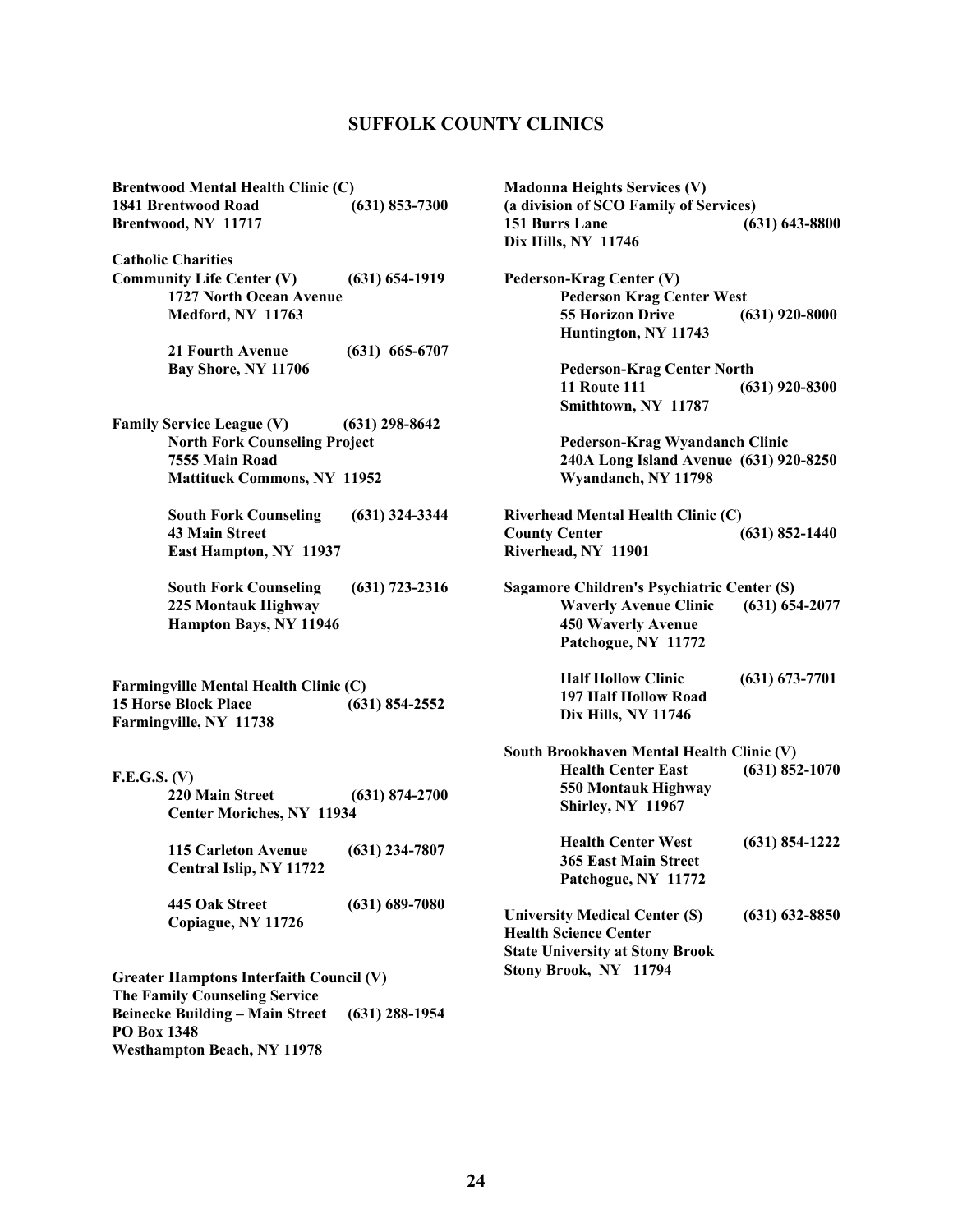# **Specialized Clinic Treatment Programs**

# **Mobile Clinic Programs**

In Suffolk County there are three programs available which provide clinic treatment services at the child's home or other community setting. This is only offered to youngsters who cannot take advantage of services located at a clinic site. They provide individual and family therapy and medication management.

N. Fork Counseling Ctr. North 445 Oak Street 7555 Main Road 11 Route 111 Copiague, NY 11726 Mattituck Commons, NY 11952 Smithtown, NY 11787 (631) 264-4325 (631) 298-8642 (631) 920-8000

Area Covered:

F.E.G.S. Family Service League Pederson-Krag Center

Southwest Suffolk Eastern Suffolk Northwest Suffolk

# **School Based Mental Health Services/ School Support Programs**

These clinics provide individual and family mental health services, family support linkages, consultation and training to staff in certain schools, as well as referral to other mental health services.

# **Nassau County**

South Shore Child Guidance Center 17 West Merrick Road Freeport, NY 11520 (516) 868-3030 Site in Freeport Schools

#### **Suffolk County**

Pederson-Krag Center West 55 Horizon Drive Huntington, NY 11743 (631) 920-8000 Sites in 2 Huntington Schools Sites in 3 Wyandanch Schools (provides support services, not treatment services).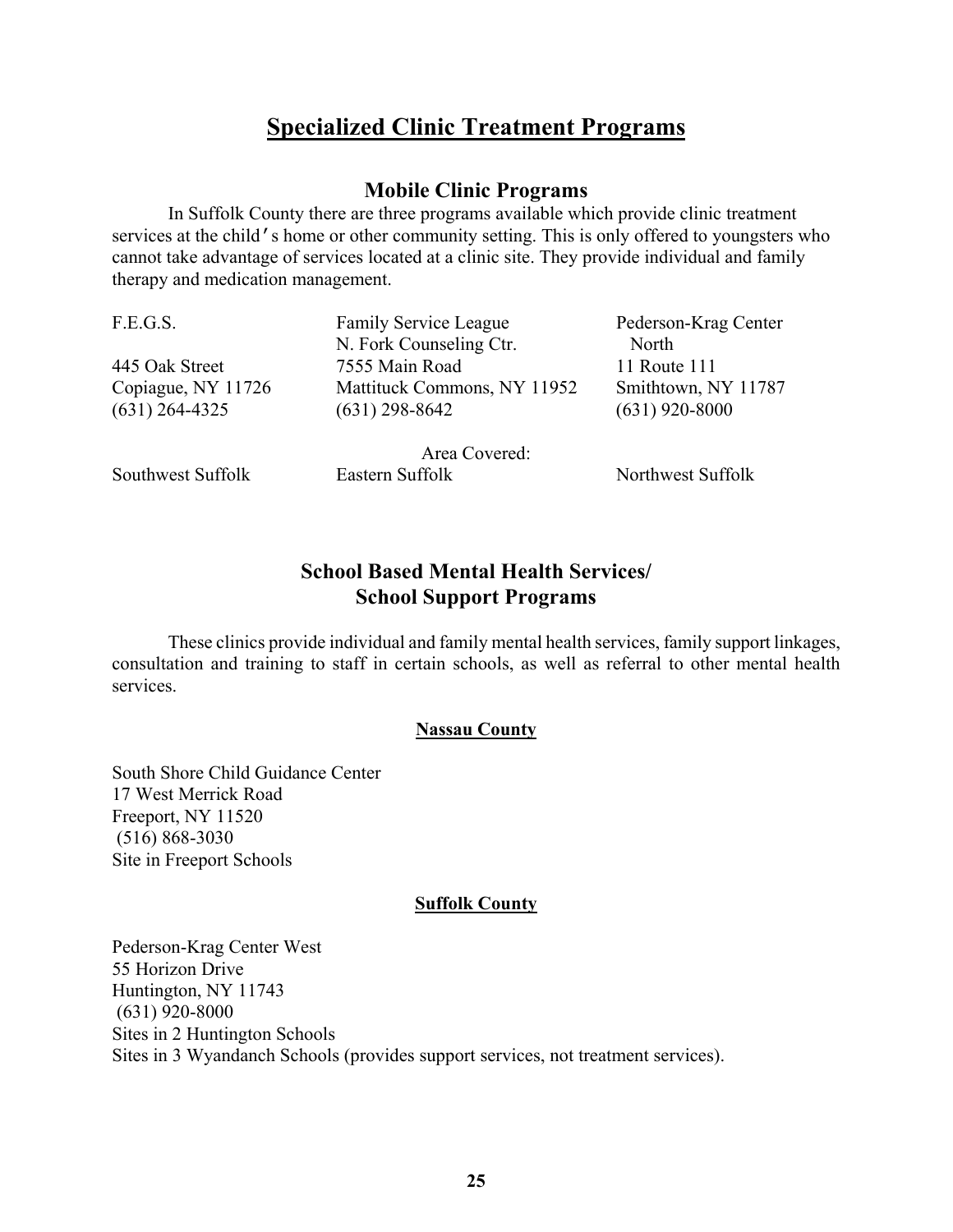# **Day Treatment**

Day Treatment programs for children and adolescents provide an intensive nonresidential mental health service usually for at least five hours per day, five days per week. The programs provide a blend of mental health and special education services provided in a fully integrated program.

Although no two programs are exactly alike, they typically include:

- special education in small classes,
- individual and group therapy,
- family services such as family counseling, parent education, and individual counseling with parents,
- crisis intervention when needed,
- social skill development, problem solving skills and practical life skills,
- behavior modification emphasizing change through positive reinforcement,
- recreation, art and music therapy to advance the social and emotional development of the child.

# **Suffolk County**

Bellport Day Treatment Program Sagamore CPC/Eastern Suffolk BOCES 350 Martha Avenue Bellport, NY 11713 (631) 286-6930

Population Served: Ages 13-17

North Babylon Day Treatment Program Sagamore CPC/Western Suffolk BOCES 550 Mount Avenue North Babylon, NY 11703 (631) 491-4355

Population Served: Ages 13-17

Sayville Day Treatment Program Sagamore CPC/Eastern Suffolk BOCES 100 Greene Avenue Sayville, NY 11782 (631) 567-5834

Population Served: Ages 5-12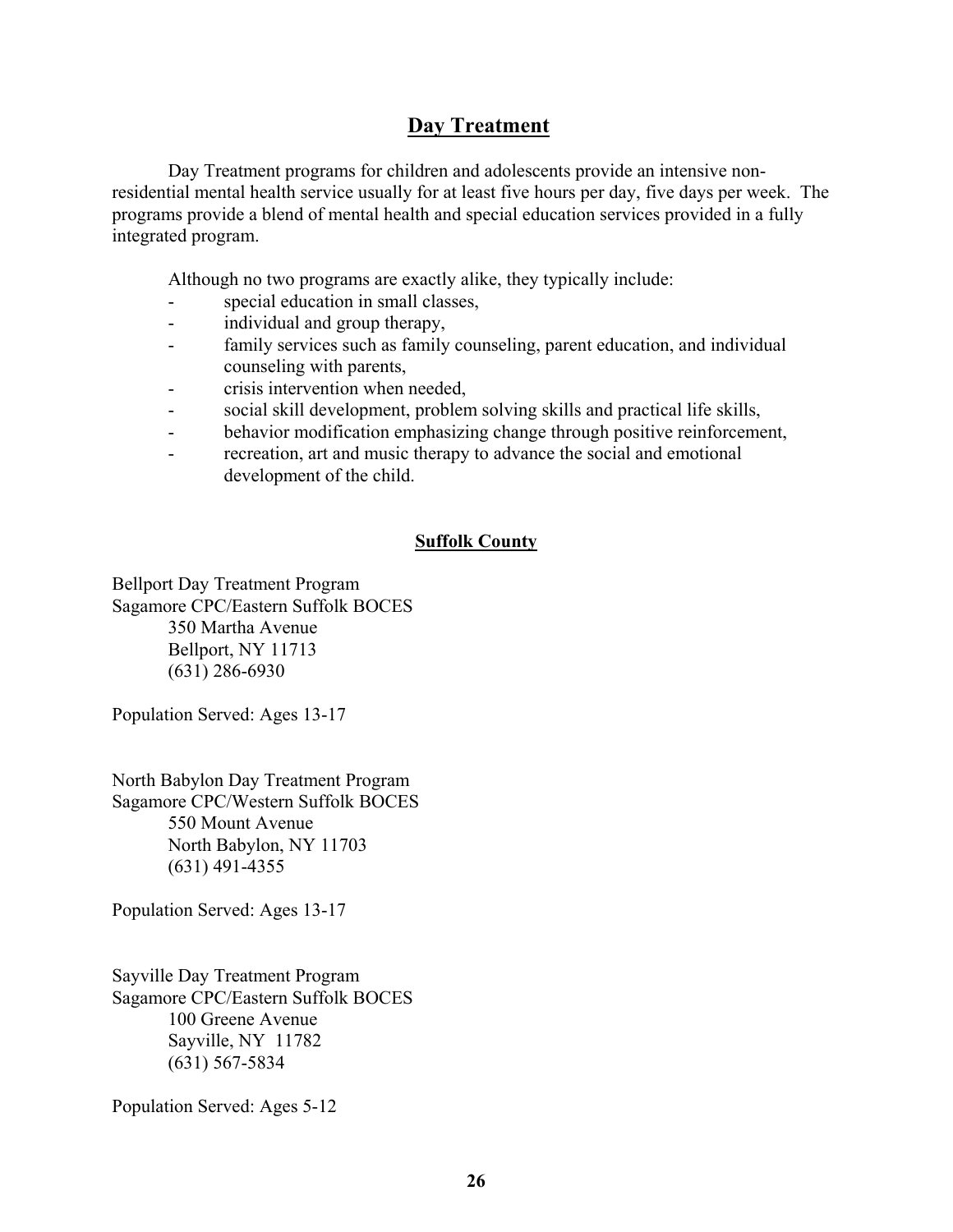#### **Nassau County**

2850 Jerusalem Avenue 75-59 263rd Street Wantagh, NY 11793 Glen Oaks, NY 11004 (516) 781-4097 (718) 470- 8050, -8060 Population Served: Ages 14-17 Population Served: Ages 6-18

Woodward Children's Center 201 West Merrick Road Freeport, NY 11520 (516) 379-0900

Wantagh Day Treatment Program Hillside Hospital - North Shore/LI Jewish Sagamore CPC/Nassau BOCES Health System - Child & Adolescent Day Hosp.

Population Served: Ages 5-18

# **Day Hospital**

A day hospital program (sometimes called intensive day treatment) provides a short-term intensive program of treatment services and special education. The services are similar to those in a day treatment program, but for up to ten hours each day and for up to six days per week. The child lives at home while in the program. The length of stay is short term – usually 30 days or less . The goal of the program is to provide an alternative to hospitalizing a child or to allow a child to leave a hospital sooner.

#### **Nassau and Suffolk Counties**

Sagamore Children's Psychiatric Center Day Hospital Program 197 Half Hollow Road Dix Hills, NY 11746 (631) 673-7856

Population Served: Ages 6 - 17

Length of Stay: Maximum 30 Days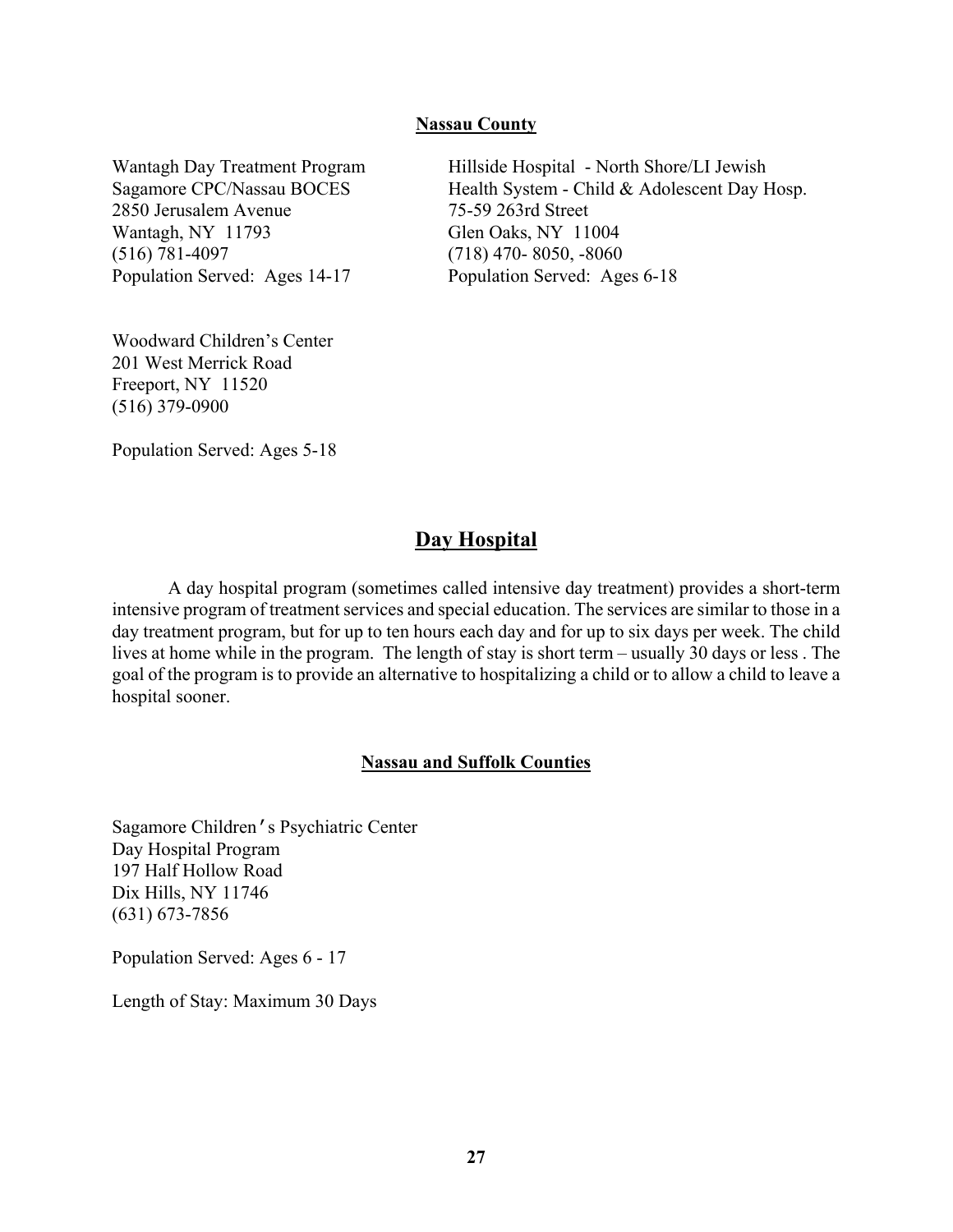# **Partial Hospital Program**

A partial hospital program provides a short-term intensive program of treatment services and may include special education services as well. The services may be for the hours of a school day or after school and evening only. The child lives at home while in the program. The length of stay is short term and would depend on insurance approval based on medial need criteria . The program is often used as a "step-down" from an inpatient hospital, but can also provide an alternative to hospitalizing a child.

# **Suffolk County**

John T. Mather Memorial Hospital South Oaks Hospital Partial Hosp. & Adol. Eating Disorders Prog. Partial Hospital Program North Country Road 400 Sunrise Highway Port Jefferson, NY 11777 Amityville, NY 11701 (631) 473-3877 ext. 27 (631) 264-4000

# **Program Hours:**

12:30PM – 7:30PM – 9:00AM – 4:00PM

Population Served: Males and Females ages 12-17 Male and Female, Ages 13 - 18

Length of Stay is dependent on medical need criteria and insurance approval.

\*\*Note - Mather Hospital also operates an Intensive Outpatient Treatment program in the same area as its Partial Hospital program. It serves the same population and operates from 4:30PM – 7:30PM for 3 - 5 days per week.

 $\Longrightarrow$  60000  $\circ$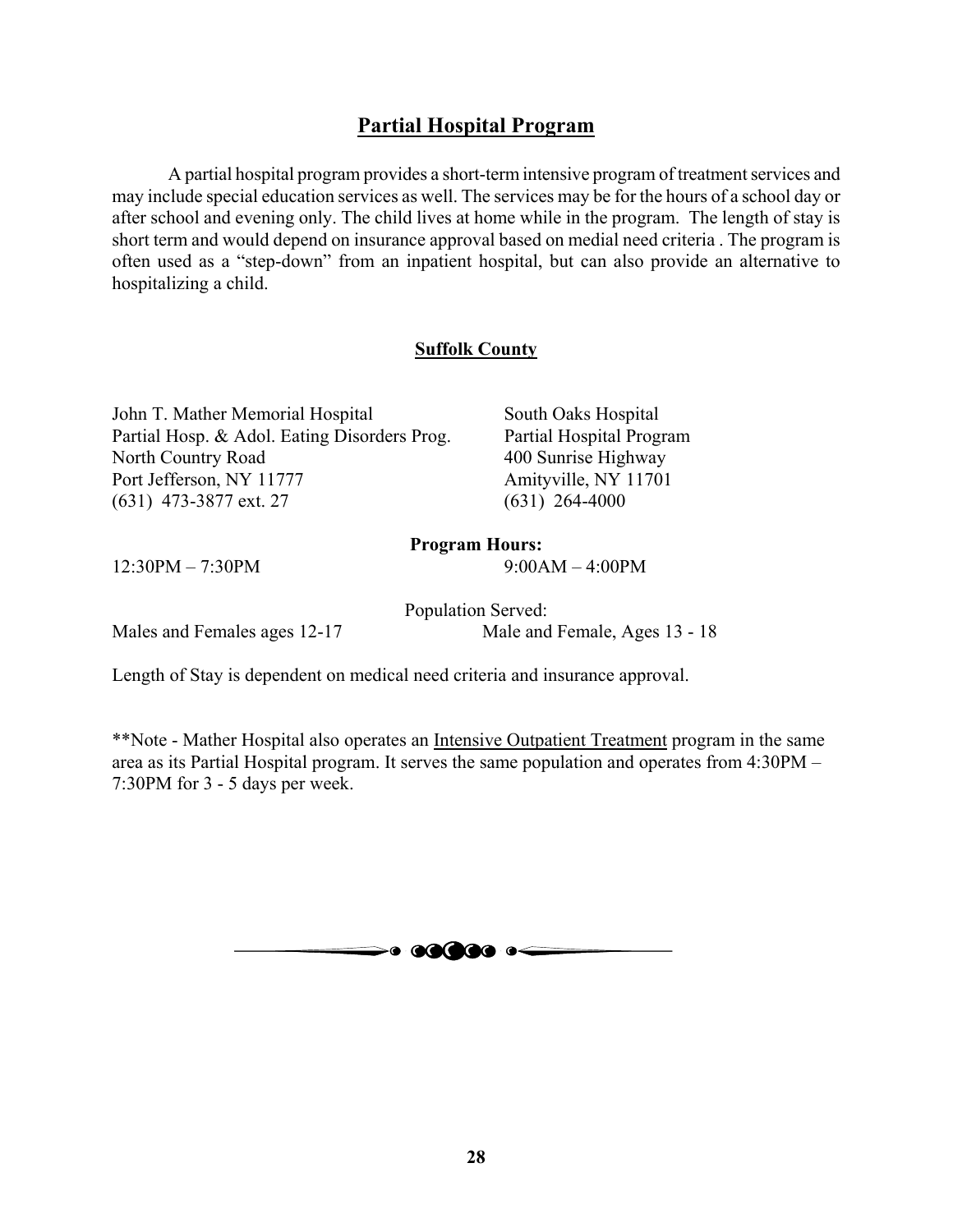# **COMMUNITY RESIDENTIAL PROGRAMS**

The objectives of Community Residential Programs are to provide children with home- like settings for a period of time they cannot live in their own homes. They work on developing skills for living in the community and, where possible, work towards a return home. Children in one of these program types attend classes in a community school, BOCES, day treatment or other school program. Applications for community residence programs are sent to the SPOA for the county in which the child lives.

#### **Program types included under the category residential programs are:**

- **Community Residences**
- **Teaching Family Home Program**
- **Family Based Treatment Program**

# **Community Residences**

 $\Longrightarrow$  and to  $\longleftarrow$ 

Community Residences are residential programs for six to eight children that include structured daily living activities, development of problem-solving skills, a behavior management system, and caring adult relationships. Staff in the program work in shifts and provide 24 hour awake supervision.

# **Suffolk County**

Deer Park Community Residence St Christopher Ottilie 8 Beds 95 Central Avenue Females, ages 13-17 Deer Park, NY 11725 (631) 243-3179 or 243-3150

Pederson-Krag Community Residence Pederson-Krag Center North 8 Beds 13 Thompson Haypath Males, ages 13-17 Setauket, 11733 (631) 751-0197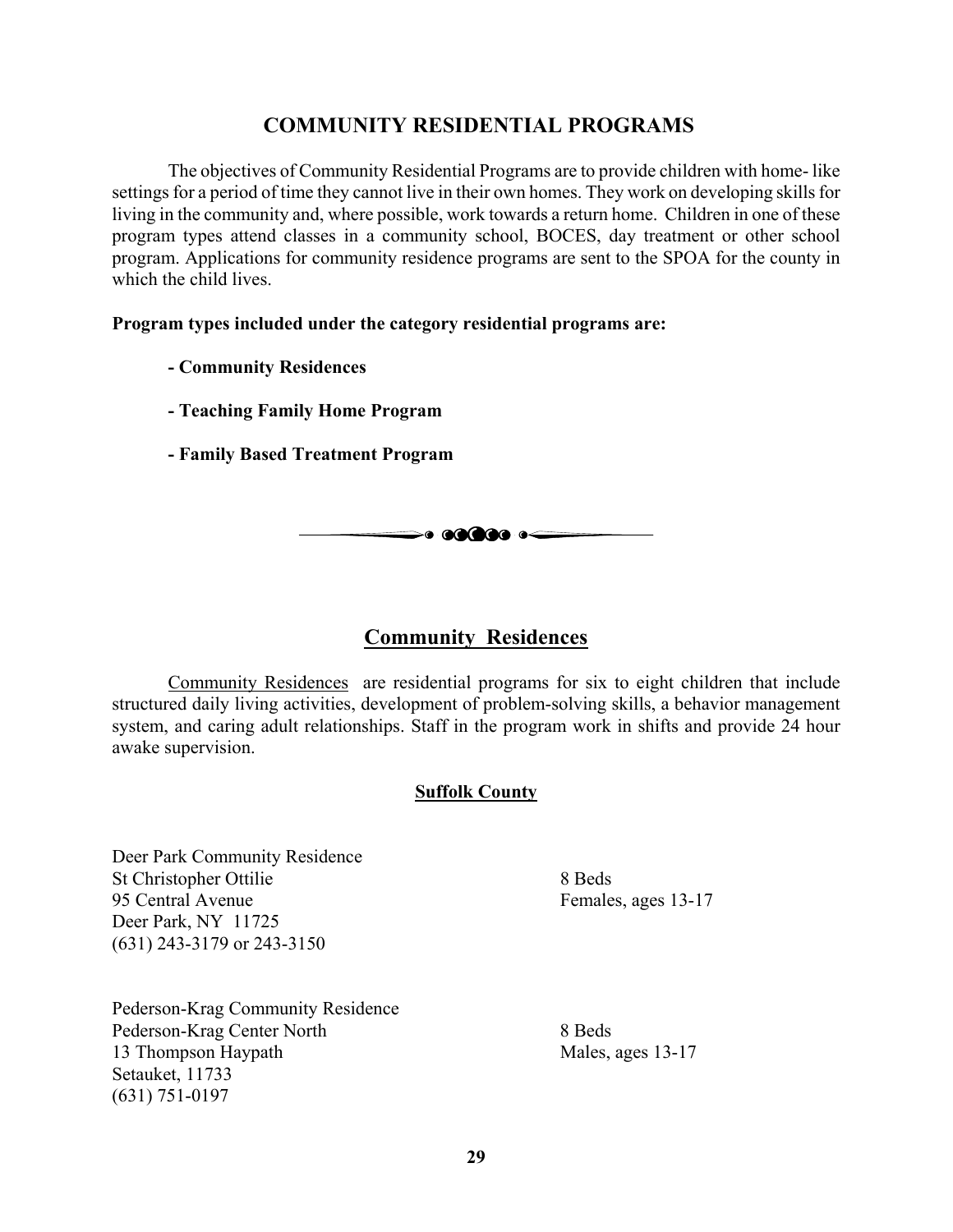#### **Nassau County**

Lakeview House Family and Children's Association 8 Beds 392 Holly Place Males, ages 13-17 Lakeview, NY 11552 (516) 678-5991

Merrick House mercyFirst 8 Beds 2421 Babylon Turnpike Males 8-13 Merrick, NY 11566 (516) 868-2050

# **Teaching Family Homes**

Teaching Family Homes provide a family-like residential environment for four children. A specially trained live-in couple teaches the skills necessary for the children to live successfully in a family, attend school, and live productively in the community. With continuous training and supervision, a therapeutic environment is maintained which allows for treatment and family style living. There is an emphasis on working closely with the child's family to attempt to reunite the family upon the child's discharge.

#### **Nassau and Suffolk Counties**

Catholic Charities Teaching Family Home Program 147 Schleigel Blvd. Amityville, NY 11701 (631) 789-0520

This program is run by Catholic Charities and serves both Nassau and Suffolk Counties. There are three houses in Nassau County and one house in Suffolk County. Each house has four residents. One house in Nassau County serves girls ages 9-17, another serves boys and girls ages 9-17, and the third serves boys age 13 - 17. The house in Suffolk County serves boys ages 9-14. One more home is being developed for boys age 13 - 17, coming primarily from RTF and hospital programs. This will be in Suffolk County and is scheduled to open in late summer 2005.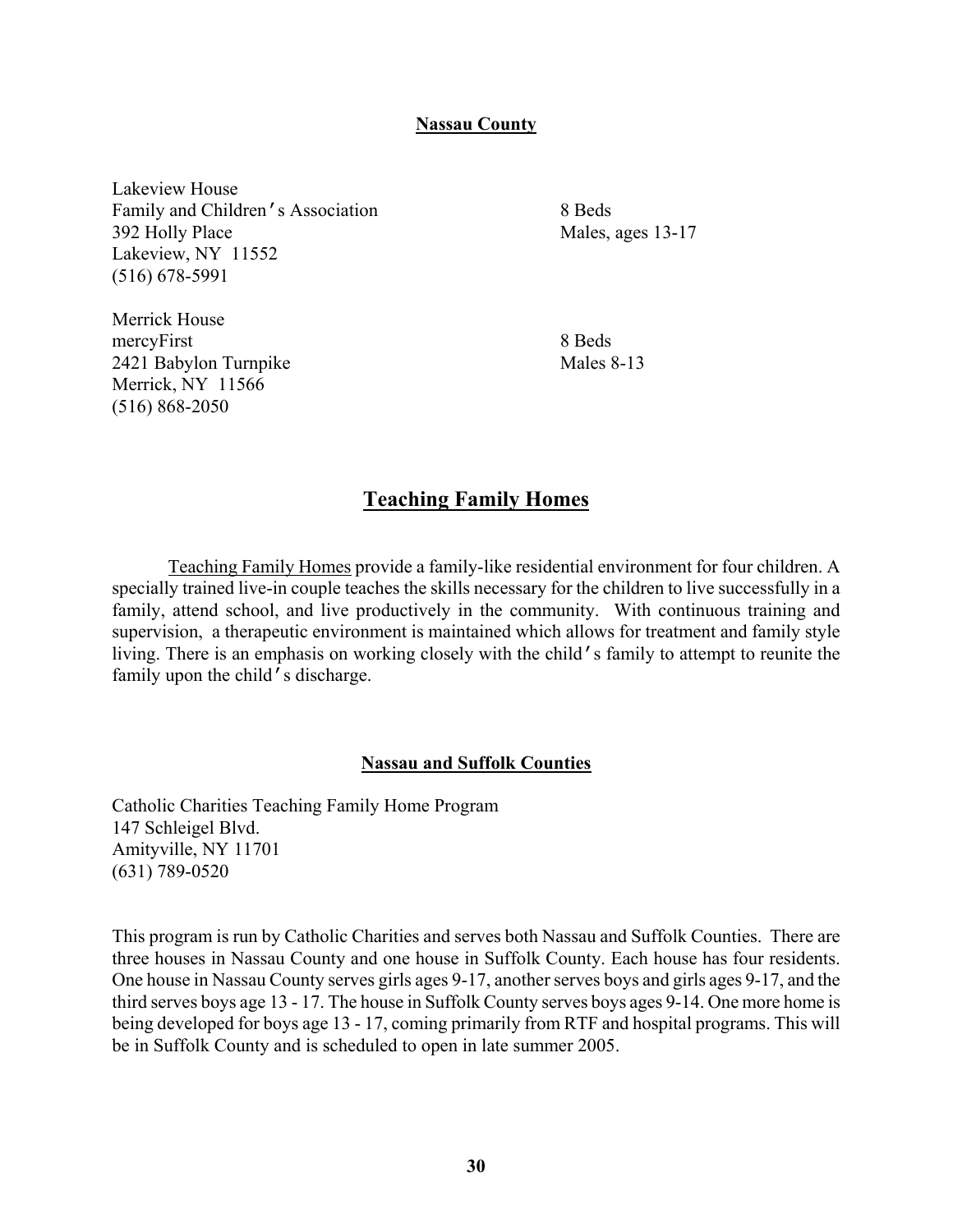# **Family Based Treatment**

Family Based Treatment Programs treat children within a home environment with trained and intensively supervised professional parents. Only one or two children are served in each of the homes. This is a structured program where extensive training, clinical support and respite services are provided for each of the professional parents. Additionally, a family specialist works with the biological parents in order to develop the skills necessary to have the child return home wherever possible.

#### **Suffolk County**

CIRCLE Program Pederson-Krag Center North 25 Beds 11 Route 111 Smithtown, 11787 (631) 920-8302

#### **Nassau County**

Turnabout Program North Shore Child and 20 Beds Family Guidance Center 480 Old Westbury Road Roslyn Heights, NY 11577 (516) 626-1971

 $\rightarrow$ . 60000  $\rightarrow$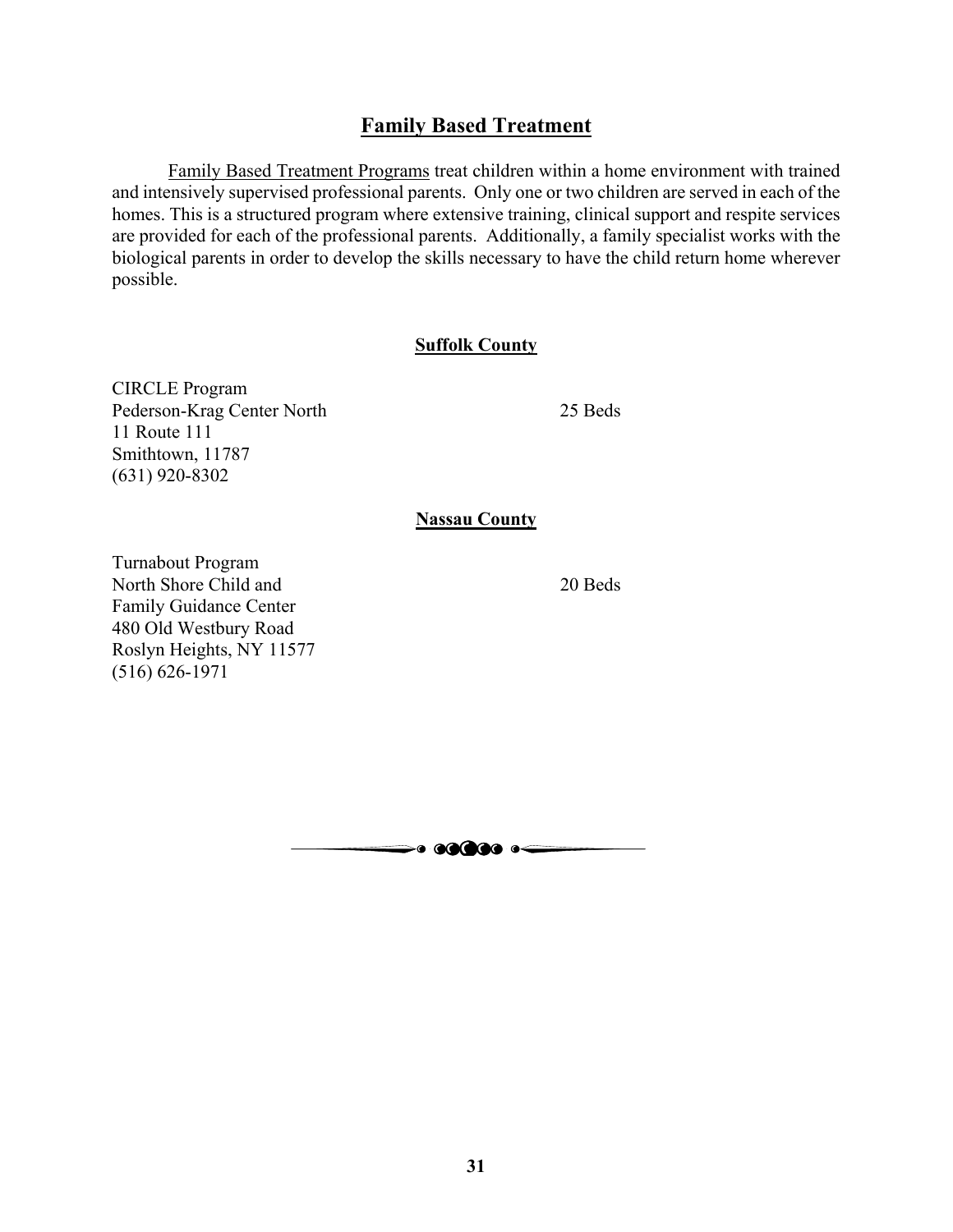# **FAMILY SUPPORT PROGRAMS**

The objectives of Family Support Programs are to help children function in their homes and in the community, strengthen natural peer and family networks, and to make progress in the developmental areas - social, emotional, academic, etc.

## **Program types included under the category Family Support Programs are:**

- **Family Support Services**
- **Supportive Case Management**
- **Intensive Case Management**
- **Home and Community Based Services (Medicaid Waiver)**
- **Coordinated Children's Services Initiative**
- **Multisystemic Therapy for Youth (MSTY) Team (Suffolk County)**
- **Clinical Care Coordination Team (CCCT) (Nassau County)**
- **Therapeutic Recreation**
- **Bridger Program**
- **Therapeutic Nursery Program**

 $\Longrightarrow$  60000  $\circ$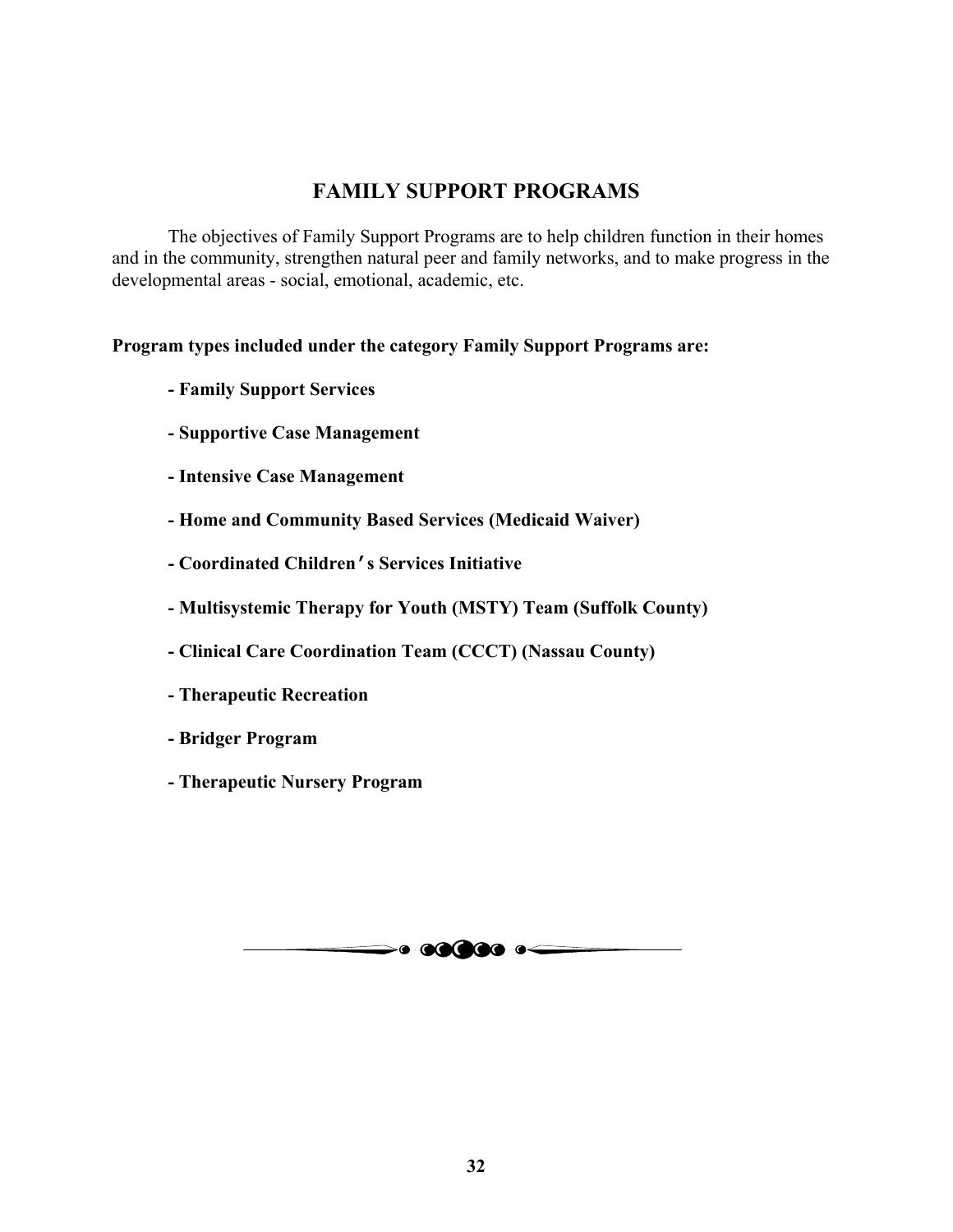# **Family Support Services**

Family Support Services enhance the capacity of families to care for their emotionally disturbed child and reduce the need for long term hospitalization. With the objective of maintaining the youngster at home, the goal of Family Support Services is to provide supports and services to the family. The primary services provided by these programs are parent support groups and respite care. The programs have a Parent Advocate on staff, who has personal experience raising a child with behavioral/emotional problems.

 Respite provides temporary care to a seriously emotionally disturbed child or adolescent while providing relief to the family. Respite care may be provided both in-home or out-of-home on an emergency or planned basis.

Family Support Groups are an important source of help to families in coping with their children. These groups offer parents mutual support by providing opportunities to meet with other parents of children with emotional or behavioral problems. There is an exchange of information as to the available treatments, causes of emotional and behavioral disorders, and how to cope with raising a child with an emotional disability. The groups are led or co-led by a Parent Advocate.

#### **Nassau County**

| Family & Children's | Hispanic Counseling Center    | North Shore Child & Association |
|---------------------|-------------------------------|---------------------------------|
|                     |                               | <b>Family Guidance Center</b>   |
| The Family Center   | <b>Family Support Program</b> | Family Advocate Program         |
| 31 Main Street      | 175 Fulton Avenue - Suite 500 | 480 Old Westbury Road           |
| Hempstead, NY 11550 | Hempstead, NY 11550           | Roslyn Heights, NY 11577        |
| $(516)$ 485-5914    | $(516) 538 - 2613$            | $(516) 626 - 1971$              |
|                     |                               |                                 |

#### **Suffolk County**

| <b>Family Service League</b> | F.E.G.S.                      |
|------------------------------|-------------------------------|
| Parent to Parent Program     | <b>Family Support Program</b> |
|                              |                               |
| 1841 Brentwood Road          | 445 Oak Street                |
| Brentwood, NY 11717          | Copiague, NY 11726            |
| $(631)$ 853-2793             | $(631) 691 - 7080$            |
|                              |                               |
|                              |                               |

#### **Regional Program**

Long Island Families Together (LIFT) 193A Broadway Amityville, NY 11701 (631) 264-5438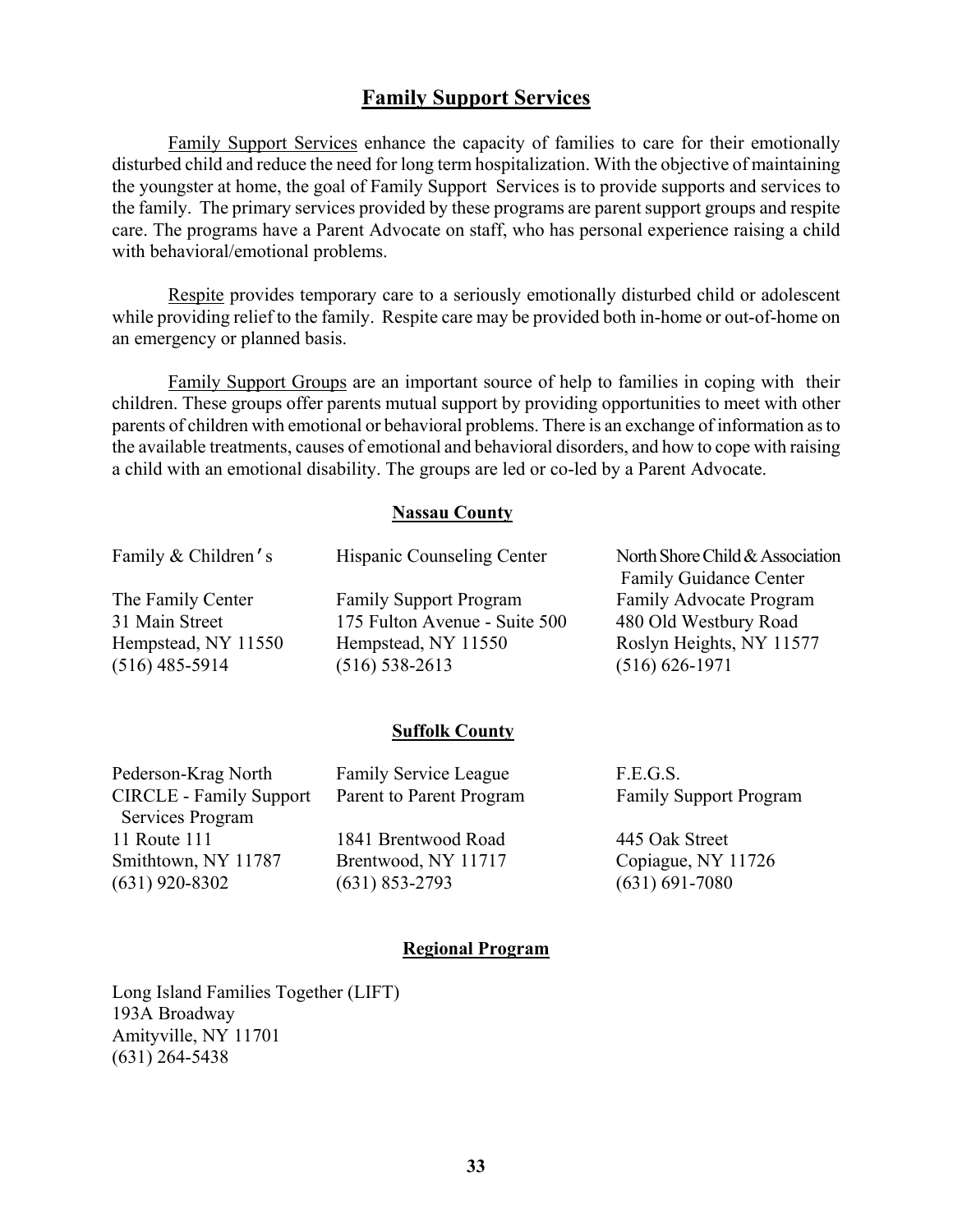# **Intensive Case Management & Supportive Case Management**

 Intensive Case Management (ICM) or Supportive Case Management (SCM) assures the systematic delivery of services to the child and the child's family. The Intensive Case Manager or Supportive Case Manger (SCM) develops a service plan based on the specific needs and desires of the child and family. Referrals are made to appropriate agencies for mental health services as well as other services i.e. financial, medical, legal, and educational. The ICM or SCM assists the child and family in making sure that services are designed to maximize the child's ability to live at home and function in the community. The ICM sees the child about once per week, while the SCM sees the child twice per month.

## **Nassau County** Suffolk County

F.E.G.S. Suffolk County Children's 175 Fulton Street 1841 Brentwood Road Hempstead, NY 11550 Brentwood, NY 11717 (516) 505-2003 (631) 853-2762

Children's ICM/SCM Program Intensive Case Management Program

Family Service League - SCM Program 38 Park Avenue  $(1444 5<sup>th</sup>$  Avenue - after May 2005) Bay Shore, NY 11706 (631) 666-6330

# **Home and Community Based Services Waiver Program (Medicaid Waiver)**

An intensive program designed to work closely with parents to help keep their SED child at home. The services are aimed at helping to avoid placement in a psychiatric hospital or Residential Treatment Facility (RTF) or provide services that enable the child to be discharged home from an inpatient program sooner.

The program provides intensive care coordination services and a range of support services to the child and his/her family. Support services include respite care, family support groups, intensive in-home services, and skill building . Programs can respond on a 24 hour basis to any crisis that develops. Program works with parents as full partners in deciding how best to respond to the needs of the child. The program also employs Parent Advocates to assist both the family and the program.

Referrals can be made directly to the program by a parent or a professional involved with the child and family. In Suffolk County the application is made to the SPOA.

Family and Children's Association C.A.R.E. Team Home and Community Based Services Pederson-Krag Center North 31 Main Street 11 Route 111 Hempstead, NY 11550 Smithtown, NY 11787 (516) 485-5976 (631) 920-8302

# **Nassau County Suffolk County**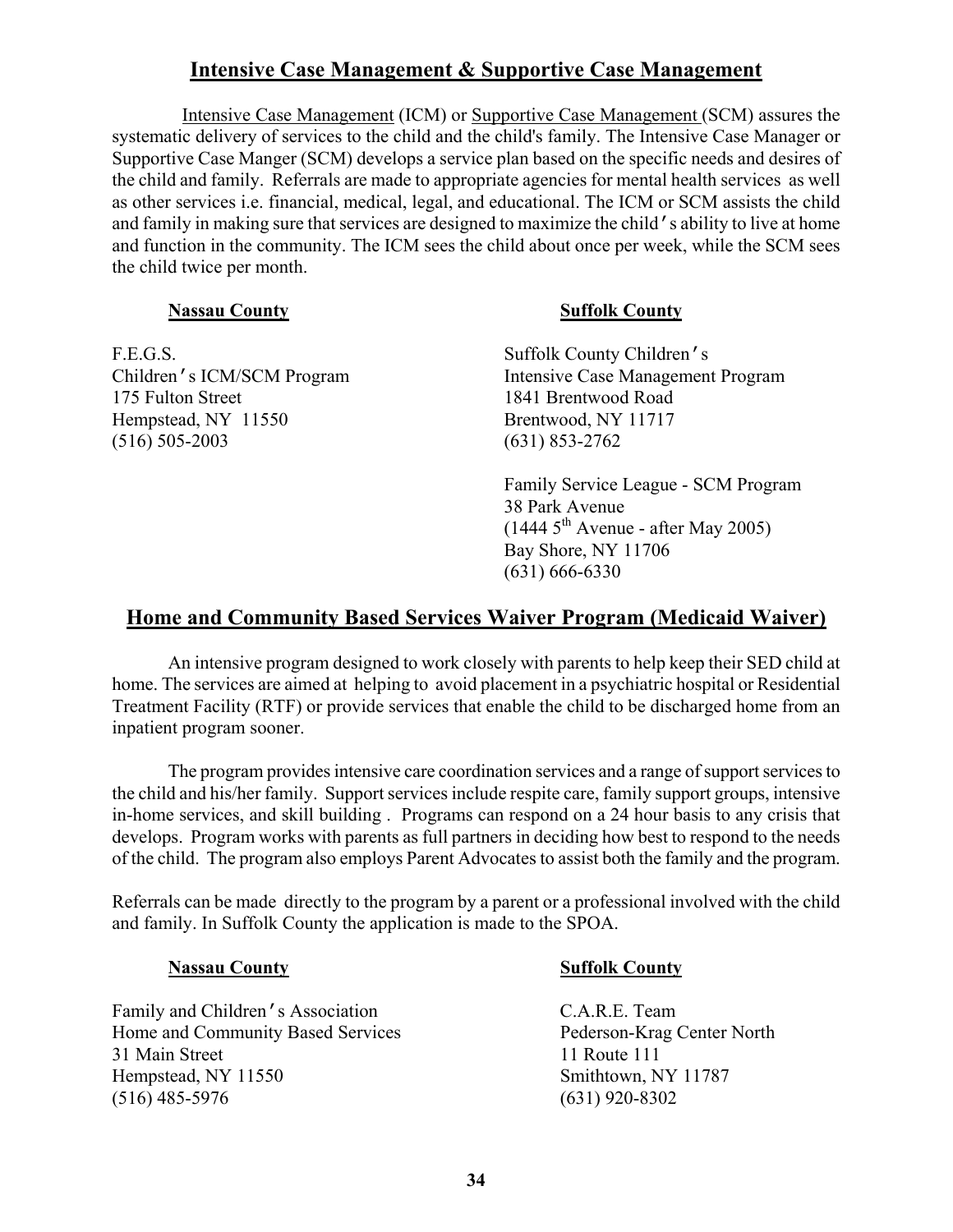# **Coordinated Children's Services Initiative**

The Coordinated Children's Services Initiative (CCSI) is an interagency approach to serving children and their families. It uses an Individualized Care approach which focuses on the child and families' strengths and lets the family make decisions about what services are needed. The program targets children who are at risk of out of home placement. A variety of support services are available to assist the child and family in functioning successfully while living in the community.

# **Nassau County 5 and Suffolk County 19 and Suffolk County** North Shore Child & Family Guidance Ctr. Family Service League CCSI Program Home Base Program 480 Old Westbury Road 522 Middle Country Road Roslyn Heights, NY 11577 Middle Island, NY 11953 (516) 626-1971 (631) 345-5645

# **Multi-systemic Therapy (MST)**

Multi-systemic Therapy provides intensive treatment and support services to adolescents who are involved with the juvenile justice system (family court) because of criminal or antisocial behaviors. It focuses on the family as Athe solution  $\hat{\omega}$ , as full collaborators in treatment planning and delivery. Many of the youngsters are involved with the Family Court, or involved in drug and alcohol abuse. Treatment usually lasts up to 6 months. This program serves Suffolk County only.

# **Suffolk County**

Suffolk County Multi-systemic Therapy for Youth (MSTY) Team 1841 Brentwood Road Brentwood, NY 11717 (631) 854-2564

# **Clinical Care Coordination Team (CCCT)**

The CCCT provides intensive services to youngsters who do not benefit from traditional clinic and case management services alone. The CCCT provides both of these services at home and community settings. Many of the youngsters are involved with the Family Court, are homeless or involved in drug and alcohol abuse. This program serves Nassau County only.

# **Nassau County**

Clinical Care Coordination Team North Shore Child and Family Guidance Center 480 Old Westbury Road Roslyn Heights, NY 11577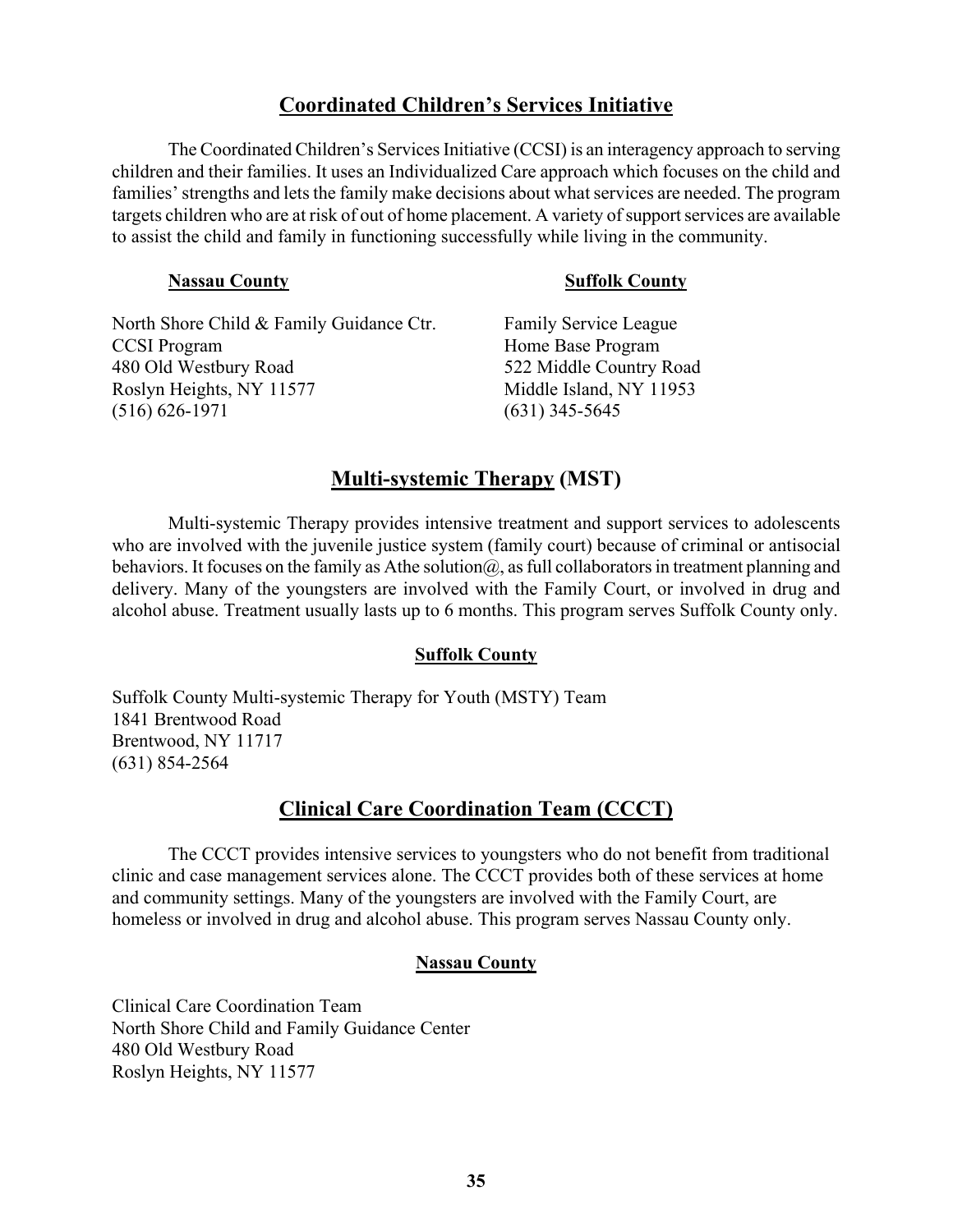# **Therapeutic Recreation**

Therapeutic Recreation provides structured recreation and socialization activities for youngsters who have difficulty making use of other community recreational resources. Staff of the program work with the children to improve their skills and to learn to get along with the other children in the program. Groups are usually small to allow individualized attention. Transportation may be available to the program site. The existing programs operate on Saturdays only.

#### **Nassau County Suffolk County**

| <b>Woodward Mental Health Center</b> | Family Service League - RECESS Program |
|--------------------------------------|----------------------------------------|
| 201 W. Merrick Road                  | 208 Roanoke Avenue                     |
| Freeport, NY 11520                   | Riverhead, NY 11901                    |
| $(516)$ 379-0900                     | $(631)$ 369-0104                       |
|                                      | This program has sites in Deer Park,   |
|                                      | Blue Point and Riverhead.              |

# **Bridger Program**

The Bridger program assists youngsters who are being discharged from a hospital or Residential Treatment Facility (RTF) to return home or go to a community residential program (community residence, teaching family home, or family based treatment program). A direct care staff works with the child on specific goals for several weeks. The aim is to help the youngster to successfully re-adjust to living in the community.

#### **Nassau/Suffolk Counties**

Sagamore Children's Psychiatric Center 197 Half Hollow Road Dix Hills, NY 11746 (631) 673-7781

#### **Therapeutic Nursery**

Therapeutic Nursery Programs work with individuals who have a mental illness, who are the parents of a pre-school child who is at high risk of developing an emotional disturbance. They provide an enriched nursery program for the children as well as assessment to identify any developmental problems needing attention. Therapeutic nurseries also work extensively with parents and other family members to provide support and to improve parenting skills.

#### **Suffolk County**

Children and Parents Together (CAPT) - Therapeutic Nursery 38 Park Avenue Bay Shore, NY 11706 (631) 666-2149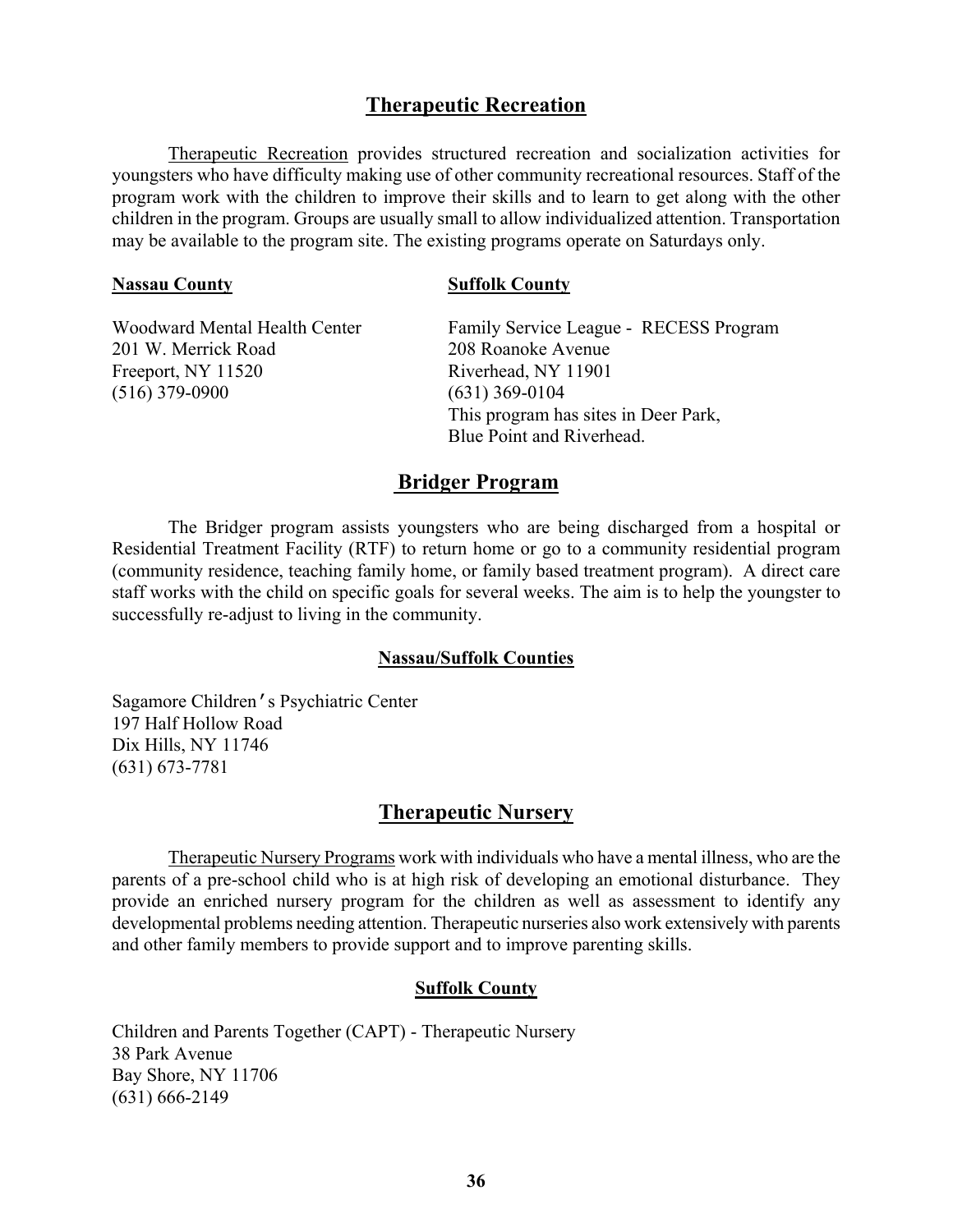# **EVIDENCE BASED PRACTICES**

The Office of Mental Health has a strong commitment to promoting the widespread availability of effective treatment methods and support services, especially to those youngsters who need it most. Evidence based practices have been shown through research findings to be the most helpful to these children and their families.

While there is still much research needed to help define what is a Abest practice@, the following programs or services have the most support to date. As a result the Office of Mental Health is encouraging agencies to adopt these treatment services:

## **Home Based Crisis Intervention (HBCI) -** See page 16

**School-Based Mental Health (SBMH) -** See page 25. The programs provide mental health treatment services to children in schools, training for families and school staff, increased family involvement and includes mental health professionals in identifying, assessing, planning for and delivering services to children with emotional/behavioral problems.

**Family Education and Family Support Services -** See page 33. These services provide an array of formal and informal services with an emphasis on self-determination and family control. These programs provide parents with information and referral to services, respite services and parent support groups, so that parents can help and support each other.

#### **Intensive Case Management (ICM) -** See page 34

# **Home and Community Based Services Waiver (HCBS) -** See page 34

**Functional Family Therapy -** This is a family-based prevention and multi-systemic intervention program. This program works with children diagnosed with conduct disorders, aggressive behaviors and substance abuse.

# **Multi-Systemic Therapy (MST) -** See page 35

**Post Traumatic Stress Disorder (PTSD) Treatment - PTSD is severe psychological stress** following a traumatic event, such as physical or sexual abuse, war, natural disasters, serious accidents or violent incidents. Cognitive Behavioral Therapy has been shown to be most effective in treating individuals diagnosed with PTSD.

**Dialectical Behavior Therapy -** This is a structured educational and skills development program for adolescents with symptoms of Borderline Personality Disorder - severe emotional dysregulation (out of control), self-injurious behavior and difficulty in interpersonal relationships.

OMH is also in the process of evaluating a project using medications to treat youngsters with aggressive behavior. This project is called Treatment Recommendations for the Use of Antipsychotics for Aggressive Youth (TRAAY).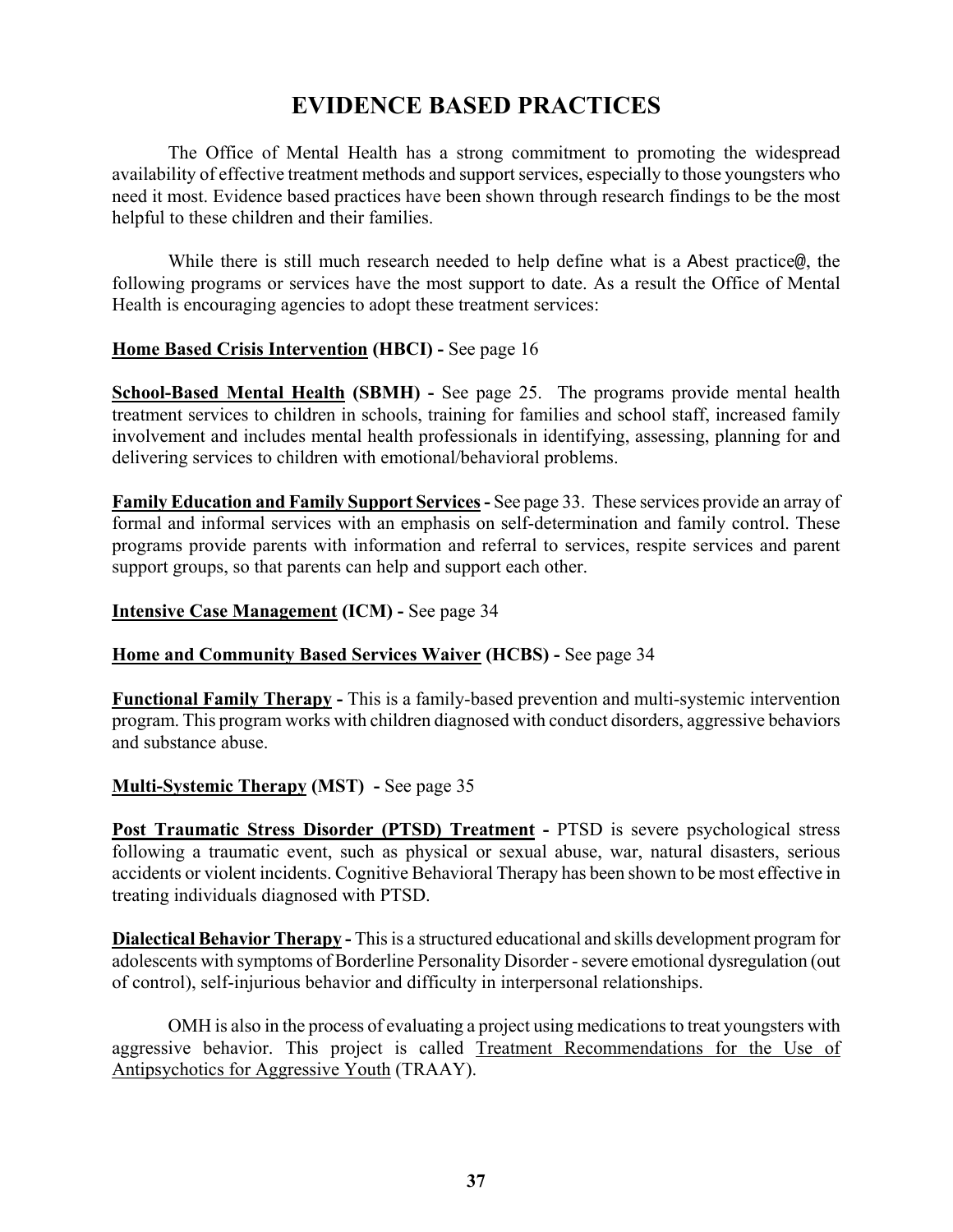# **ADDITIONAL SERVICES FOR CHILDREN AND FAMILIES**

While this User's Guide was developed mainly to provide information regarding Mental Health services for children and families, very often assistance is needed from other agencies which provide additional services. Following are the addresses and main telephone numbers of such agencies. We realize it may take several calls to reach the appropriate party. Please be patient and persistent!!

# **Drug and Alcohol Abuse Services**

The county departments of alcohol and substance abuse services provide information and referral to programs which provide counseling, support groups, such as Alcoholics Anonymous or Al-Anon, rehabilitation, residential and day treatment programs, education and prevention services.

Nassau County Department of Drug and Alcohol Addiction Tel: (516) 572-5555

Suffolk County Division of Community Mental Hygiene Alcohol and Substance Abuse Services Tel: (631) 853-8500

# **Education and Related Services**

The State Education Department provides oversight of special education services in all school districts, BOCES and private schools. They can provide information on education regulations and laws.

NY State Education Department LI Office for Special Education Quality Assurance Tel: (631) 884-8530

The Long Island Advocacy Center provides information and advocacy for parents who have questions or concerns regarding obtaining appropriate education programs for their child. In some cases they can provide advocacy for a parent in dealing with the school district's Committee on Special Education (CSE).

Long Island Advocacy Center Nassau: (516) 248-2222 Suffolk: (631) 234-0467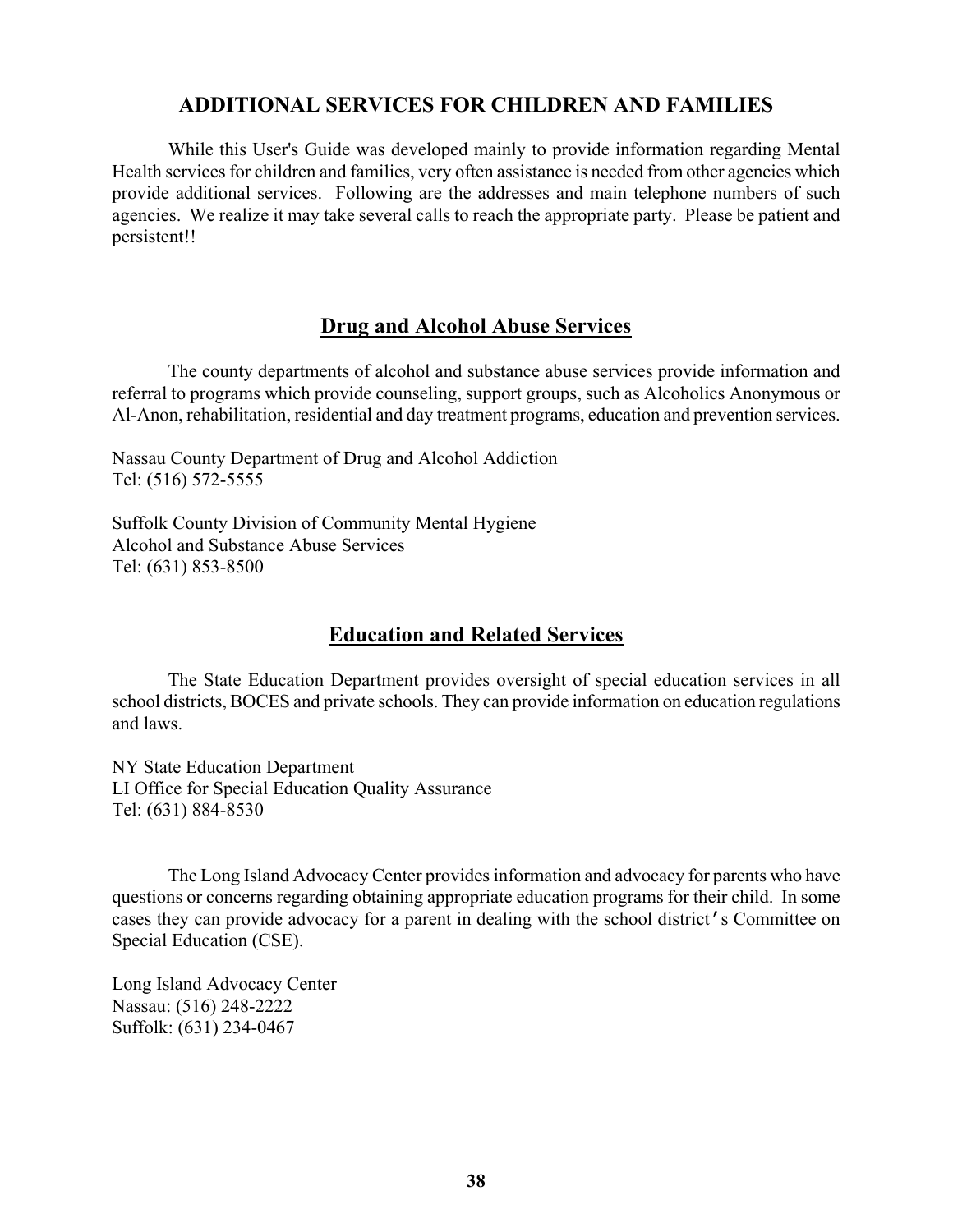# **Health Services**

The county health departments provide information and services in the following areas: Home health care, AIDS, Family Planning, Poison Control, Nutrition Services, Prenatal Services, Public Health Clinics.

Suffolk County Department Of Health Services Tel: (Days) (631) 853-3000, -3035, -3036 (Emergencies, Evenings, Weekends) (631) 852-4820

Nassau County Department of Health Tel: (516) 571-3410

# **Legal and Advocacy Services**

Legal Aid Society provides help to people who have been arrested for criminal acts and cannot afford attorneys on their own. Tel: (631) 853-5212

Long Island Advocacy Center provides information and advocacy fpr parents who have questions or concerns regarding appropriate education for their children.

Nassau : (516) 248-2222 Suffolk: (631) 234-0467

Mental Hygiene Legal Services provides legal assistance without charge and represents children in in-patient facility.

Tel: Main Office (Mineola) - (516) 746-4545 Nassau Co. Medical Ctr - (516) 572-0123 Pilgrim Psychiatric Ctr - (631) 439-1720 Sagamore Children's P.C. -(631) 673-7700

Nassau-Suffolk Law Services provides free legal assistance on civil matters (non-criminal, nonmatrimonial, and non-institutional). It also provides general legal advice on benefits and rights over the phone.

| Tel: | Nassau:  | $(516)$ 292-8100 (Hempstead) |
|------|----------|------------------------------|
|      | Suffolk: | $(631)$ 232-2400 (Islandia)  |
|      |          | $(631)$ 369-1112 (Riverhead) |

Parent Advisors /Advocates (OMH, Nassau and Suffolk Counties) - provides consultation to families and agencies. The Parent Advisor/Parent Advocates also provides individual advocacy, family support, parent to parent networking, support groups and information.

Long Island Families Together - (631) 264-5438

OMH Parent Advisor - (631) 761-2334

Suffolk County Parent to Parent Administrator - (631) 853-2793

Touro College Law Center- Mental Disability Law Clinic- provides legal and other advocacy services to individuals who are living in or have been recently discharged from an OMH residence. Tel: (631) 421-2244 ext. 332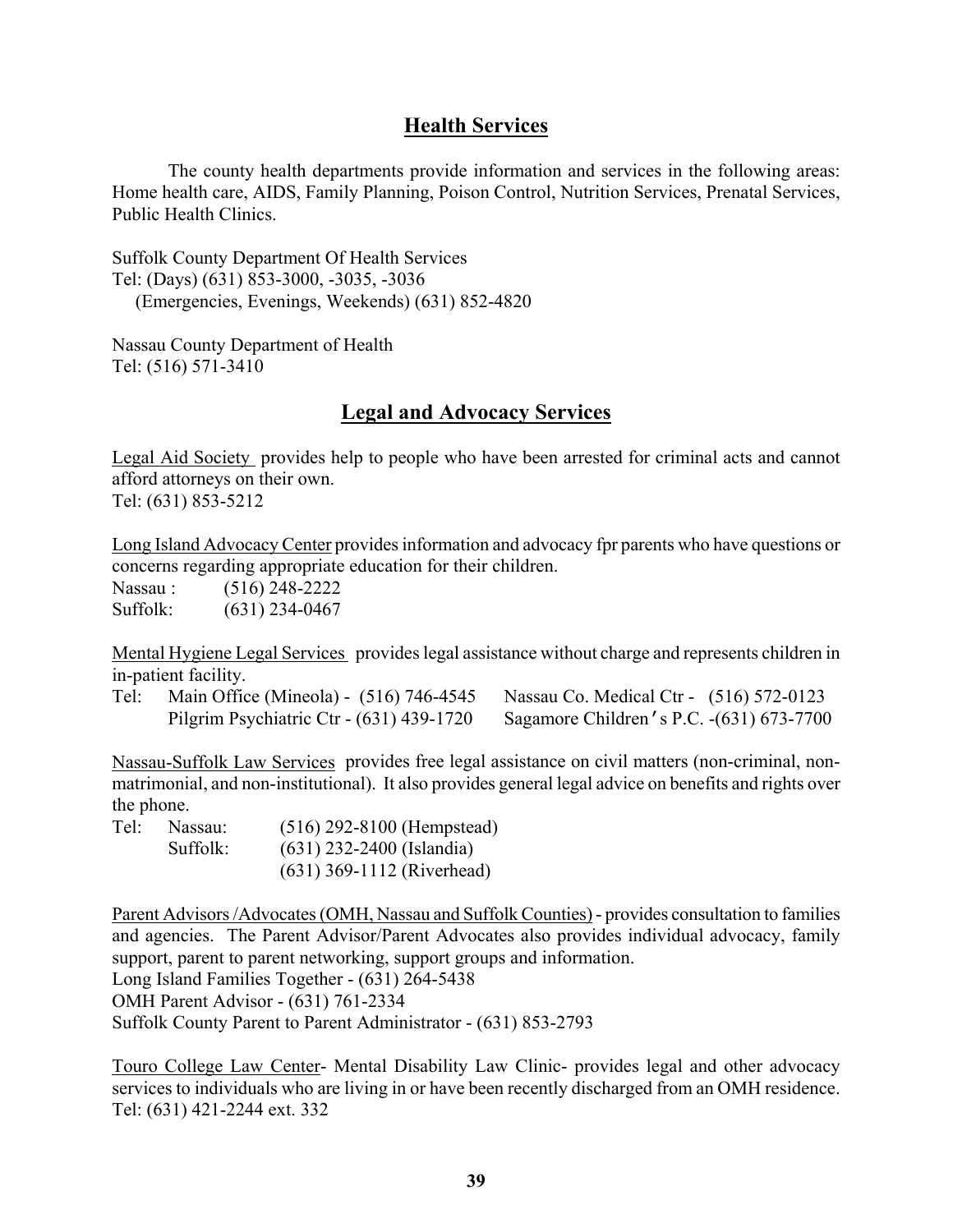# **Mental Retardation and Developmental Disabilities**

The county departments of mental health services provide information and referral and funding for services to individuals with mental retardation or developmental disabilities and their families. These services include residential services, respite, day programs and family support services.

Nassau County Department of Mental Health, Mental Retardation and Developmental Disabilities Tel: (516) 227-7057

Suffolk County Division of Community Mental Hygeine Services Tel: (631) 853-3036

The New York State Office of Mental Retardation and Developmental Disabilities provides and funds residential services, day programs, family support services, case management, information and referral, and respite services.

Long Island Developmental Disabilities Services Office Tel: (631) 434-6000

# **Probation and Family Court**

The county probation departments are mandated to screen and evaluate cases for the Family Court, and to mediate rehabilitative services for those who come to the court. Probation departments can assist a family in supervising a youngster under the Family Court's authority, can oversee the placement of a child in a foster care setting, and intervenes in family violence cases through an Order of Protection. Probation can refer families to counseling or other services as an alternative to the court process.

The Family Court may have jurisdiction over a youngster either on the basis of their having committed a crime (Juvenile Delinquent) or because they are beyond the control of their caretakers (Person in need of Supervision, or PINS).

Nassau County Probation Department Tel: (516) 571-9185 (Juvenile Intake)

Suffolk County Probation Department

- Tel: (631) 852-5000 (General Information Yaphank)
	- (631) 853-4024 (Central Islip Juvenile Intake)
	- (631) 852-1939 (Riverhead Juvenile Intake)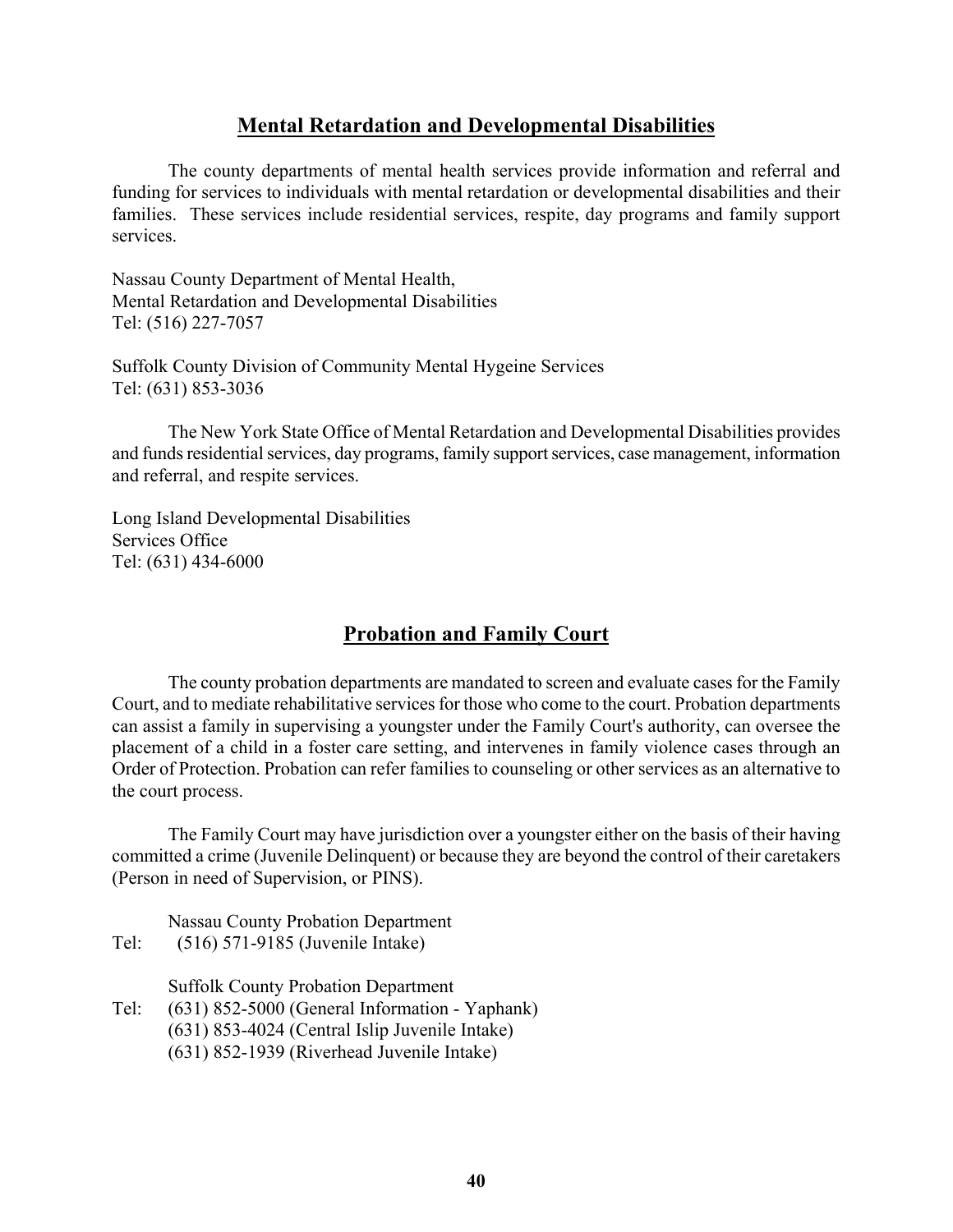# **Social Services**

The county departments of social services provide a wide range of assistance to individuals and families. Services include financial assistance, emergency housing, medical assistance (Medicaid), day care services, homemaker services, services to families where child abuse or neglect has been an issue (Child Protective Services), placement of children in foster homes, group homes or residential treatment (Foster Care Services), adoption services, counseling to families with a child at risk of being placed in foster care (Preventive Services), services to victims of domestic violence, and 24 hour telephone emergency assistance.

|                                  | <b>Nassau County</b> | <b>Suffolk County</b>        |
|----------------------------------|----------------------|------------------------------|
| <b>Foster Care Services</b>      | $(516)$ 571-5341     | $(631)$ 854-9316 or 854-9313 |
| <b>Preventive Services</b>       | $(516)$ 571-4776     | $(631)$ 854-9030             |
| <b>Child Protective Services</b> | $(516)$ 571-5322     | $(631)$ 854-9029             |

# **Vocational Services**

The Office of Vocational and Educational Services for Individuals with Disabilities assists individuals with mental, physical or learning disabilities to prepare for and find employment. Services include vocational skills evaluation, job readiness preparation, assistance with finding employment, job coaching and transportation assistance.

Vocational and Educational Services for Individuals with Disabilities (VESID)

| Nassau County Office - VESID | Suffolk County Office - VESID |
|------------------------------|-------------------------------|
| Tel: (516) 483-6510          | Tel: (631) 952-6357           |
| Nassau Co. Dept of Labor     | Suffolk Co. Dept of Labor     |
| Hempstead/Long Beach         | <b>Youth Career Center</b>    |
| $(516)$ 485-5000             | $(631)$ 853-6526              |
| Oyster Bay                   |                               |
| $(516)$ 873-5670             |                               |
|                              |                               |

# **Youth Services**

The county youth services departments provide funding and oversight for a variety of community-based services to youngsters. These services include counseling, recreation programs, youth drop-in centers, employment services, tutoring, support groups, and services aimed at the prevention of runaways and delinquency.

Nassau County Youth Board Tel: (516) 572-1384

Suffolk County Youth Bureau Tel: (631) 853-8270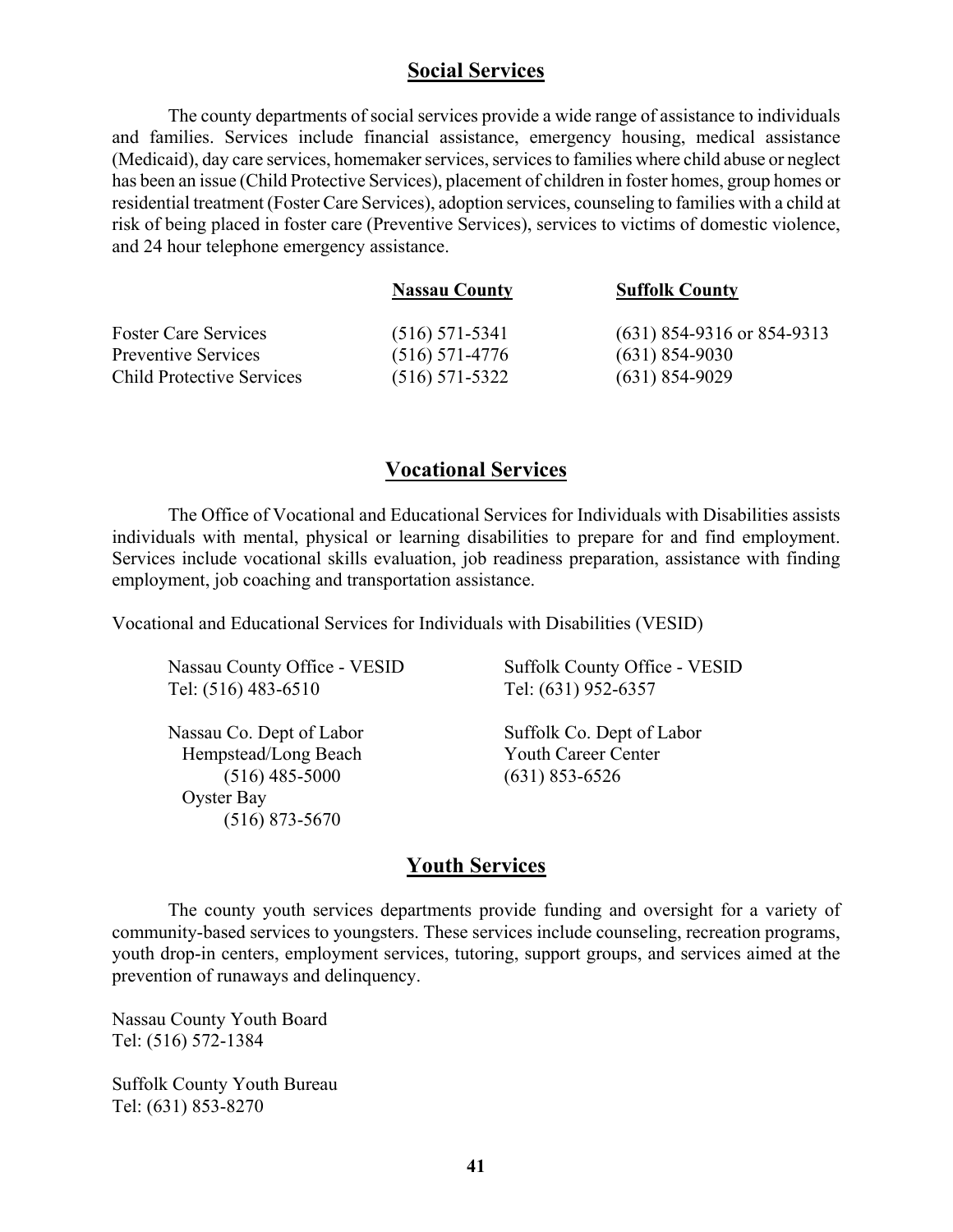# **PSYCHIATRIC MEDICATIONS - USES AND SIDE EFFECTS**

This is a listing of basic information about some of the psychiatric medications, which are commonly prescribed for children. This is for use as a guide only; it is suggested that you check with your doctor or pharmacist for more complete information.

**Anti-Depressants -** These medications are used in the treatment of depression, and have also been used for social anxiety and obsessive-compulsive symptoms

Selective Serotonin Reuptake Inhibitors (SSRI) Drug Names: Celexa, Lexapro, Paxil, Prozac, Serzone, Zoloft

Side Effects: May cause anxiety, nervousness, insomnia, drowsiness, tremors, nausea, diarrhea, dizziness, lightheadedness, dry mouth.

Tricyclic Antidepressants Drug Names: Elavil, Norpramin, Pamelor, Sinequan, Tofranil

Side Effects: May cause dry mouth, blurred vision, headache, weight gain, drowsiness, dizziness. Should not be mixed with alcohol, MAO Inhibitors, or central nervous system depressants. Tofranil can be used to treat bedwetting. \*Recently, some questions have been raised about whether these medications may cause suicidal thoughts and behaviors in adolescents. Consult with your doctor before making a decision.

## **Other Antidepressants**

Drug Names: Cymbalta, Effexor, Wellbutrin

Side Effects: May cause headache, insomnia, dry mouth, tremors, dizziness, drowsiness, sweating, skin rash, upset stomach, nausea, vomiting or abdominal pain. Stop taking if experiencing an allergic reaction (difficulty breathing, fast heartbeat, or swelling).

# **Anti-Anxiety Agents (Minor Tranquilizers)**

Drug Names: Ativan, Buspar, Librium, Tranxene, Valium, Xanax

Uses: Used in the treatment of anxiety disorders or for short term relief of symptoms of anxiety, tension and restlessness, as well as panic attacks.

Side Effects: May cause drowsiness, dizziness, lightheadedness, unsteadiness or slurred speech. Can become very habit forming or addictive. should not be mixed with alcohol or other tranquilizers.

**Mood Stabilizers -** These medications are used in the control of Bipolar Disorder (Manic-Depressive Illness).

Lithium

Drug Names: Eskalith, Lithium Carbonate (generic), Lithobid

Side Effects: May cause dizziness, drowsiness, nausea, trembling, dry mouth, increased thirst, increased urination, diarrhea. Must be careful in hot weather and activities which cause heavy sweating since the loss of too much water and salt from the body can lead to serious side effects. Compliance with periodic blood testing is important.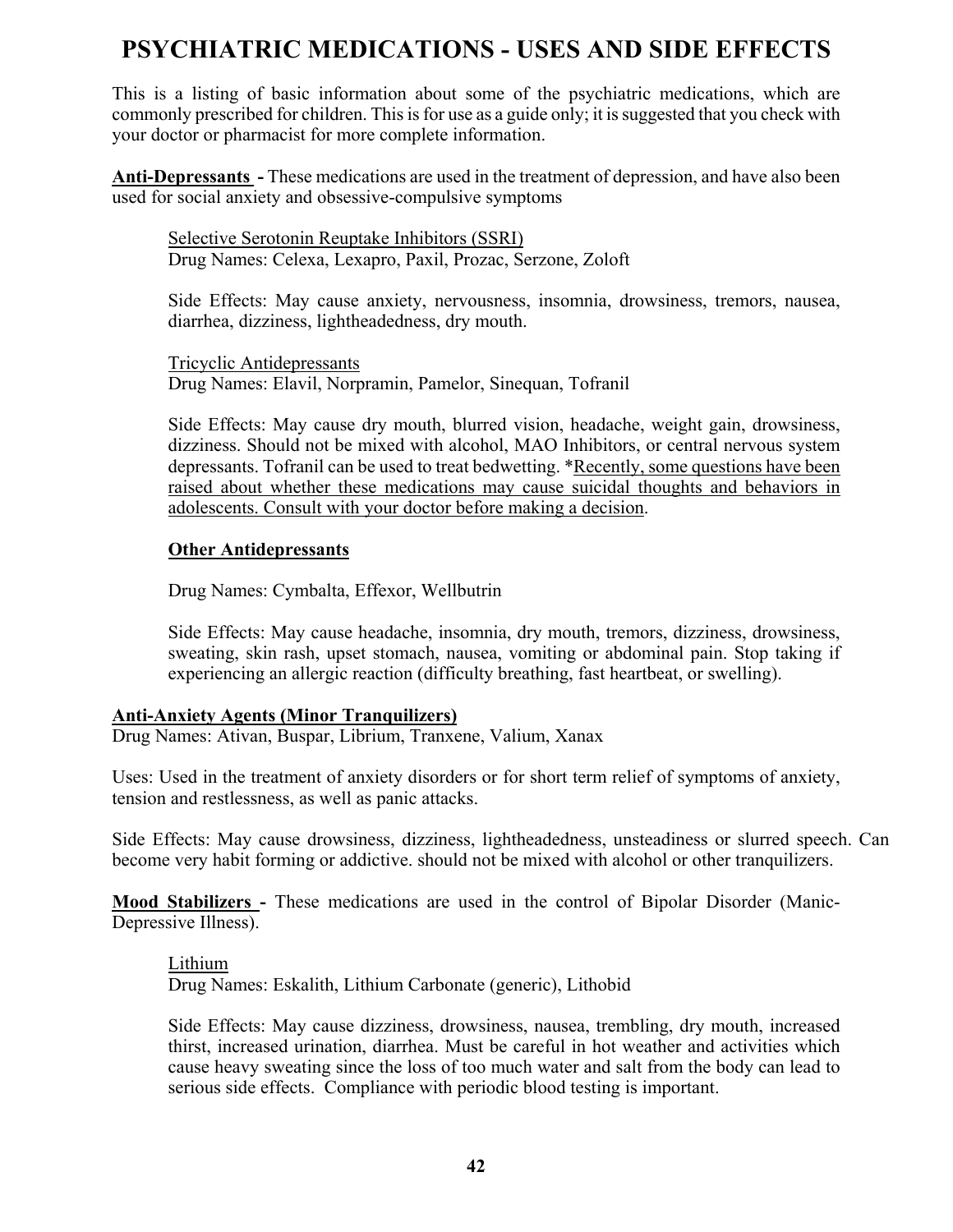# **Mood Stabilizers / Anti-Convulsants**

Drug Names: Dilantin, Depakote, Klonipin, Lamictil, Neurontin, Tegretol, Topomax, Trileptil

Uses: These medications treat seizures or epilepsy, but they are also used to stabilize mood.

Side Effects: May cause dizziness, nervousness, mental confusion, slurred speech, drowsiness, sleeplessness, headache, constipation, nausea.

**Attention Deficit Hyperactivity Disorder Medications -** These medications are used to help increase a child's ability to concentrate and pay attention and to decrease hyperactivity

Stimulants Drug Names: Adderal, Concerta, Dexedrine, Ritalin

Side Effects: May cause loss of appetite, nervousness, trouble sleeping, stomach pains, fast heartbeat, skin rash.

Non-Stimulant Type Drug Name: Strattera

Side Effects: May cause decreased appetite, nausea, vomiting, tiredness and upset stomach. \*\* There is some recent evidence of possible liver damage. Discontinue use if there is any yellowing of the skin or other signs of liver damage.

**Anti-Psychotic Medications** Used in the control of psychotic symptoms - hallucinations and delusions. Used with some children for the control of aggressive or agitated behavior.

Neuroleptics (Major Tranquilizers)

Drug Names: Clozaril, Haldol, Mellaril, Moban, Navane, Prolixin, Serentil, Stelazine, Taractan, Thorazine

Uses: Haldol is also used to control some of the symptoms of Tourette's Syndrome.

Side Effects: May cause drowsiness, blurred vision, nausea, tardive dyskinesia, muscle spasms, slurred speech, dry mouth, constipation, changes in blood pressure, dizziness. Exposure to direct sunlight should be avoided wherever possible, or else maximum sun block should be utilized. Adds to the effects of alcohol, antihistamines, barbiturates and other tranquilizers.

#### **Atypical Antipsychotic Medications -**

Drug Names: Abilify, Geodon, Risperidal, Seroquel, Zyprexa

Side Effects: Risperidal, Seroquel, and Zyprexa have been associated with weight gain.

#### **Anti-Parkinsonian Medications**

Drug Names: Akineton, Artane, Aventyl, Cogentin, Pagitane

Uses: Used to control muscle spasms and certain other side effects sometimes caused by some antipsychotic medications.

Side Effects: May cause dryness of the mouth, blurred vision, dizziness, mild nausea, nervousness**.**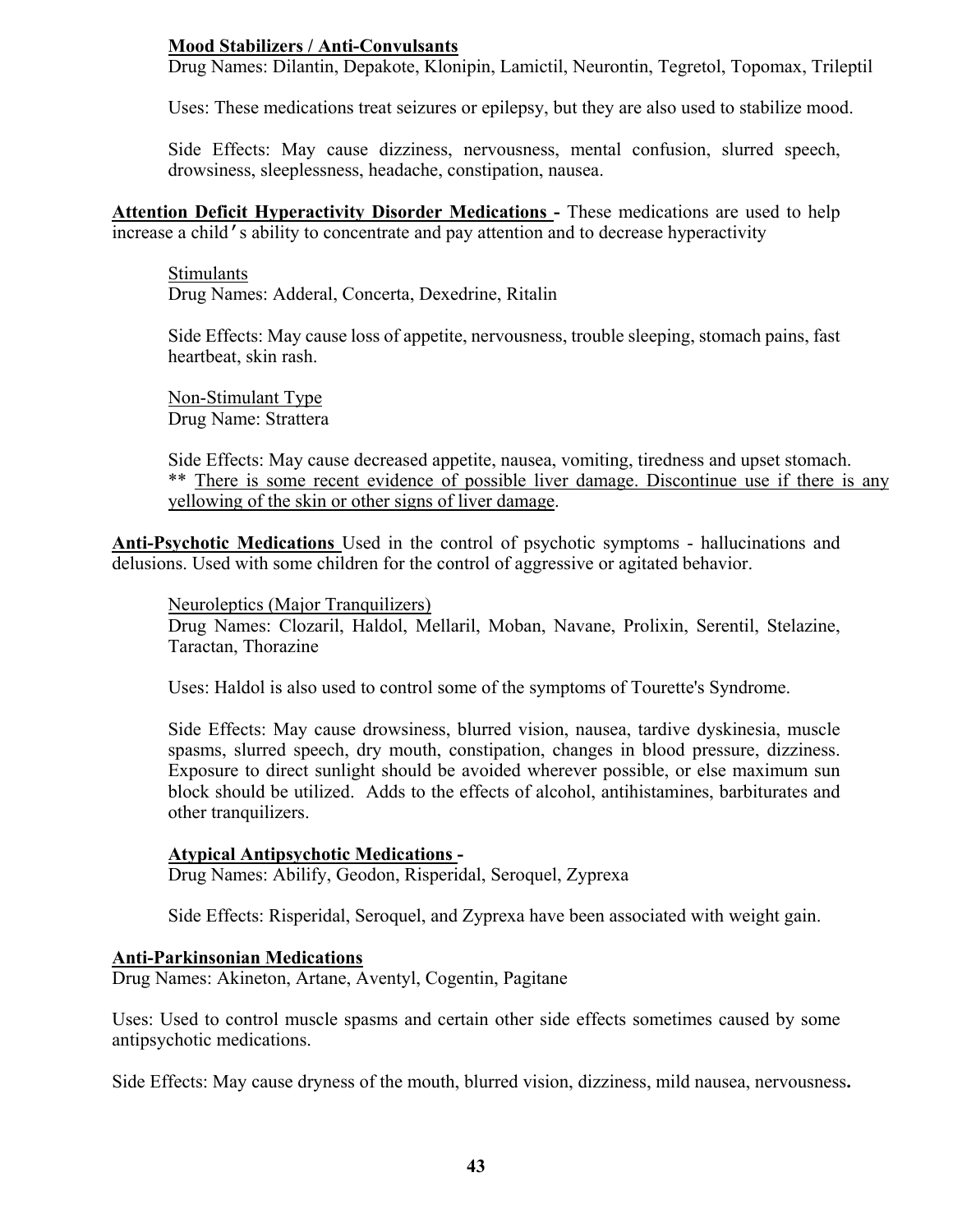# **WHO'S WHO IN MENTAL HEALTH**

#### **Case Manager/Intensive Case Manager(ICM)/Supportive Case Manager (SCM)**

A professional who helps the client arrange for needed services and assures the continuity of care based on the specific needs of the child and family. The case manager or intensive case manager also acts as advocate for the child.

#### **Creative Arts Therapist**

A creative arts therapist is trained to use art, music, or dance in the assessment and treatment of mental health issues. A registered Art Therapist or registered Music Therapist has a master's degree in art therapy or Music Therapy.

#### **Occupational Therapist**

An occupational therapist is trained to provide leisure and arts activities as well as rehabilitation for the physically handicapped and mentally disabled.

#### **Psychiatrist**

A Psychiatrist is a medical doctor (M.D. or D.O.) who specializes in diagnosis, treatment, and prevention of mental, emotional, and behavioral disorders. A psychiatrist may prescribe medications if needed. A Child Psychiatrist is one who has had additional training in the treatment of children and adolescents.

#### **Psychologist**

A person trained in the science of human behavior and personality. Licensure as a Psychologist in New York State requires a doctoral degree (Ph.D., Psy.D., Ed.D. or its equivalent), at least two years of supervised experience, and the completion of a state licensing examination. Only licensed psychologists, or non-licensed psychologists working in "exempt settings" (schools, government agencies) can use the term "psychologist" or "psychological" in describing their practice. A psychologist may perform psychological testing as a means of determining a person's intelligence or as an indication of their personality functioning.

#### **Registered Nurse**

A Registered Nurse (R.N.) has received a diploma from an accredited school of nursing or a degree from an accredited college program in nursing, and has passed an examination administered by the New York State Department of Education. A Certified Clinical Specialist in Psychiatric Nursing is an R.N. with a master's degree (M.S. or M.S.N.) in psychiatric nursing, supervised experience in psychiatric care, and has passed a qualifying examination. A Nurse Practitioner is certified to practice in a specific specialty area, e.g. Psychiatry, has completed a specific education program and has passed a certification examination. A Nurse Practitioner can prescribe medications, under the supervision of a psychiatrist.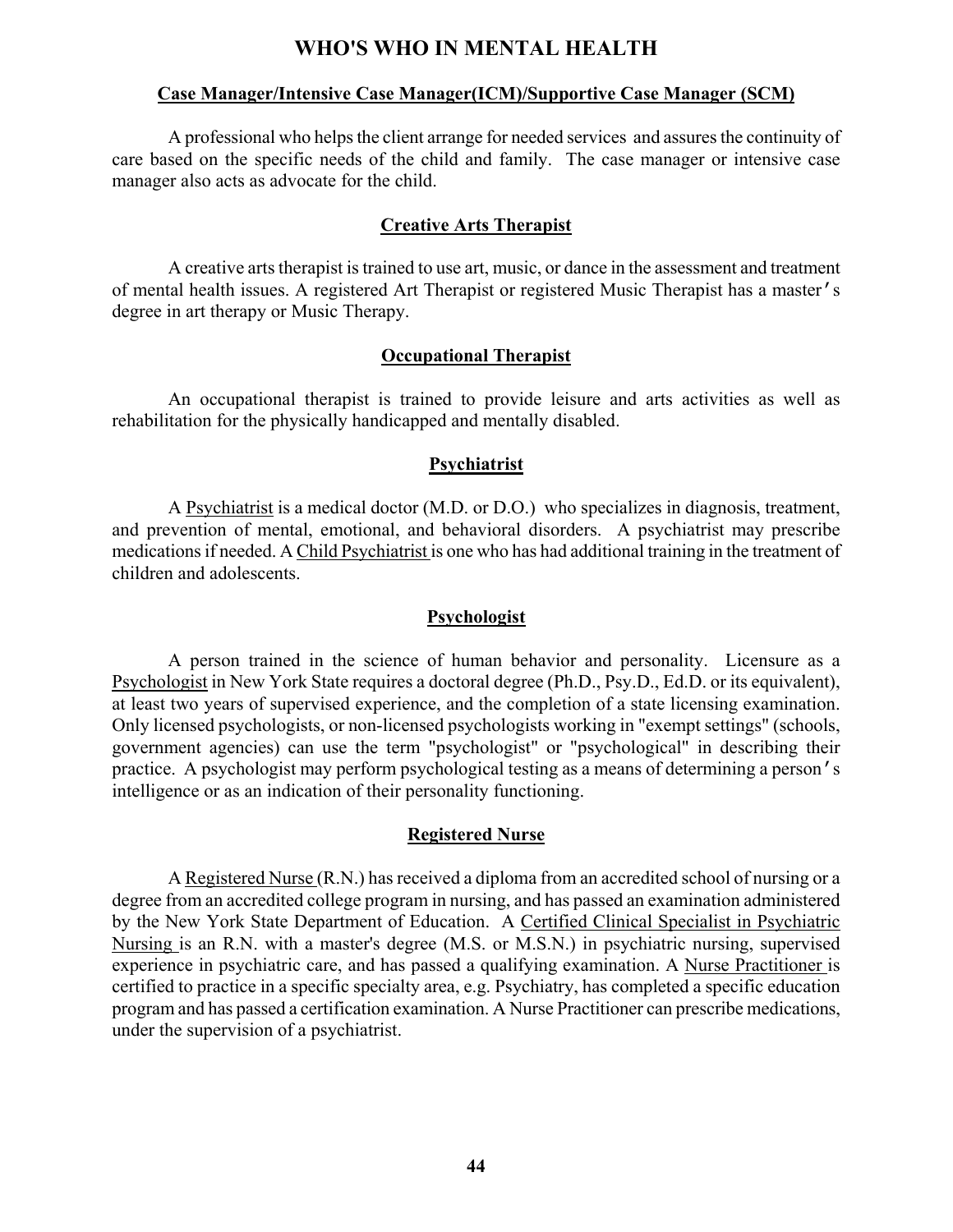#### **Social Worker**

A Social Worker is a trained professional with a degree in social work who helps individuals, families, groups, and communities prevent or resolve problems caused by social, environmental, or emotional stress. A Licensed Master Social Worker (L.M.S.W.) has a master's degree in social work (M.S.W.) and must pass a licensing examination. A Licensed Certified Social Worker (L.C.S.W.) is and MSW and has three years of supervised experience in clinical social work. A Licensed Clinical Social Worker with an AR@ psychotherapy privilege, (sometimes called "LCSW-R@) has 6 years of supervised experience and is qualified for insurance reimbursement as an independent practitioner.

#### **Therapist**

"Therapist" is a broad term used to describe the work done rather than the qualifications of the individual performing it. A therapist works with individuals, groups, couples or families to provide evaluation and treatment of mental disorders through the use of verbal therapies.

#### **Therapy Assistant/Therapy Aide/MHTA/Child Care Worker**

These individuals provide much of the daily hands on care patients need when in the hospital or residential program. Most therapy aides have a high school education or higher and additional inservice training provided by the facility in which they are working.

#### **New Licensed Mental Health Professions**

A law was passed in 2002 which establishes new state licensing in four professions: Creative Arts Therapy, Marriage and Family Therapy, Mental Health Counseling, and Psychoanalysis. This law went into effect on January 2, 2005.

# **A Word of Caution!**

New York State does not restrict anyone-no matter how unskilled- from practicing psychotherapy, hypnosis, or counseling. The law does, however, restrict the use of titles physician, psychologist, registered nurse, and certified social worker to those who have met the requirements in the field. The law also requires the New York State Office of Mental Health to establish and enforce standards of treatment in the agencies and facilities it certifies.

We advise our readers to take advantage of these safeguards by seeking help only from licensed professionals or from certified mental health programs.

To find out whether a professional is currently licensed to practice in New York State, call the State Education Department at (800) 342-3729 or (518) 474-6591, or on-line at www.op.nysed.gov.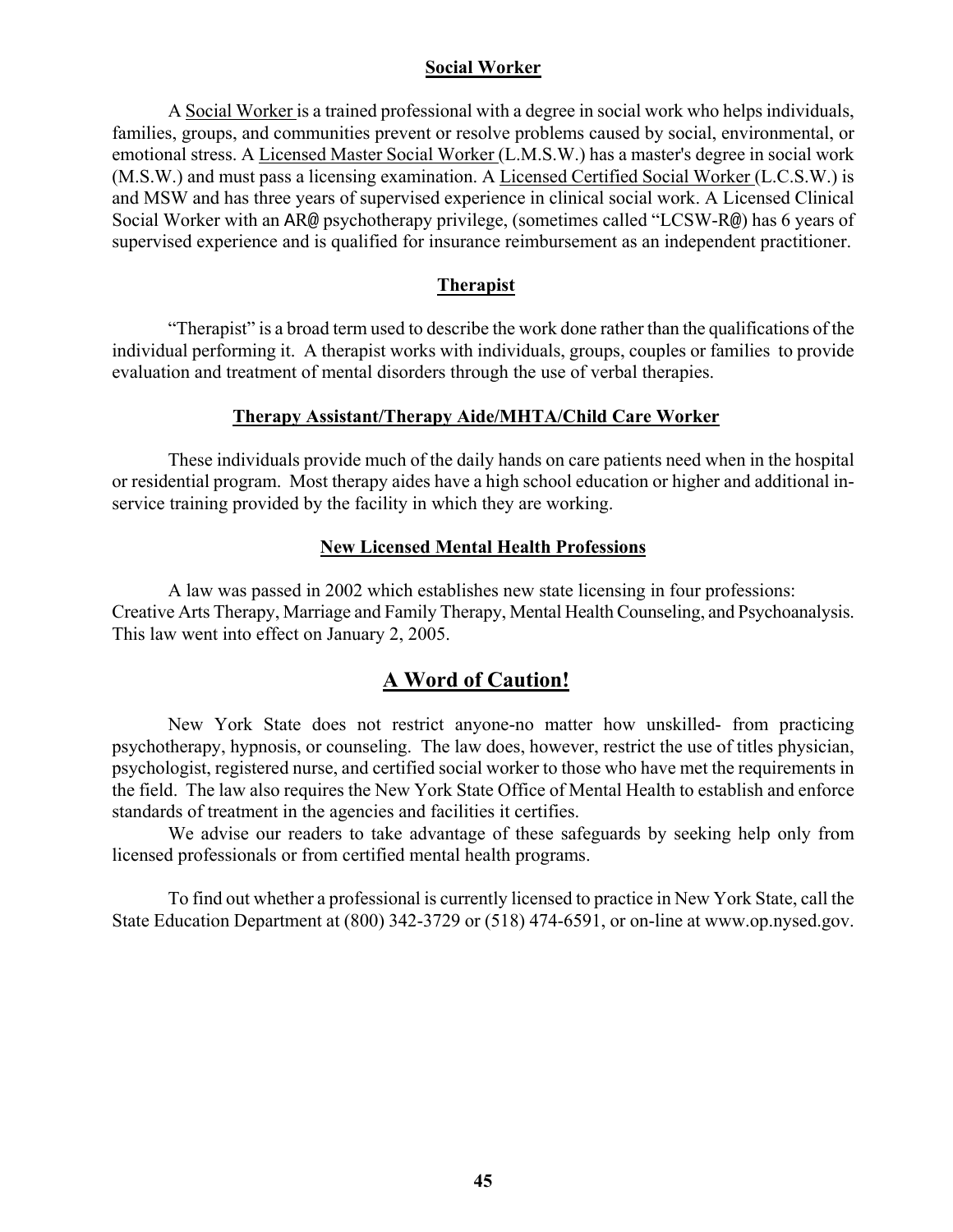# **ABBREVIATIONS AND ACRONYMS**

| AA              | Alcoholics Anonymous              | <b>DFY</b>    | N.Y.S. Division For Youth           |
|-----------------|-----------------------------------|---------------|-------------------------------------|
| <b>ACLD</b>     | Adults and Children with          |               | (Now OCFS)                          |
|                 | Learning and                      | <b>DRG</b>    | Diagnosis Related Group             |
|                 | Developmental Disabilities        | <b>DSS</b>    | Department of Social Services       |
| <b>ACT Team</b> | <b>Assertive Community</b>        | <b>DSW</b>    | Doctor of Social Work               |
|                 | <b>Treatment Team</b>             | <b>DSM-IV</b> | Diagnostic and Statistical          |
| <b>ADL</b>      | <b>Activities of Daily Living</b> |               | Manual 4 <sup>th</sup> Edition      |
| <b>AFDC</b>     | Aid to Families with              |               |                                     |
|                 | Dependent Children                | <b>ECT</b>    | Electroconvulsive Therapy           |
| <b>APS</b>      | <b>Adult Protective Services</b>  | Ed.D          | Doctor of Education                 |
| <b>ACSW</b>     | Academy of Certified Social       | <b>EEG</b>    | Electroencephalogram                |
|                 | Workers                           | <b>EKG</b>    | Electrocardiogram                   |
| <b>AHRC</b>     | Association for the Help of       | <b>EOC</b>    | <b>Economic Opportunity Council</b> |
|                 | <b>Retarded Citizens</b>          | ER            | <b>Emergency Room</b>               |
| <b>AMA</b>      | <b>Against Medical Advice</b>     |               |                                     |
| <b>AMA</b>      | American Medical Assn.            | <b>FDA</b>    | Food and Drug Admin.                |
| <b>AMI</b>      | Alliance for the Mentally Ill     | <b>FEGS</b>   | Federated Employment &              |
| <b>APA</b>      | American Psychiatric Assoc.       |               | <b>Guidance Services</b>            |
|                 |                                   | <b>FSL</b>    | Family Service League of            |
| <b>BID</b>      | Twice a Day                       |               | Suffolk                             |
| <b>BOCES</b>    | Board of Cooperative              |               |                                     |
|                 | <b>Educational Services</b>       | <b>HHS</b>    | U.S. Department of Health and       |
| <b>BSW</b>      | Bachelor's Degree in Social       |               | Human Services                      |
|                 | Work                              | <b>HMO</b>    | <b>Health Maintenance</b>           |
| $CAT$ (scan)    |                                   |               | Organization                        |
|                 | Computerized Axial                | <b>HR</b>     | Home Relief                         |
| <b>CBO</b>      | Tomography Scan                   | <b>HS</b>     | At Bedtime (Hour of Sleep)          |
|                 | <b>Community Based</b>            | <b>HSA</b>    | Health Systems Agency               |
| <b>CHAP</b>     | Organization                      |               |                                     |
|                 | <b>Child Health Assurance</b>     | <b>ICF</b>    | Intermediate Care Facility          |
| CM              | Program                           | <b>ICM</b>    | <b>Intensive Case Manager</b>       |
| <b>CMHC</b>     | Case Manager                      | ICU           | Intensive Care Unit                 |
|                 | <b>Community Mental Health</b>    | IM            | Intra-muscular Injection            |
| <b>CNS</b>      | Center                            | IQ            | Intelligence Quotient               |
| <b>CPEP</b>     | Central Nervous System            | I&R           | <b>Information and Referral</b>     |
|                 | Comprehensive Psychiatric         | IV            | Intra-venous injection              |
| <b>CPS</b>      | <b>Emergency Program</b>          |               |                                     |
| <b>CR</b>       | <b>Child Protective Services</b>  | <b>JCAHO</b>  | Joint Commission for the            |
| CSP             | <b>Community Residence</b>        |               | Accreditation of Health Care        |
| <b>CSW</b>      | Community Support Prog.           |               | Organizations                       |
|                 | Certified Social Worker           |               |                                     |
|                 |                                   | <b>LGU</b>    | Local Governmental Unit             |
|                 |                                   | LIJ           | Long Island Jewish Medical          |
|                 |                                   |               | Center                              |

**LPN**

Licensed Practical Nurse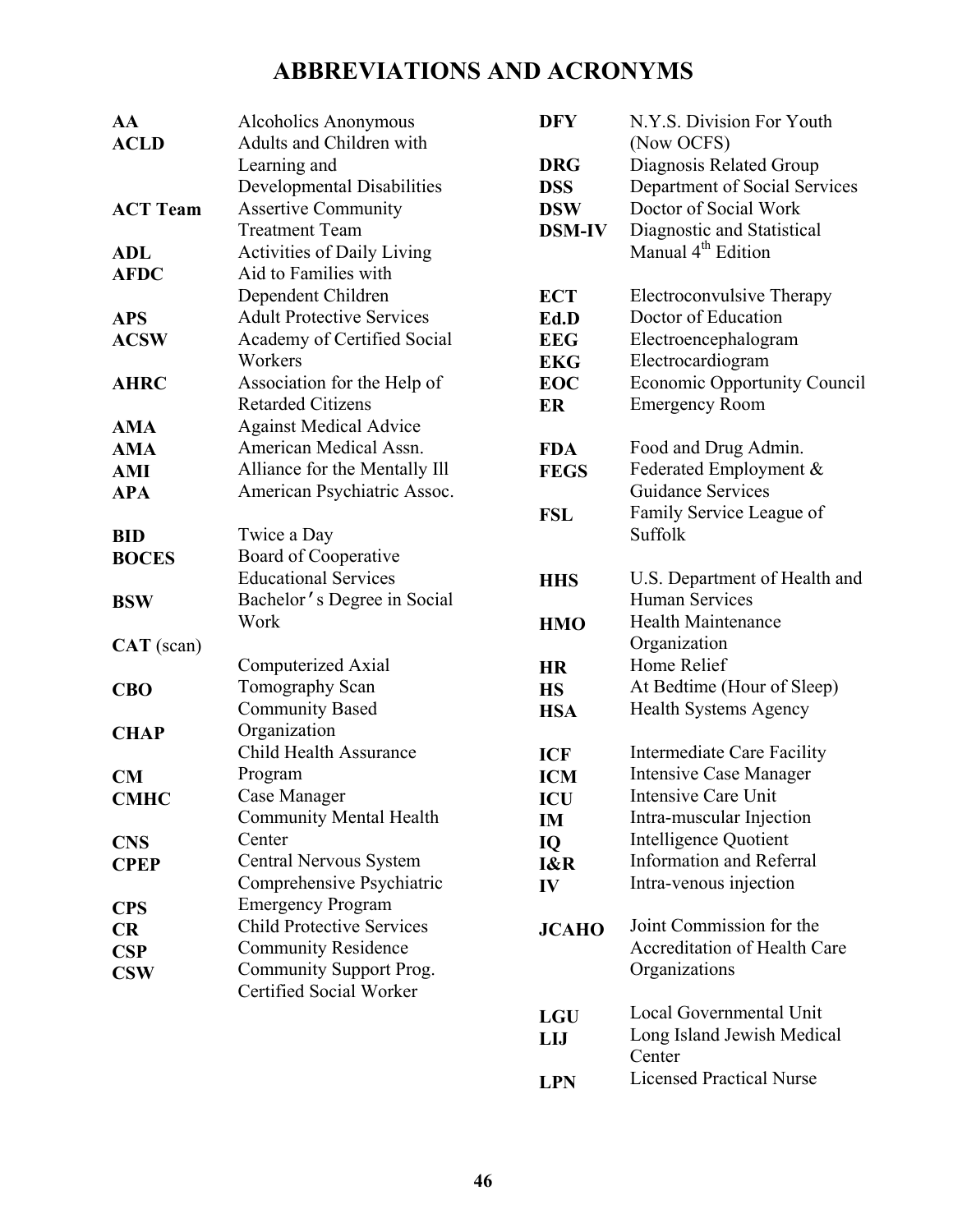| <b>MD</b>    | <b>Medical Doctor</b>                  | <b>RN</b>               | Center for Adults                     |
|--------------|----------------------------------------|-------------------------|---------------------------------------|
| <b>MHA</b>   | <b>Mental Health Association</b>       | <b>RTC</b>              | <b>Registered Nurse</b>               |
| <b>MHC</b>   | Mental Health Clinic                   | <b>RTF</b>              | <b>Residential Treatment Center</b>   |
| <b>MHLS</b>  | Mental Hygiene Legal ervices           |                         | <b>Residential Treatment Facility</b> |
| <b>MHTA</b>  | Mental Hygiene Therapy Aide            | <b>SAC</b>              |                                       |
| <b>MICA</b>  | Mentally Ill Chemical Abuser           | <b>SCC</b>              | Service Area Council                  |
| <b>MLK</b>   | Martin Luther King Health Center       | <b>SCM</b>              | <b>Suffolk Community Council</b>      |
|              | (in Wyandanch)                         | <b>SCMHA</b>            | <b>Supportive Case Manager</b>        |
| <b>MMPI</b>  | Minnesota Multiphasic Personality      |                         | <b>Suffolk County Mental Health</b>   |
|              | Inventory                              | <b>SCPC</b>             | Association                           |
| <b>MR</b>    | <b>Mental Retardation</b>              |                         | Sagamore Children's Psychiatric       |
| <b>MRI</b>   | Magenetic Resonance Imaging            | <b>SED</b>              | Center                                |
| <b>MST</b>   | Multi Systemic Therapy                 | <b>SED</b>              | <b>State Education Department</b>     |
| <b>MSW</b>   | Masters Degree in Social Work          | <b>SEPTA</b>            | Seriously Emotionally Disturbed       |
|              |                                        |                         | Special Education Parents and         |
| <b>NAMI</b>  | National Alliance for the Mentally Ill | <b>SIDS</b>             | <b>Teachers Association</b>           |
| <b>NASW</b>  | National Association of                | <b>SOCR</b>             | Sudden Infant Death Syndrome          |
|              | <b>Social Workers</b>                  |                         | <b>State Operated Community</b>       |
| <b>NIMH</b>  | National Institute of                  | <b>SPMI</b>             | Residence                             |
|              | Mental Health                          | <b>SRO</b>              | Severely & Persistently Mentally Ill  |
| <b>NSUH</b>  | North Shore University Hospital        | <b>SSI</b>              | Single Room Occupancy (hotel)         |
|              |                                        | <b>STAT</b>             | Supplemental Security Income          |
| <b>OBS</b>   | Organic Brain Syndrome                 |                         | Immediately                           |
| <b>OCFS</b>  | Office of Children and Family          | <b>TANF</b>             |                                       |
|              | Services                               |                         | Temporary Assistance to Needy         |
| <b>OMH</b>   | NYS Office of Mental Health            | <b>TID</b>              | Families                              |
| <b>OMRDD</b> | NYS Office of Mental Retardation       |                         | Three times a day (usually eight)     |
|              | & Developmental Disabilities           | <b>TLC</b>              | hours apart)                          |
| <b>OR</b>    | <b>Operating Room</b>                  | <b>TRI</b>              | <b>Tender Loving Care</b>             |
| <b>OT</b>    | Occupational Therapy                   | <b>TSLI</b>             | The Rehabilitation Institute          |
|              |                                        |                         | <b>Transitional Services of Long</b>  |
| PA           | Physician's Assistant                  |                         | Island                                |
| <b>PC</b>    | After Meals (for medications)          | VA                      |                                       |
| <b>PDG</b>   | <b>Program Development Grant</b>       | <b>VESID</b>            | Veterans Administration               |
| <b>PDR</b>   | Physician's Desk Reference             |                         | Vocational & Educational Services     |
| Ph.D         | Doctor of Philosophy                   | <b>VIBS</b>             | for Individuals with Disabilities     |
|              | (academic discipline)                  |                         | Victims Information Bureau of         |
| <b>PINS</b>  | Person in Need of Supervision          |                         | Suffolk                               |
| $P-K$        | Pederson Krag Center                   | <b>WAIS</b>             |                                       |
| <b>PPC</b>   | Pilgrim Psychiatric Center             | <b>WIC</b>              | Wechsler Adult Intelligence Scale     |
| <b>PRN</b>   | As Needed (when necessary)             |                         | Women, Infants, and Children          |
| <b>PT</b>    | Physical Therapy                       | <b>WISC</b>             | Feeding Program                       |
|              |                                        |                         | Wechsler Intelligence Scale for       |
| Q            | Every (for medications)                |                         | Children                              |
| QD           | Once a day                             |                         |                                       |
| QID          | Four times a day                       |                         |                                       |
|              | (usually six hours apart)              | <b>Residential Care</b> |                                       |
|              | <b>RCCA</b>                            |                         |                                       |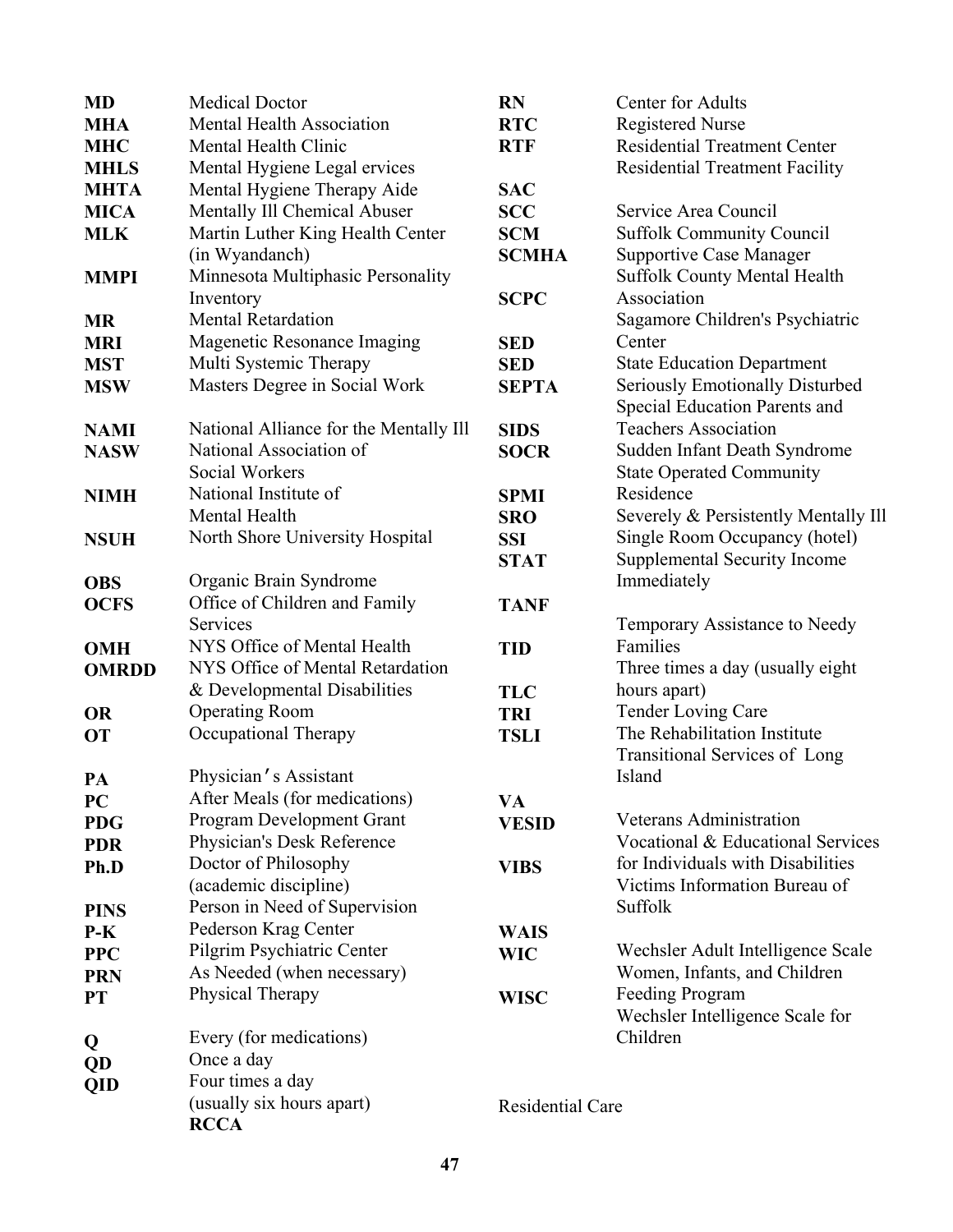# **GLOSSARY OF PSYCHIATRIC TERMS**

**Acting Out:** Behavior which expresses unconscious emotion conflicts or feelings

**Addiction:** Physiological dependence on a chemical substance

**Advocacy:** Pleading or arguing for another person's cause

Affect: An emotion, feeling or mood

**Agitation:** Highly excited, excessive motor activity such as pacing, fidgeting, wringing hands, pulling clothes, loud and argumentative speech

**Aggression:** A forceful physical or verbal action that may be expressed outwardly toward other people or the environment or inwardly toward the self, as in depression

**AL-ANON:** An organization of relatives or friends of alcoholics working together to solve problems of living with an alcoholic

**AL-ATEEN:** An organization of teenage children of alcoholics

**Ambivalence:** Having contradictory emotions or desires at the same time

**Anorexia Nervosa:** A condition marked by severe weight loss and intense fear of becoming obese

**Anxiety:** Uneasiness or apprehension produced by an anticipation of danger, the source of which may be unknown or unrecognized

**Attention Deficit Disorders:** Developmentally inappropriate distractibility or inattention, usually accompanied by impulsivity and hyperactivity

**Autism:** A developmental disability appearing first in early childhood. Symptoms include abnormalities in skill development, perception, relationships, and communication

**Bipolar Disorder (Manic Depression):** A serious, long term disease characterized by mood swings from highs to lows; patients in highs show great excitability, euphoria, grandiose ideas, distractibility, while patients in lows or depression experience slowed thinking and movement, loss of interest, guilt, and despair

**Bulimia Nervosa:** An eating disorder characterized by episodes of binge eating and then purging, or vomiting. This is often accompanied by an awareness that the eating pattern is abnormal, a fear of not being able to stop eating voluntarily, and depressed mood.

**Compulsion:** An insistent, repetitive impulse to perform some action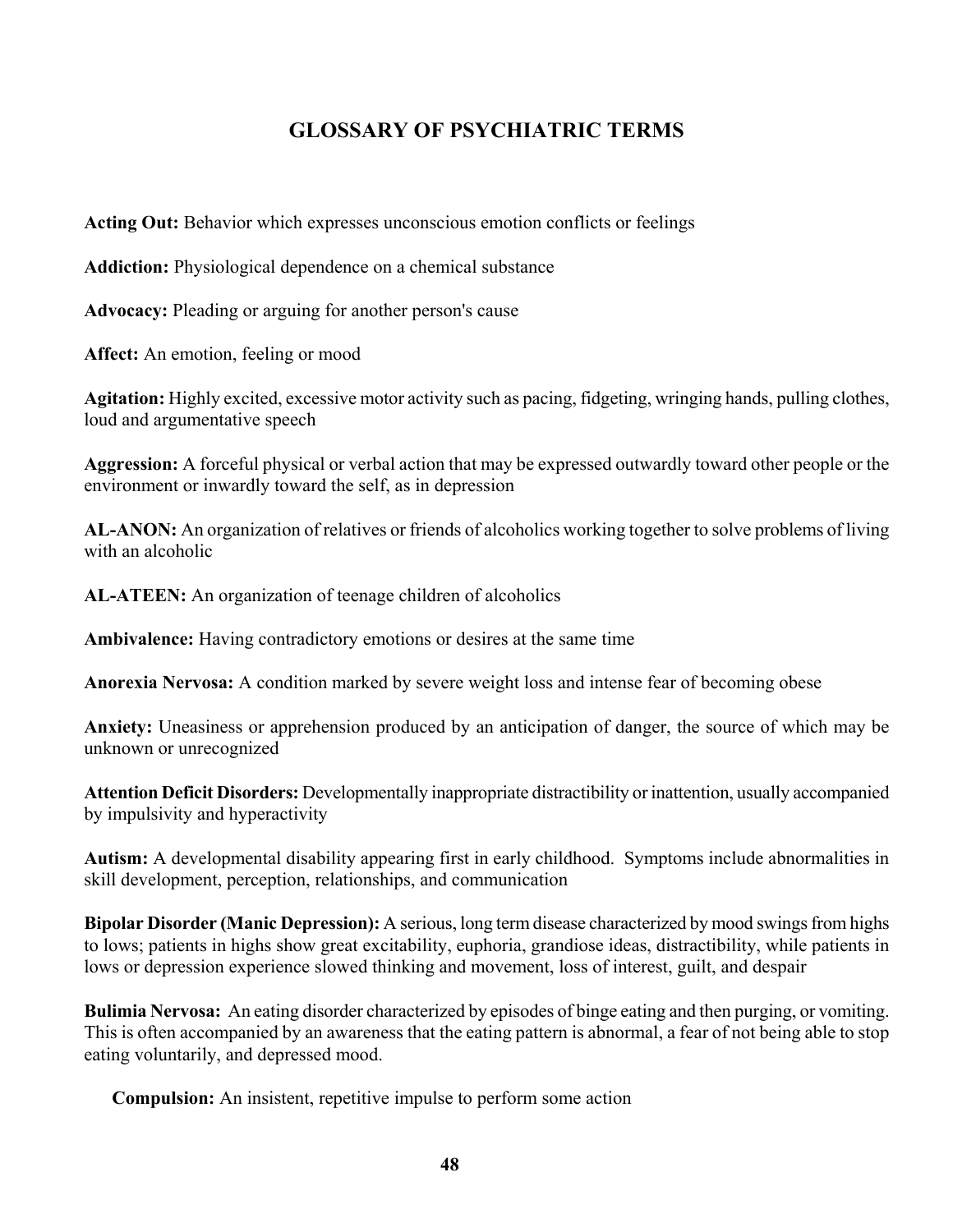**Conduct Disorder:** A repetitive and persistent pattern of conduct in which either the basic rights of others or major age-appropriate societal norms or rules are violated

**Decompensation:** A worsening of symptoms of mental illness

**Defense Mechanisms:** Unconscious mental processes which provide relief from emotional conflict and anxiety.

**Delusion:** A false idea firmly held despite obvious and incontestable evidence to the contrary

**Dementia:** The development of deficits in mental processes which are due to a medical condition or the prolonged use of drugs, often accompanied by behavioral changes

**Depression:** Feelings of sadness, meaninglessness, despair, discouragement, boredom; major depression usually does not go away without medication and is long term in nature

**Developmental Disability:** A substantial mental and/or physical impairment occurring in early childhood, which is expected to continue indefinitely

**Dyslexia:** A learning disorder which affects one's reading ability

**Electroencephalogram (EEG):** A diagnostic test used to help determine brain malfunction by measuring electrical waves of the brain

**Electroconvulsive Treatment (ECT):** Electroconvulsive treatment also known as "shock" treatment, used in the treatment of of severe depression which does not respond to medication or other treatments

**Etiology:** The origin or cause of a disease

**Euphoria:** An exaggerated feeling of well being

**Hallucination:** A perception of sights, sounds, etc. that are not really there

**JCAHO:** Joint Commission on Accreditation of Healthcare Organizations; an organization which periodically reviews hospitals, regarding their treatment, environment, staff qualifications, training, and other areas

**Libido:** Psychic drive or energy; often associated with sexual instincts

**Mania:** Abnormal and persistently elevated, expansive or irritable mood lasting a week or more. The person is often grandiose, very talkative and distractible and frequently needs little sleep, is driven into impulsive activity, often spending large amounts of money foolishly.

**Manic-Depression:** See Bipolar Disorder

**Melancholia:** A term used to refer to severe depression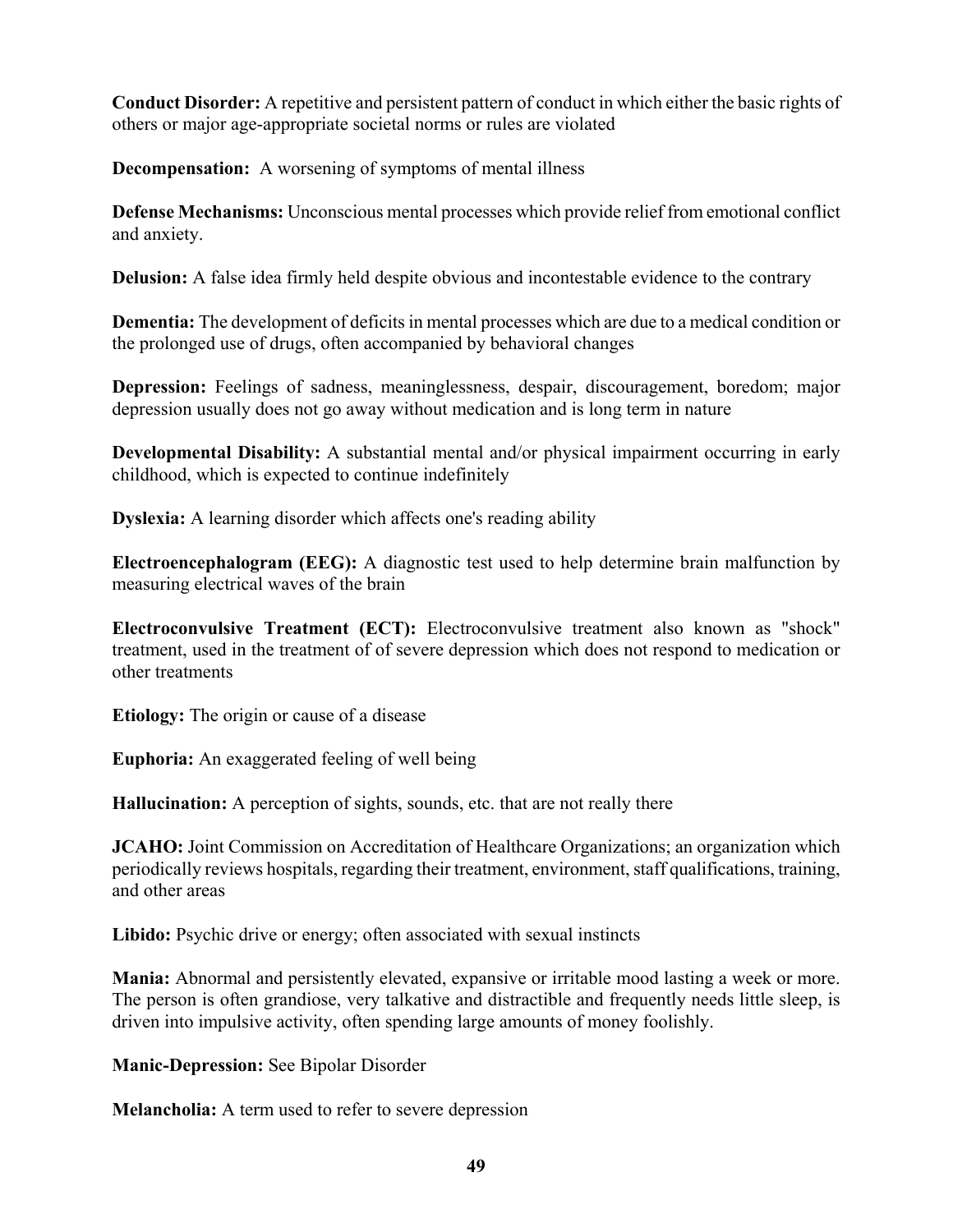**Mental Retardation:** A developmental disorder characterized by a significantly low I.Q.

**Neurosis:** Psychological pain beyond what is suitable for the circumstances and conditions of one's life

**Obsession:** Persistent or unwanted idea or impulse that cannot be eliminated by logic or reason

**O.M.H.:** New York State Office of Mental Health; a state agency responsible for the oversight, funding and provision of mental health care

**Orientation:** Awareness of one's own relations to time, place, and to other people.

Paranoia: A thought disorder characterized by feelings of persecution, deep seated, rigid, maladaptive patterns of relating, perceiving, and thinking of sufficient severity to cause an impairment in functioning or personal distress

**Phobia:** An obsessive unrealistic fear of some object or situation

**Post-Traumatic Stress Disorder:** A condition which develops after experiencing some extremely terrifying or painful event; characterized by anger, withdrawal, isolation, suspiciousness and need for excitement

**Prognosis:** The anticipated course of an illness

**Psychosis:** A severe mental disorder which interferes with a person's ability to think, feel, communicate, and behave appropriately, often accompanied by halucinations or delusions

**Psychosomatic:** A real or perceived physical disorder originating in or aggravated by the psychic or emotional processes of the individual

**Reality Testing:** The ability to differentiate between reality and fantasy

**Regression:** A return to childlike patterns of thought and behavior; a worsening of symptoms of illness

**Remission:** A condition in which the symptoms of an illness are less obvious or absent

**Ritual:** An activity done over and over; usually an elaborate routine of daily life used to decrease anxiety

**Schizoaffective Disorder:** A type of illness in which emotions are so intense that a person cannot function in daily life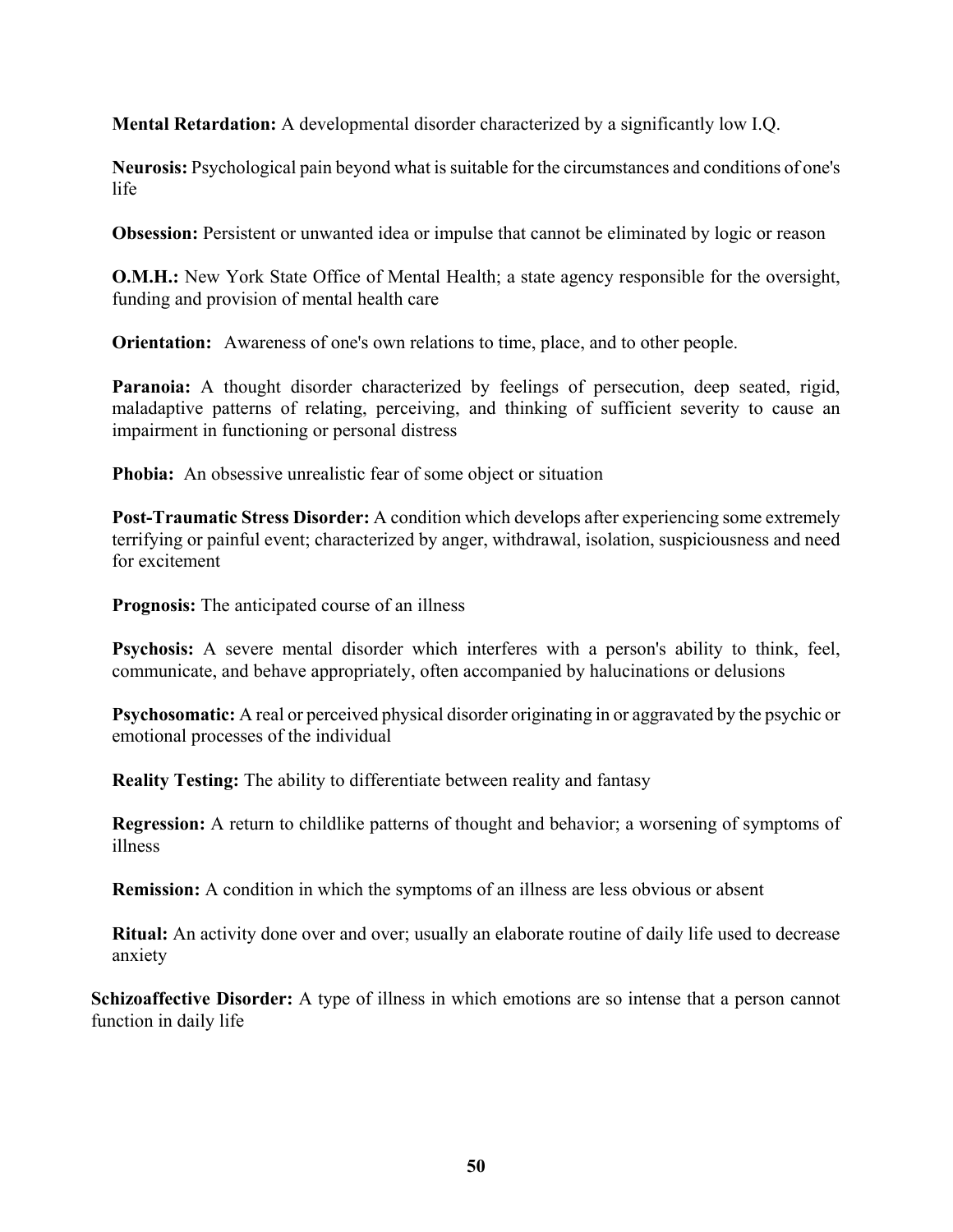**Schizophrenia:** A group of illnesses of the brain that clouds thinking, affects the emotions, language, ideas, and physical coordination. It may involve fears, fantasy thoughts, poor social life, inability to relate to others, poor sleep schedule, and lack of attention to personal cleanliness. Disorganized thoughts, inability to concentrate, and irritability are common. The disease is long lasting, though there may be periods of remission. Its cause is a chemical imbalance in the brain

**Sociopath:** Anti-social behavior patterns that bring a person repeatedly into conflict with society. Sociopathic individuals tend to blame others or give rationalizations for their behavior

## **Somatoform Disorders:** See psychosomatic

**SSI:** Supplemental Security Income; federally supported financial aid for the disabled who have limited income

**Suppression:** The conscious effort to conceal thoughts or actions which are unacceptable

**Tardive Dyskinesia:** A serious side effect of antipsychotic drugs which causes abnormal movements such as tongue protrusion and writhing, chewing, leg jiggling, or movement of leg, trunk, or pelvis

**Withdrawal:** A pathologic retreat from the world of reality or people

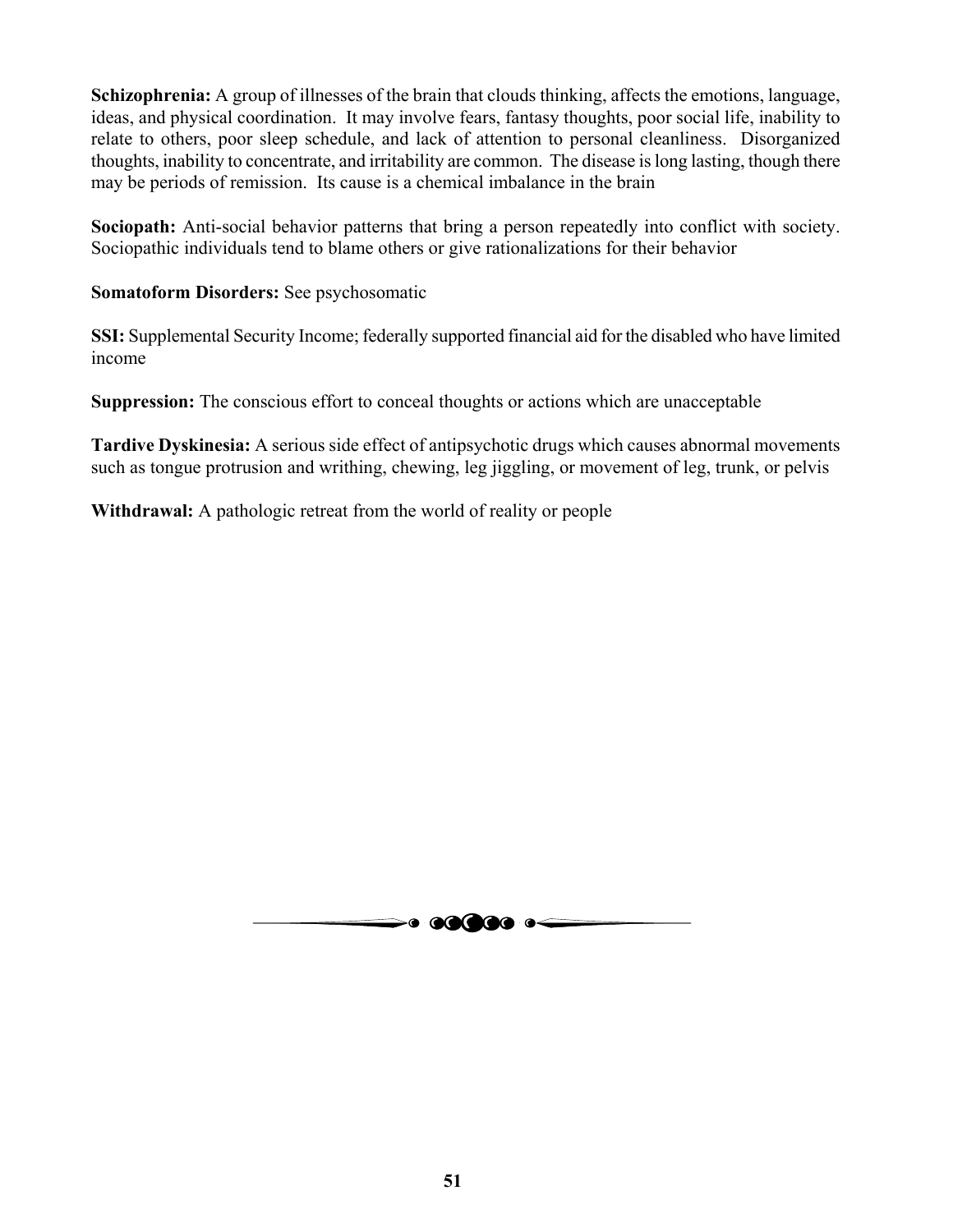# **CHILDREN'S MENTAL HEALTH INTERNET (WEB) SITES**

This is a listing of "web sites" which can be used to begin looking for information about different childhood emotional and behavioral disorders, medications, or general information for parents or professionals. Many of these sites provide links to additional information and other areas of interest.

# **General Information**

| <b>Bazelon Center</b><br>Families Together of NYS | - http://www.bazelon.org<br>- http://www.ftnys.org        |
|---------------------------------------------------|-----------------------------------------------------------|
| Federation of Families for Children's             |                                                           |
| Mental Health                                     | - http://www.ffcmh.org                                    |
| NYS Office of Mental Health                       | - http://www.omh.state.ny.us                              |
| <b>Childhood Disorders</b>                        |                                                           |
| <b>Anxiety Disorders:</b>                         | - http://www.adaa.org                                     |
|                                                   | - http://anxiety.mentalhelp.net/                          |
| Asperger's Syndrome/                              |                                                           |
| Autism:                                           | - http://www.udel.edu/bkirby/asperger                     |
|                                                   | - http://www.aha-as-pdd.org                               |
| <b>Attention Deficit</b>                          |                                                           |
| <b>Hyperactivity Disorder:</b>                    | - http://www.chadd.org                                    |
|                                                   | - http://www.add.org                                      |
|                                                   | - http://www.add.about.com/health/add                     |
| <b>Bipolar Disorder:</b>                          | - http://bipolar.mentalhelp.net/                          |
|                                                   | - http://www.nimh.nih.gov/publicat/bipolar.cfm            |
| <b>Conduct Disorder/Oppositional</b>              |                                                           |
| <b>Defiant Disorder:</b>                          | - http://teenswithproblems.com/conduct_disorder.html      |
|                                                   | - http://1uphealth.com/health/conduct_disorder_info.html  |
| Depression:                                       | - http://www.drada.org                                    |
|                                                   | - http://www.nmha.org/children/green/child depression.cfm |
|                                                   | - http://ocd.nami.org/helpline/depression-child.html      |
| <b>Obsessive-Compulsive</b>                       |                                                           |
| Disorder:                                         | - http://www.ocdresource.com                              |
|                                                   | - http://www.ocfoundation.org                             |
| Schizophrenia:                                    | - http://www.schizophrenia.com                            |
|                                                   | - http://www.pslgroup.com/schizophr.htm                   |
| <b>Medications</b>                                | - http://www.rxlist.com                                   |
|                                                   |                                                           |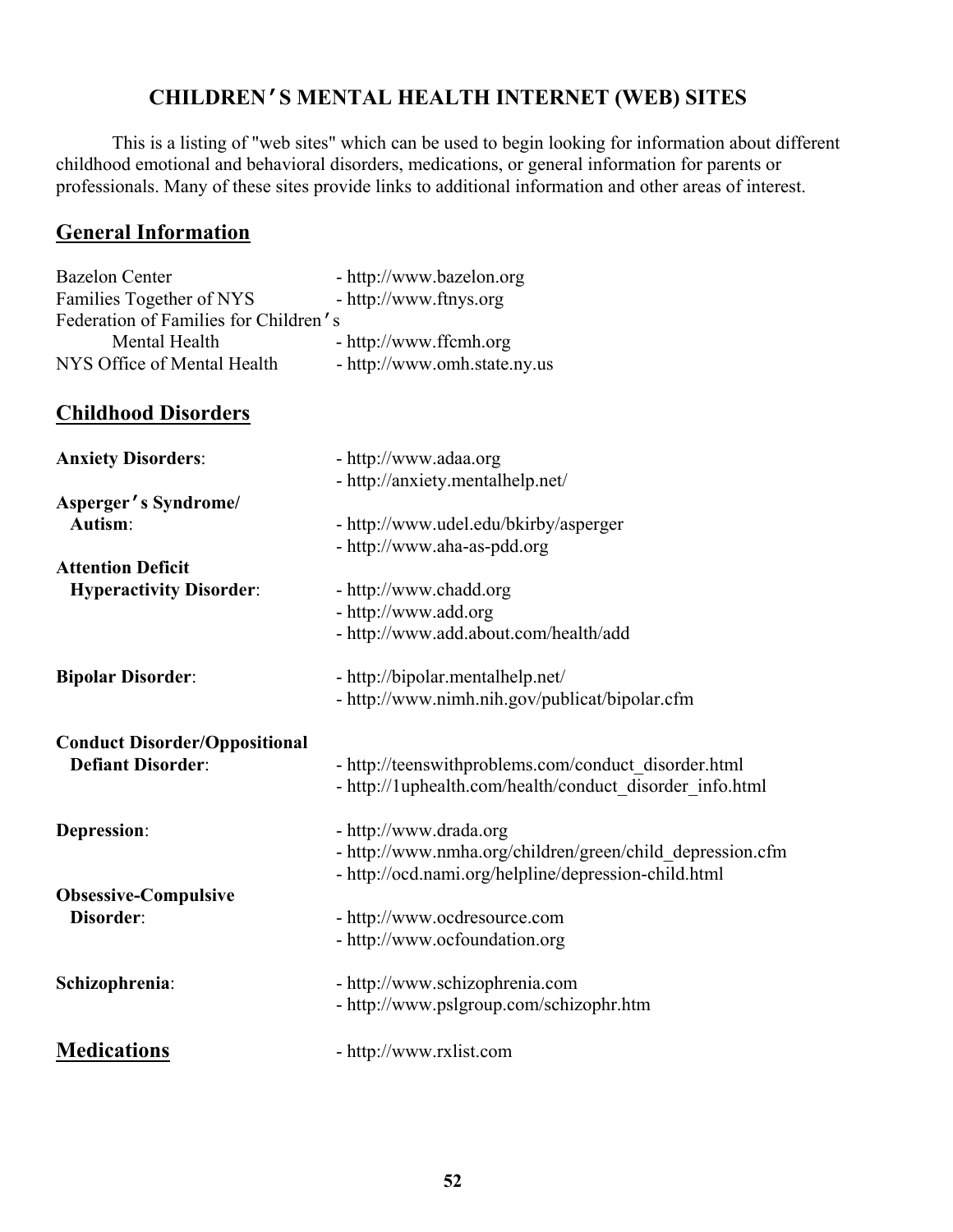# **INDEX**

| 20 |  |
|----|--|
|    |  |
|    |  |
|    |  |
|    |  |
|    |  |
|    |  |
|    |  |
|    |  |